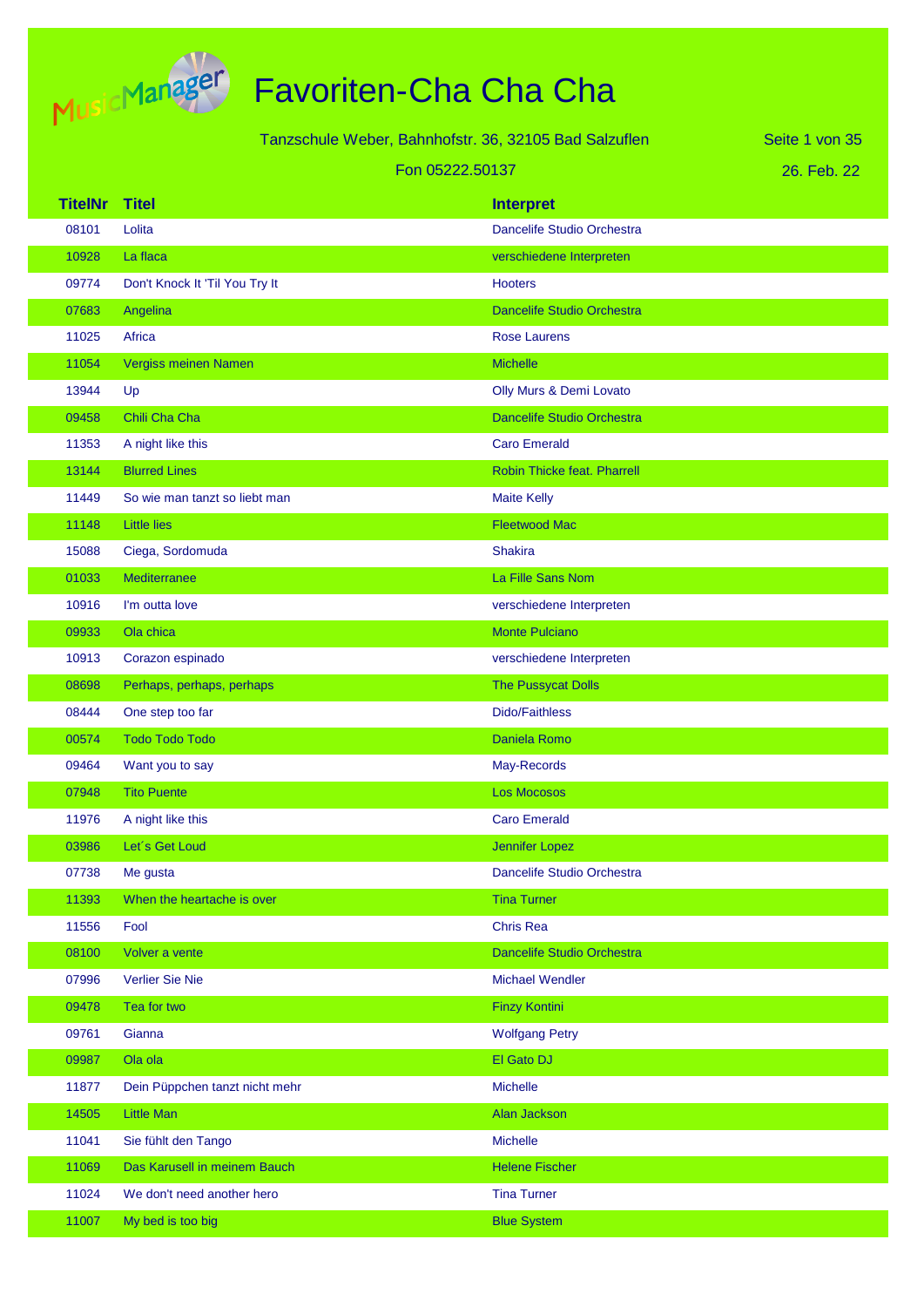

|                |                                 | Tanzschule Weber, Bahnhofstr. 36, 32105 Bad Salzuflen | Seite 2 von 35 |
|----------------|---------------------------------|-------------------------------------------------------|----------------|
|                |                                 | Fon 05222.50137                                       | 26. Feb. 22    |
| <b>TitelNr</b> | <b>Titel</b>                    | <b>Interpret</b>                                      |                |
| 10815          | Don't stop moving               | S Club 7                                              |                |
| 08102          | El bodeguero                    | <b>Dancelife Studio Orchestra</b>                     |                |
| 13947          | Das Modell                      | <b>Kraftwerk</b>                                      |                |
| 08107          | Partita                         | <b>Dancelife Studio Orchestra</b>                     |                |
| 07726          | Save tonight                    | Dancelife Studio Orchestra                            |                |
| 07739          | Tragedia                        | <b>Dancelife Studio Orchestra</b>                     |                |
| 08514          | Mucho corazon                   | <b>Luis Miguel</b>                                    |                |
| 08980          | You're my heart, you're my soul | <b>Modern Talking</b>                                 |                |
| 08677          | Echo pa'Lante                   | Dancelife Studio Orchestra                            |                |
| 09060          | One day in your life            | Tony Evans & His Orchestra                            |                |
| 11287          | Runaway train                   | Soul Asylum                                           |                |
| 11371          | Villa in der Schloßallee        | <b>Helene Fischer</b>                                 |                |
| 09448          | <b>Hey Daddy</b>                | Dancelife Studio Orchestra                            |                |
| 09057          | <b>Kiss</b>                     | Tony Evans & His Orchestra                            |                |
| 07626          | I hate this Part                | Orchestra Alec Medina                                 |                |
| 11012          | Dolce vita                      | <b>Ryan Paris</b>                                     |                |
| 09450          | Aqui                            | Dancelife Studio Orchestra                            |                |
| 07824          | Jezabel                         | <b>Dancelife Studio Orchestra</b>                     |                |
| 09938          | <b>Sweet dreams</b>             | <b>Senor Coconut</b>                                  |                |
| 08924          | Son de Mozart                   | <b>Casa Musica</b>                                    |                |
| 12011          | Afrika                          | <b>Ingrid Peters</b>                                  |                |
| 07947          | <b>Malanina Provocadora</b>     | <b>Havana Mambo</b>                                   |                |
| 11144          | Everywhere                      | <b>Fleetwood Mac</b>                                  |                |
| 09062          | Are you ready for love          | Tony Evans & His Orchestra                            |                |
| 07863          | <b>Baila</b>                    | <b>Baila</b>                                          |                |
| 09063          | Super star                      | Tony Evans & His Orchestra                            |                |
| 07680          | Aqua de beber                   | Dancelife Studio Orchestra                            |                |
| 15609          | Ay Mujer                        | <b>Rey Ruiz</b>                                       |                |
| 07700          | You're no good                  | Dancelife Studio Orchestra                            |                |
| 07864          | Mama mia                        | Veronica Mayra                                        |                |
| 07682          | Cuba                            | Dancelife Studio Orchestra                            |                |
| 08242          | Showin' Out                     | Dancelife Studio Orchestra                            |                |
| 09449          | Tea for two                     | Dancelife Studio Orchestra                            |                |
| 11117          | Die Sonne kann warten           | <b>Helene Fischer</b>                                 |                |
| 11319          | Falling for you                 | Vio Friedmann                                         |                |
| 09058          | In your eyes                    | Tony Evans & His Orchestra                            |                |
| 11121          | Du triffst mitten ins Herz      | <b>Helene Fischer</b>                                 |                |
| 11091          | Small - Changes                 | Heather                                               |                |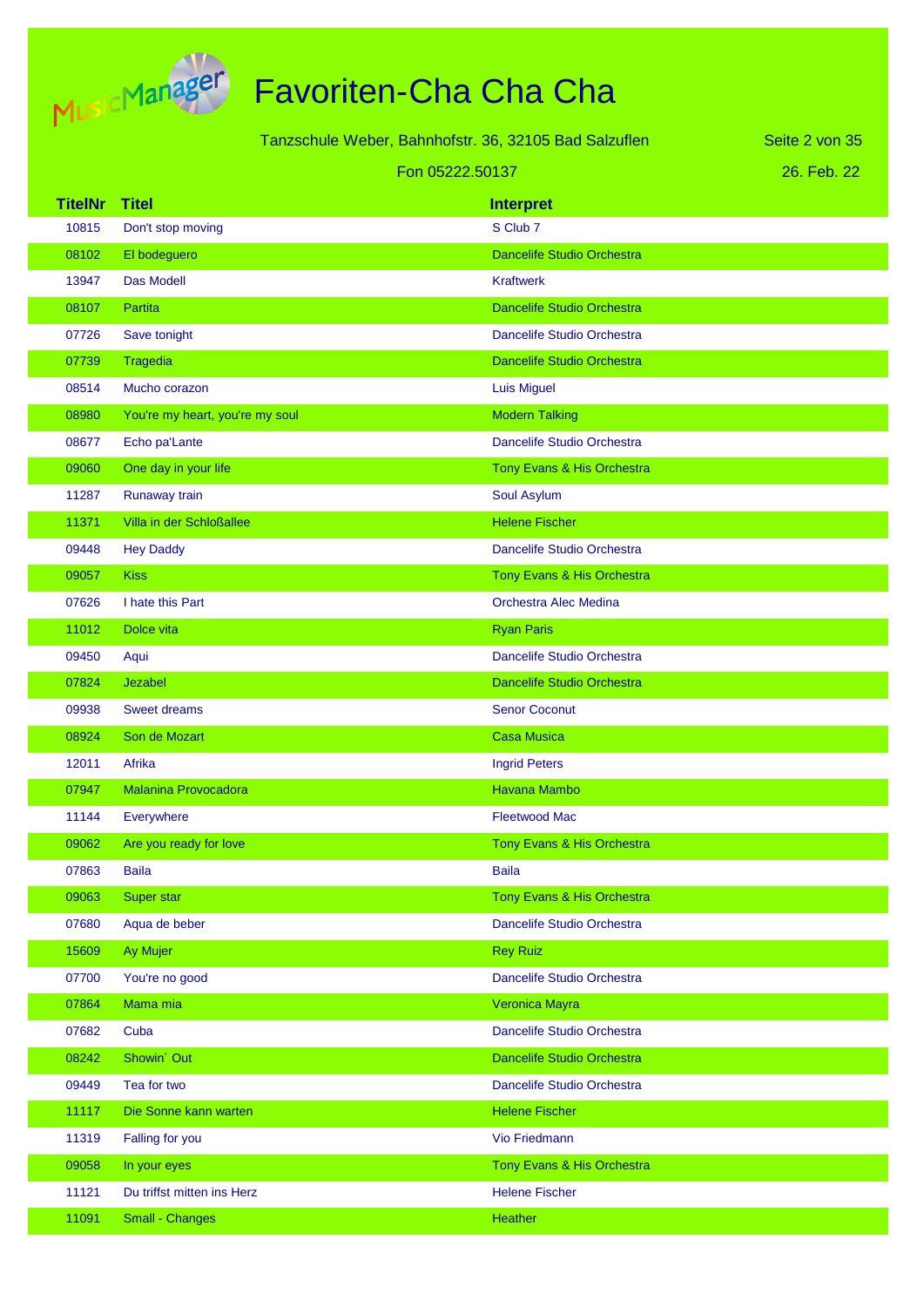

|                |                                  | Tanzschule Weber, Bahnhofstr. 36, 32105 Bad Salzuflen | Seite 3 von 35 |
|----------------|----------------------------------|-------------------------------------------------------|----------------|
|                |                                  | Fon 05222.50137                                       | 26. Feb. 22    |
| <b>TitelNr</b> | <b>Titel</b>                     | <b>Interpret</b>                                      |                |
| 13157          | You Drive Me Crazy               | Shakin' Stevens                                       |                |
| 07823          | Mi Cha Cha                       | <b>Dancelife Studio Orchestra</b>                     |                |
| 08696          | Knock on wood                    | <b>Poncho Sanchez</b>                                 |                |
| 15206          | It Is                            | <b>Anne Becker</b>                                    |                |
| 09460          | <b>Fat Mama</b>                  | Dancelife Studio Orchestra                            |                |
| 10139          | <b>Shalala</b>                   | Vengaboys                                             |                |
| 11318          | Mas                              | <b>Vio Friedmann</b>                                  |                |
| 11106          | Beim Träumen ist alles           | <b>Helene Fischer</b>                                 |                |
| 07926          | <b>Tomorrow Never Dies</b>       | Mr. Bond & Jutta Gueckel                              |                |
| 09059          | <b>Make luv</b>                  | Tony Evans & His Orchestra                            |                |
| 07927          | No Puedo Seguir                  | Monica Naranjo                                        |                |
| 07789          | <b>Shattered dreams</b>          | <b>Orchestra Alec Medina</b>                          |                |
| 08219          | Don't stop moovin                | <b>Vio Friedmann</b>                                  |                |
| 14541          | <b>Hula Hoop</b>                 | <b>Tanzorchester Klaus Hallen</b>                     |                |
| 09061          | Love Foolosophy                  | Tony Evans & His Orchestra                            |                |
| 09989          | I heard it through the grapevine | Santa Esmeralda                                       |                |
| 09056          | (I've had) The time of my life   | Tony Evans & His Orchestra                            |                |
| 07752          | Tengo loco el corazon            | Dancelife Studio Orchestra                            |                |
| 09065          | <b>Grove Jet</b>                 | Tony Evans & His Orchestra                            |                |
| 11850          | Dirty dice                       | <b>Katie Melua</b>                                    |                |
| 09627          | Living on a Prayer               | <b>Bon Jovi</b>                                       |                |
| 14681          | All good Things                  | <b>Vio Friedmann</b>                                  |                |
| 13478          | Zu viele Gitarristen             | Die Prinzen                                           |                |
| 07727          | No llores                        | Dancelife Studio Orchestra                            |                |
| 09801          | All I Wanna Do                   | <b>Bed &amp; Breakfast</b>                            |                |
| 09802          | <b>Best of My Love</b>           | <b>Marky Mark</b>                                     |                |
| 08112          | <b>Tropical colada</b>           | Dancelife Studio Orchestra                            |                |
| 08373          | Carino                           | Dancelife Studio Orchestra                            |                |
| 15167          | Dress Up                         | Sandra Blake-Lange                                    |                |
| 09538          | <b>Cuban Pete</b>                | <b>Tito Puente</b>                                    |                |
| 15285          | <b>Wrong Side</b>                | <b>Timo Zwarg</b>                                     |                |
| 03034          | <b>Sex Bomb</b>                  | Tom Jones                                             |                |
| 15300          | Senza Parasole                   | <b>Foot Rule Club</b>                                 |                |
| 13104          | <b>Foule Sentimentale</b>        | <b>Alain Souchon</b>                                  |                |
| 15613          | No Pares                         | Leslie Cartaya                                        |                |
| 15597          | Nel Sole Nel Mare                | <b>Antonella Nut</b>                                  |                |
| 12206          | Ich bin ein Single               | Udo Lindenberg                                        |                |
| 09808          | Don't Give Up                    | Mola Adebisi                                          |                |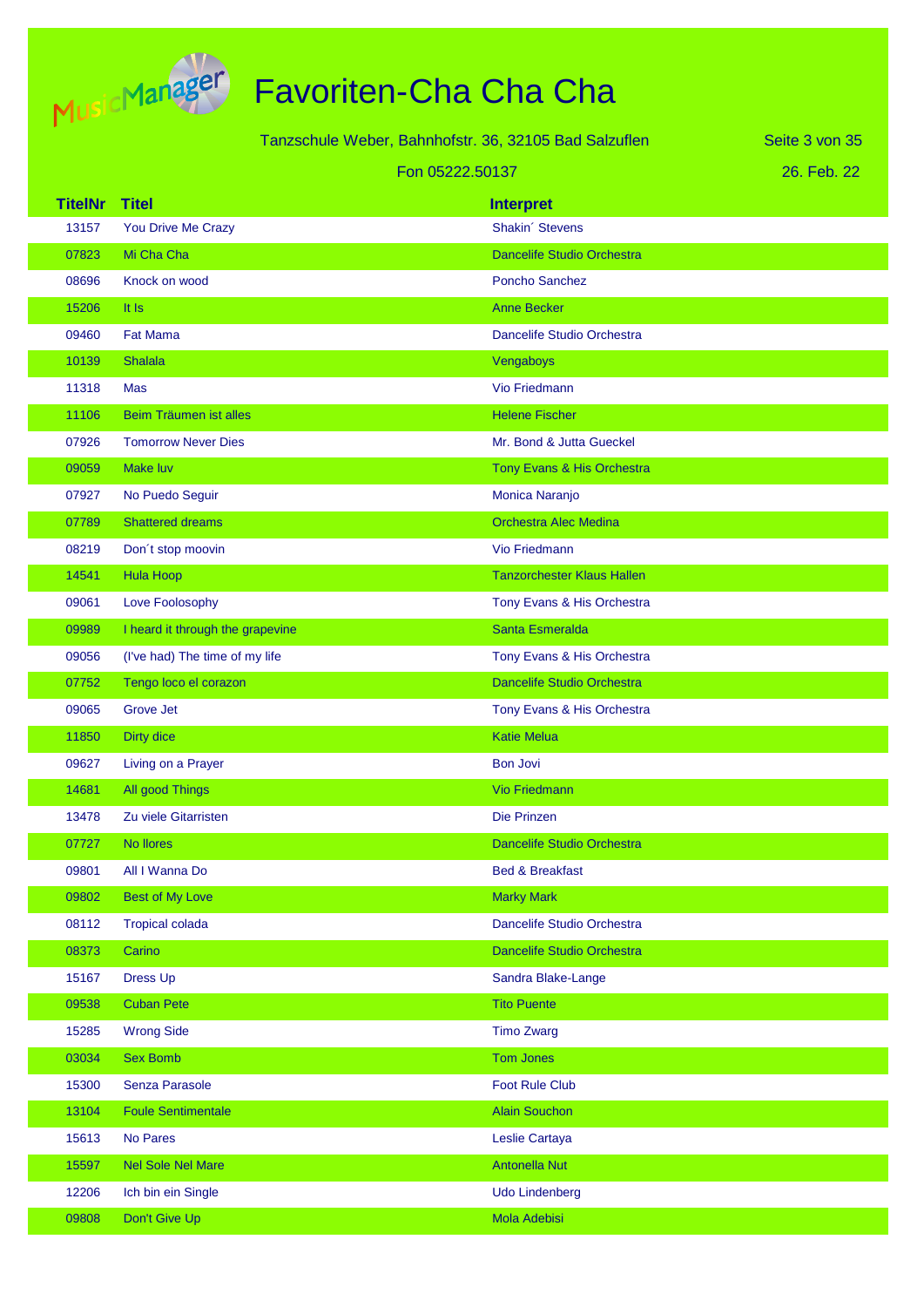

|                |                                  | Tanzschule Weber, Bahnhofstr. 36, 32105 Bad Salzuflen | Seite 4 von 35 |
|----------------|----------------------------------|-------------------------------------------------------|----------------|
|                |                                  | Fon 05222.50137                                       | 26. Feb. 22    |
| <b>TitelNr</b> | <b>Titel</b>                     | <b>Interpret</b>                                      |                |
| 09990          | Fragil                           | <b>Javier Rios</b>                                    |                |
| 11046          | Reise durch die Zeit             | <b>Michelle</b>                                       |                |
| 07691          | <b>Back Jack</b>                 | Dancelife Studio Orchestra                            |                |
| 09064          | Dance with you                   | Tony Evans & His Orchestra                            |                |
| 02539          | No Matter                        | <b>Jack Radics</b>                                    |                |
| 15142          | My Way                           | <b>Tanzorchester Klaus Hallen</b>                     |                |
| 15361          | <b>Be Mine</b>                   | <b>DJ Rico Latino</b>                                 |                |
| 09939          | What a fool believes             | <b>Matt Bianco</b>                                    |                |
| 09547          | Tea for two                      | <b>Mambo All-Stars</b>                                |                |
| 15431          | What Do I Know?                  | <b>Ed Sheeran</b>                                     |                |
| 15553          | Y bailo                          | Donato Y Estefano                                     |                |
| 09645          | I Want to Break Free             | Queen                                                 |                |
| 10915          | Mambo italiano                   | verschiedene Interpreten                              |                |
| 14137          | <b>Indian Summer</b>             | <b>Marc Conrad</b>                                    |                |
| 15419          | <b>What Makes You Beautiful</b>  | <b>One Direction</b>                                  |                |
| 10784          | Cha-cha rendez-vous              | <b>Claude Blouin</b>                                  |                |
| 10512          | <b>Round and Round</b>           | The Boyz                                              |                |
| 05104          | De Hombre A Mujer                | Donato & Estefano                                     |                |
| 11814          | Why can't I wake up with you     | <b>Take That</b>                                      |                |
| 06876          | Nobody                           | <b>Band ohne Namen</b>                                |                |
| 07925          | <b>Spinning Weel</b>             | <b>Shirley Bassey</b>                                 |                |
| 10417          | Siento nostalgia                 | <b>Isissa</b>                                         |                |
| 09197          | Y tu como estas?                 | <b>Roberto Carlos</b>                                 |                |
| 07740          | Corazon espinado                 | <b>Dancelife Studio Orchestra</b>                     |                |
| 11143          | Seven wonders                    | <b>Fleetwood Mac</b>                                  |                |
| 08737          | <b>Lady Marmelade</b>            | Labelle                                               |                |
| 09932          | Latin lover                      | Lemon                                                 |                |
| 14653          | I Need To Know                   | <b>Vintage Vegas</b>                                  |                |
| 10006          | Ya es muy tarde                  | <b>Trio Mexico</b>                                    |                |
| 06892          | Get down (you're the one for me) | <b>Backstreet Boys</b>                                |                |
| 09993          | <b>Bones Bugalo</b>              | <b>Gabriel Rios</b>                                   |                |
| 11352          | Haus am See                      | Peter Fox                                             |                |
| 08648          | Guantanamera                     | Dancelife Studio Orchestra                            |                |
| 09991          | Yeah                             | <b>Chino Espinoza</b>                                 |                |
| 15602          | Cha Charanga                     | El Rubio Loco                                         |                |
| 11675          | Lass mich in Dein Leben          | <b>Helene Fischer</b>                                 |                |
| 14039          | Cheerleader                      | Omi Feat. Nicky Jam                                   |                |
| 13430          | <b>Star People</b>               | <b>Tanzorchester Klaus Hallen</b>                     |                |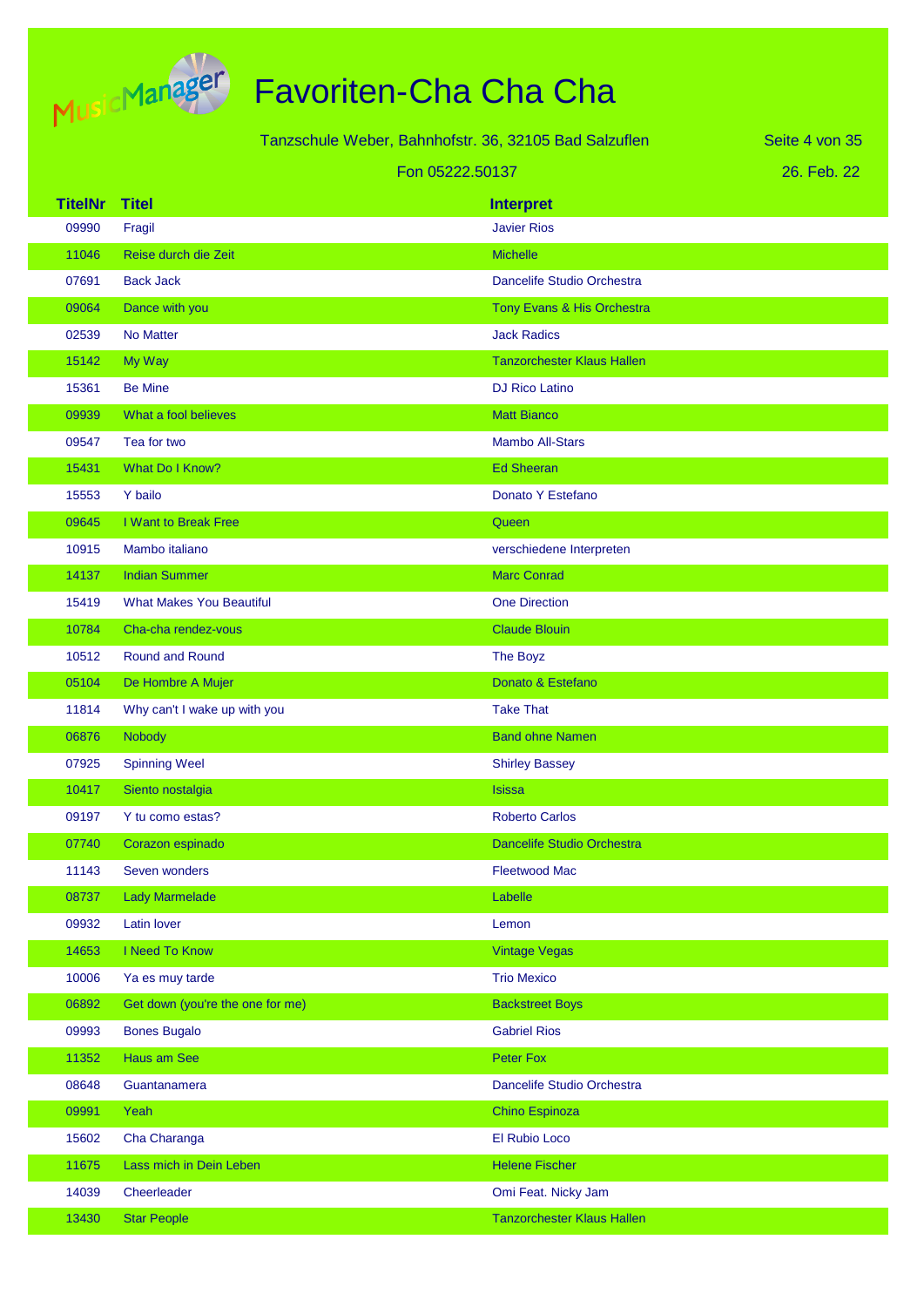

|                |                                        | Tanzschule Weber, Bahnhofstr. 36, 32105 Bad Salzuflen | Seite 5 von 35 |
|----------------|----------------------------------------|-------------------------------------------------------|----------------|
|                |                                        | Fon 05222.50137                                       | 26. Feb. 22    |
| <b>TitelNr</b> | <b>Titel</b>                           | <b>Interpret</b>                                      |                |
| 15204          | Loungefever                            | Zoey & Aloe                                           |                |
| 15203          | Don't Go Dying                         | Sandra Blake-Lange                                    |                |
| 15608          | Stupido Cha Cha                        | <b>Mirko Casade</b>                                   |                |
| 06951          | My guitar 's my oldest friend          | <b>Powder Blues</b>                                   |                |
| 09643          | Radio Ga Ga                            | Queen                                                 |                |
| 10556          | Know by now                            | <b>Robert Palmer</b>                                  |                |
| 13233          | Ain't That Lonely Yet                  | Dwight Yoakam                                         |                |
| 09607          | Café Maria                             | <b>Dancelife Studio Orchestra</b>                     |                |
| 15174          | Louis And His Gang                     | A.Louis Kruin                                         |                |
| 05166          | <b>Beautiful Mornig</b>                | <b>Ace Of Base</b>                                    |                |
| 09614          | Ain't no love                          | Dancelife Studio Orchestra                            |                |
| 15369          | I Want to Be Tender                    | <b>Stella Starlet</b>                                 |                |
| 14590          | We Found Love                          | <b>Orchestra Alec Medina</b>                          |                |
| 14518          | They Don't Make Them Like That Anymore | <b>Boy Howdy</b>                                      |                |
| 13945          | <b>Hearts Without A Home</b>           | <b>Stanfour</b>                                       |                |
| 15035          | Jezabel                                | <b>Ricky Martin</b>                                   |                |
| 08307          | <b>Tropical Colada</b>                 | Dancelife Studio Orchestra                            |                |
| 09758          | Jessica                                | <b>Wolfgang Petry</b>                                 |                |
| 12394          | Come dance with me                     | Michael Bublé                                         |                |
| 15096          | Dónde Están Los Ladrones               | <b>Shakira</b>                                        |                |
| 13380          | <b>Marvin Gaye</b>                     | Charlie Puth & Meghan Trainor                         |                |
| 14759          | <b>Another Night</b>                   | <b>Aretha Franklin</b>                                |                |
| 11296          | Al I wanna do                          | <b>Sheryl Crow</b>                                    |                |
| 11375          | Copilot                                | <b>Helene Fischer</b>                                 |                |
| 15207          | <b>The Pursuit</b>                     | Sandra Blake-Lange                                    |                |
| 12415          | Der Wolf tanzt Cha-Cha-Cha             | Götz Alsmann                                          |                |
| 15388          | You And Me                             | <b>Miguel Ortegon</b>                                 |                |
| 11837          | Live and learn                         | Joe Public                                            |                |
| 13413          | <b>Bigger Than The Beatles</b>         | <b>Joe Diffie</b>                                     |                |
| 13935          | <b>Keep My Cool</b>                    | <b>Madcon</b>                                         |                |
| 14620          | <b>Uptown Funk</b>                     | <b>Tanzorchester Klaus Hallen</b>                     |                |
| 15179          | A Cocktail                             | Carina De Jesus & Jonathan Eicker                     |                |
| 15603          | <b>Banane E Lamponi</b>                | Francesca Lotà                                        |                |
| 15605          | Es Por Ti                              | Lucia Ibanez                                          |                |
| 09201          | L'amour á la plage                     | Niagara                                               |                |
| 05105          | Para Toda La Vida                      | Gabriela                                              |                |
| 05094          | Irresistible                           | Vio Friedmann                                         |                |
| 03005          | I need to know                         | <b>Marc Anthony</b>                                   |                |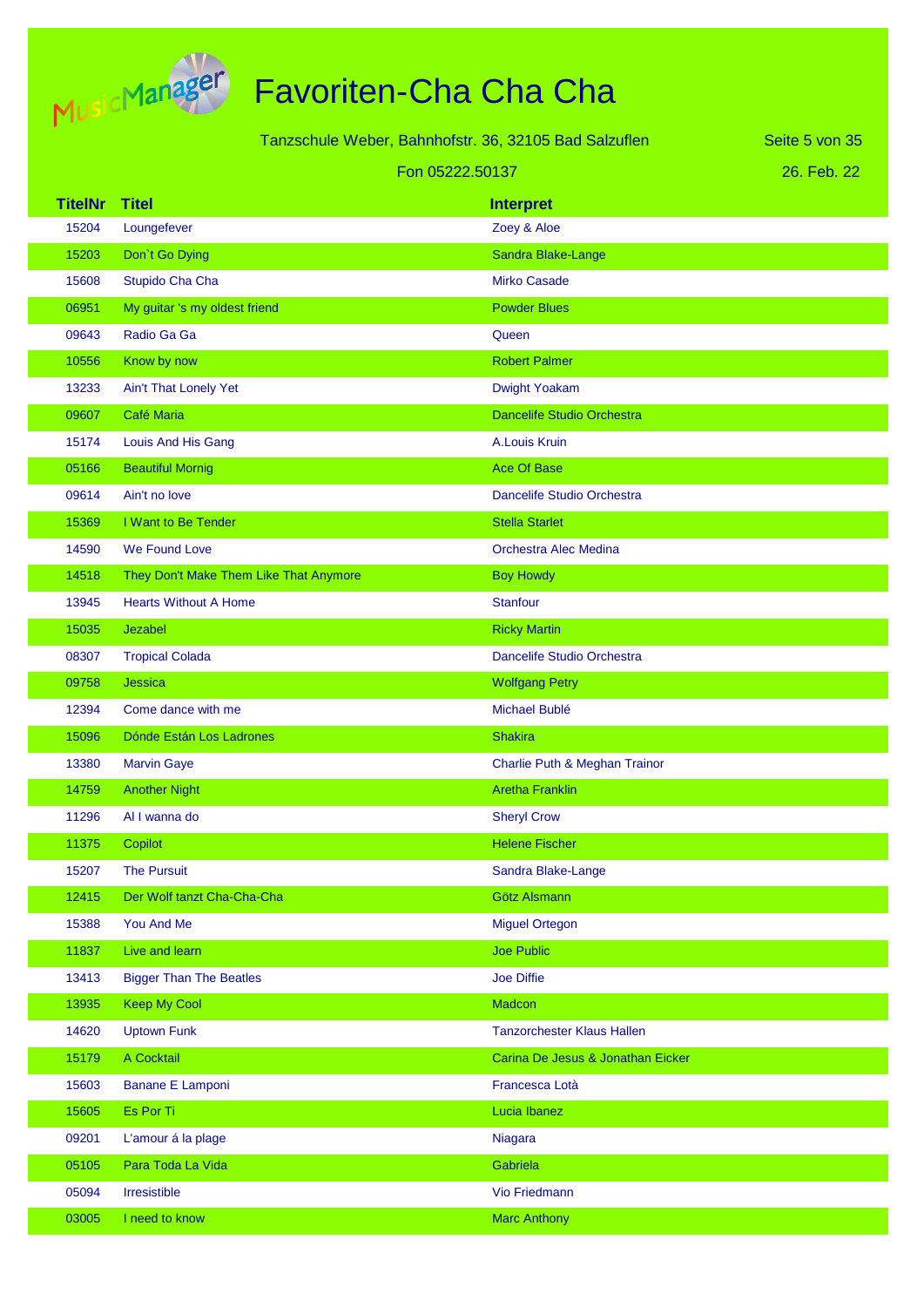

|                |                                            | Tanzschule Weber, Bahnhofstr. 36, 32105 Bad Salzuflen | Seite 6 von 35 |
|----------------|--------------------------------------------|-------------------------------------------------------|----------------|
|                |                                            | Fon 05222.50137                                       | 26. Feb. 22    |
| <b>TitelNr</b> | <b>Titel</b>                               | <b>Interpret</b>                                      |                |
| 14682          | <b>King of Anything</b>                    | Vio Friedmann                                         |                |
| 14046          | We Can Feel It                             | Coman                                                 |                |
| 09642          | <b>Under Pressure</b>                      | Queen                                                 |                |
| 14684          | <b>Mas</b>                                 | <b>Vio Friedmann</b>                                  |                |
| 05073          | Ande Yo Caliente                           | Hermana Negra                                         |                |
| 04862          | La Botella                                 | <b>Casa Musica</b>                                    |                |
| 04861          | Pais tropical                              | <b>Casa Musica</b>                                    |                |
| 07101          | No bacalao                                 | <b>Armando Lucio</b>                                  |                |
| 11546          | Leave it to me                             | <b>Christopher Cross</b>                              |                |
| 05502          | Up & down                                  | <b>Casa Musica</b>                                    |                |
| 09988          | El sonador                                 | Juan Carlos Vega                                      |                |
| 04257          | Toma La Luna                               | pro media musik gmbh                                  |                |
| 11565          | God's great banana skin                    | <b>Chris Rea</b>                                      |                |
| 14693          | One Heart                                  | <b>Vio Friedmann</b>                                  |                |
| 14694          | <b>Falling for You</b>                     | Vio Friedmann                                         |                |
| 10369          | Fire in the blood                          | <b>Matt Bianco</b>                                    |                |
| 09941          | <b>Got Cha</b>                             | Ursula 1000                                           |                |
| 15604          | Ei Habana                                  | Jm La Formula                                         |                |
| 09191          | Tu eres mia                                | <b>Roberto Carlos</b>                                 |                |
| 15600          | <b>Like A Bomb</b>                         | Dj Harra                                              |                |
| 00060          | It's raining, man                          | <b>Klaus Hallen</b>                                   |                |
| 02910          | <b>Summer Sun</b>                          | <b>Texas</b>                                          |                |
| 12340          | What makes you beautiful                   | <b>One Direction</b>                                  |                |
| 07584          | Get down Saturday night                    | <b>Klaus Hallen</b>                                   |                |
| 11105          | Ich will immer wieder dieses Fieber spüren | <b>Helene Fischer</b>                                 |                |
| 11382          | Geradeaus                                  | <b>Helene Fischer</b>                                 |                |
| 12427          | <b>Joana 2012</b>                          | <b>Roland Kaiser</b>                                  |                |
| 05402          | Piu bella cosa                             | pro media musik gmbh                                  |                |
| 07430          | <b>Clocks</b>                              | Canciones del mundo                                   |                |
| 01418          | <b>Downtown</b>                            | <b>Klaus Hallen</b>                                   |                |
| 08442          | <b>Better together</b>                     | <b>Jack Johnson</b>                                   |                |
| 10243          | It's Cha Cha                               | <b>Ross Mitchell</b>                                  |                |
| 03858          | She's A Lady                               | <b>Ross Mitchell</b>                                  |                |
| 11974          | <b>Stuck</b>                               | <b>Caro Emerald</b>                                   |                |
| 09195          | Luz divina                                 | <b>Roberto Carlos</b>                                 |                |
| 11969          | Back it up                                 | <b>Caro Emerald</b>                                   |                |
| 15205          | Ride                                       | Nina Bäumchen                                         |                |
| 03449          | <b>Uptown Girl</b>                         | Tommy Sanderson And His Orchestra                     |                |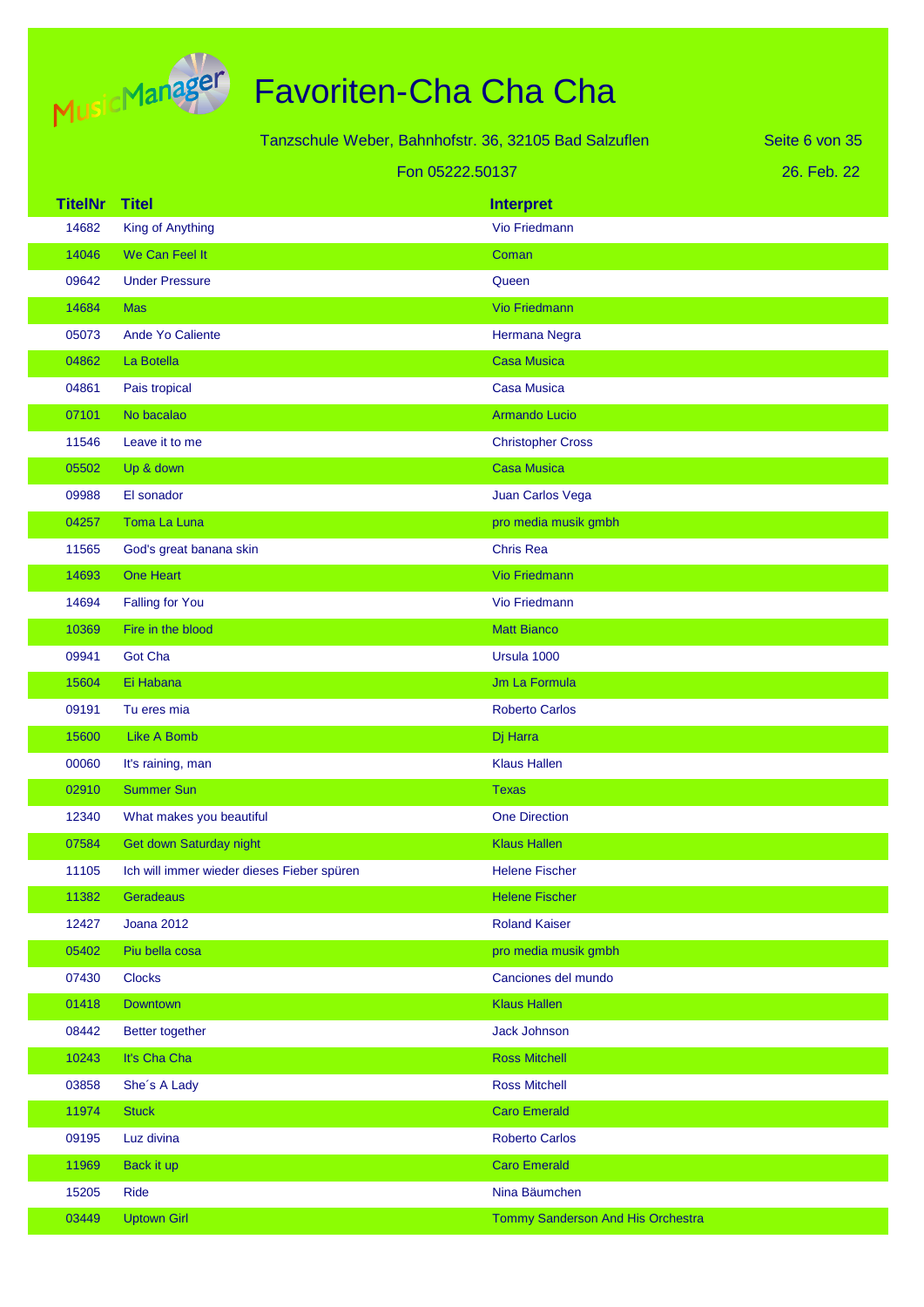

|                |                                          | Tanzschule Weber, Bahnhofstr. 36, 32105 Bad Salzuflen | Seite 7 von 35 |
|----------------|------------------------------------------|-------------------------------------------------------|----------------|
|                |                                          | Fon 05222.50137                                       | 26. Feb. 22    |
| <b>TitelNr</b> | <b>Titel</b>                             | <b>Interpret</b>                                      |                |
| 07225          | El Talisman                              | Rosana                                                |                |
| 11561          | On the beach                             | <b>Chris Rea</b>                                      |                |
| 11560          | If you were me                           | <b>Chris Rea</b>                                      |                |
| 05108          | A La Playa                               | <b>S.B.S.</b>                                         |                |
| 05004          | <b>Upside Down</b>                       | A Teens                                               |                |
| 11860          | Regen                                    | Luxuslärm                                             |                |
| 11575          | Young lovers                             | Amy MacDonald                                         |                |
| 03272          | Pata Pata                                | <b>Ross Mitchell</b>                                  |                |
| 02933          | Mary's Boy Child                         | <b>Klaus Hallen</b>                                   |                |
| 11677          | Vergeben, vergessen und wieder vertrauen | <b>Helene Fischer</b>                                 |                |
| 12718          | Warum hab ich's Dir nicht einfach gesagt | Allessa                                               |                |
| 01257          | <b>Black Magic Woman</b>                 | Markus Schöffl                                        |                |
| 01432          | One Night In Bankok                      | <b>Klaus Hallen</b>                                   |                |
| 06452          | Todo todo                                | <b>Musicor</b>                                        |                |
| 00838          | Sunshine day                             | Vio Friedmann                                         |                |
| 09940          | I like it like that                      | <b>Blackout All Stars</b>                             |                |
| 15607          | I Feel Good                              | <b>Mirko Casade</b>                                   |                |
| 04018          | Corazon Espinado                         | <b>Santana</b>                                        |                |
| 01201          | Pata Pata                                | <b>Miriam Makeba</b>                                  |                |
| 06188          | Gozar la vida                            | klaus Hallen & William                                |                |
| 05103          | Tururú                                   | <b>Azucar Moreno</b>                                  |                |
| 14811          | The Roof (Opening 15 Sek.)               | <b>Mariah Carey</b>                                   |                |
| 06210          | <b>Sorry</b>                             | Orchestra Alec Medina                                 |                |
| 04393          | <b>Tea for Two</b>                       | <b>Tommy Dorsey Orchestra</b>                         |                |
| 07379          | Finally                                  | Markus Schöffl                                        |                |
| 06890          | We've got it going on                    | <b>Backstreet Boys</b>                                |                |
| 04210          | <b>Fresh Goes Better</b>                 | <b>Klaus Hallen</b>                                   |                |
| 03987          | One To Make Her Happy                    | <b>Marque</b>                                         |                |
| 00234          | <b>Rumours</b>                           | <b>Klaus Hallen</b>                                   |                |
| 15176          | Call Me                                  | <b>Karen Dolderer</b>                                 |                |
| 05130          | Woman Of The World                       | S.I.T. Orchestra And Singers                          |                |
| 04612          | <b>Get Down</b>                          | Gilbert O'Sullivan                                    |                |
| 03035          | Corazon                                  | Los Lobos                                             |                |
| 04530          | Deseperademente                          | Maria Adelaida Mejia                                  |                |
| 14038          | Hilito                                   | <b>Romeo Santos</b>                                   |                |
| 05693          | How deep is your love                    | Johnny Howard & His Orchestra                         |                |
| 05039          | <b>Senior Juez</b>                       | Prandi's Dance Orchestra                              |                |
| 01258          | <b>Baby</b>                              | Markus Schöffl                                        |                |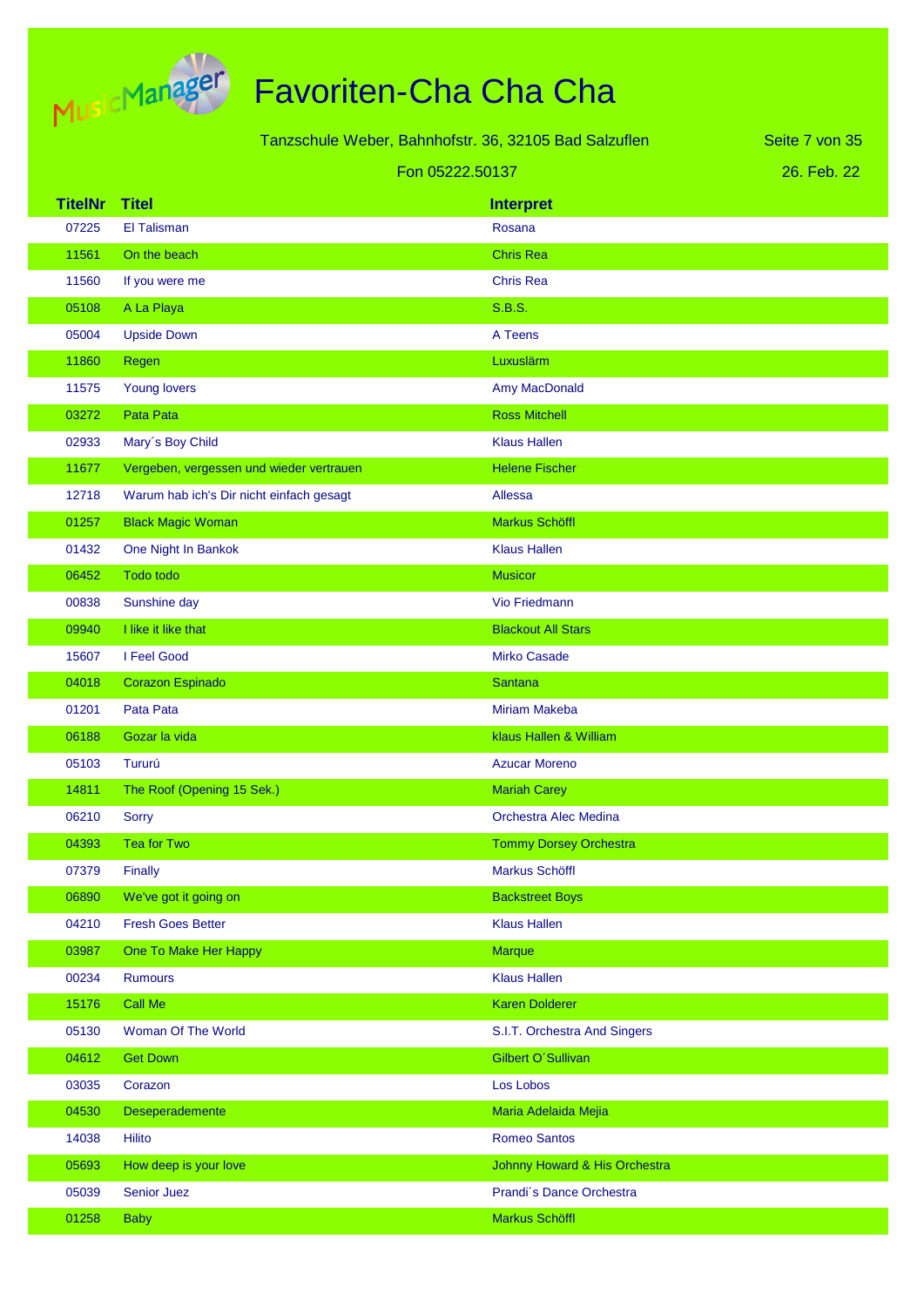

|                |                                  |                 | Tanzschule Weber, Bahnhofstr. 36, 32105 Bad Salzuflen | Seite 8 von 35 |
|----------------|----------------------------------|-----------------|-------------------------------------------------------|----------------|
|                |                                  | Fon 05222.50137 |                                                       | 26. Feb. 22    |
| <b>TitelNr</b> | <b>Titel</b>                     |                 |                                                       |                |
| 04595          | Alane                            |                 | <b>Interpret</b><br>Wes                               |                |
| 00498          | Wind beneath my wings            |                 | <b>Dancelife Studio Orchestra</b>                     |                |
| 03273          | Eso Es El Amor                   |                 | <b>Ross Mitchell</b>                                  |                |
| 05074          | <b>Ola Chica</b>                 |                 | <b>Chico Fernandez</b>                                |                |
| 03136          | <b>Black is Black</b>            |                 | <b>Etienne Cap</b>                                    |                |
| 05300          | Cachito                          |                 | <b>Nat King Cole</b>                                  |                |
| 06010          | The best                         |                 | <b>Tina Turner</b>                                    |                |
| 05528          | <b>Lady Marmelade</b>            |                 | pro media musik gmbh                                  |                |
| 05583          | In Private                       |                 | <b>Dusty Springfield</b>                              |                |
| 11481          | Everything she wants             |                 | Wham                                                  |                |
| 05413          | Havana - this is Cuba            |                 | Patio                                                 |                |
| 03079          | Der Kommissar                    |                 | Falco                                                 |                |
| 10280          | Dolce vita                       |                 | verschiedene Interpreten                              |                |
| 03078          | <b>No Matter</b>                 |                 | <b>Jack Radics</b>                                    |                |
| 00293          | <b>What A Fool Believes</b>      |                 | <b>Matt Bianco</b>                                    |                |
| 05285          | <b>Sugar Sugar</b>               |                 | <b>Klaus Hallen</b>                                   |                |
| 11856          | Jemand anders ssein              |                 | Luxuslärm                                             |                |
| 03275          | It's In His Kiss                 |                 | <b>Ross Mitchell</b>                                  |                |
| 01152          | Arena Soly Mar Caribe            |                 | <b>Ambros Seelos</b>                                  |                |
| 07217          | <b>Garota Nacional</b>           |                 | <b>Garota Nacional</b>                                |                |
| 07154          | Little black book                |                 | <b>Belinda Carlisle</b>                               |                |
| 03653          | Carioca                          |                 | Suda Hisao & New down beats orchestra                 |                |
| 04441          | Un Estate Italiana               |                 | Prandi's Dance Orchestra                              |                |
| 04396          | <b>Chaka Chaka</b>               |                 | Rosanna Rocci                                         |                |
| 03607          | Save Me                          |                 | Kai Warner                                            |                |
| 03765          | She's Not There                  |                 | Carlos Romanos & His Orchestra                        |                |
| 06481          | My girl                          |                 | Joe Bourne                                            |                |
| 07017          | Dirty Ol' Man                    |                 | <b>The Three Degrees</b>                              |                |
| 07100          | No bacalao (funky funky cha cha) |                 | Armando Lucio                                         |                |
| 03870          | Kontiki                          |                 | Norbert Neugebauer                                    |                |
| 03805          | Cha-Cha Medley                   |                 | Les Plus Grands Succes De La                          |                |
| 13874          | Guantanamera                     |                 | <b>Helmut Lotti</b>                                   |                |
| 07153          | <b>Emotional highway</b>         |                 | <b>Belinda Carlisle</b>                               |                |
| 04158          | Mas Es Amar                      |                 | <b>William Jansen</b>                                 |                |
| 04313          | Me Myself& I                     |                 | <b>Andy Fortuna Productions</b>                       |                |
| 03741          | Shalala lala                     |                 | Vengaboys                                             |                |
| 06029          | <b>Ghostbusters</b>              |                 | Ray parker jr.                                        |                |
| 04259          | Fool If You Think It's Over      |                 | pro media musik gmbh                                  |                |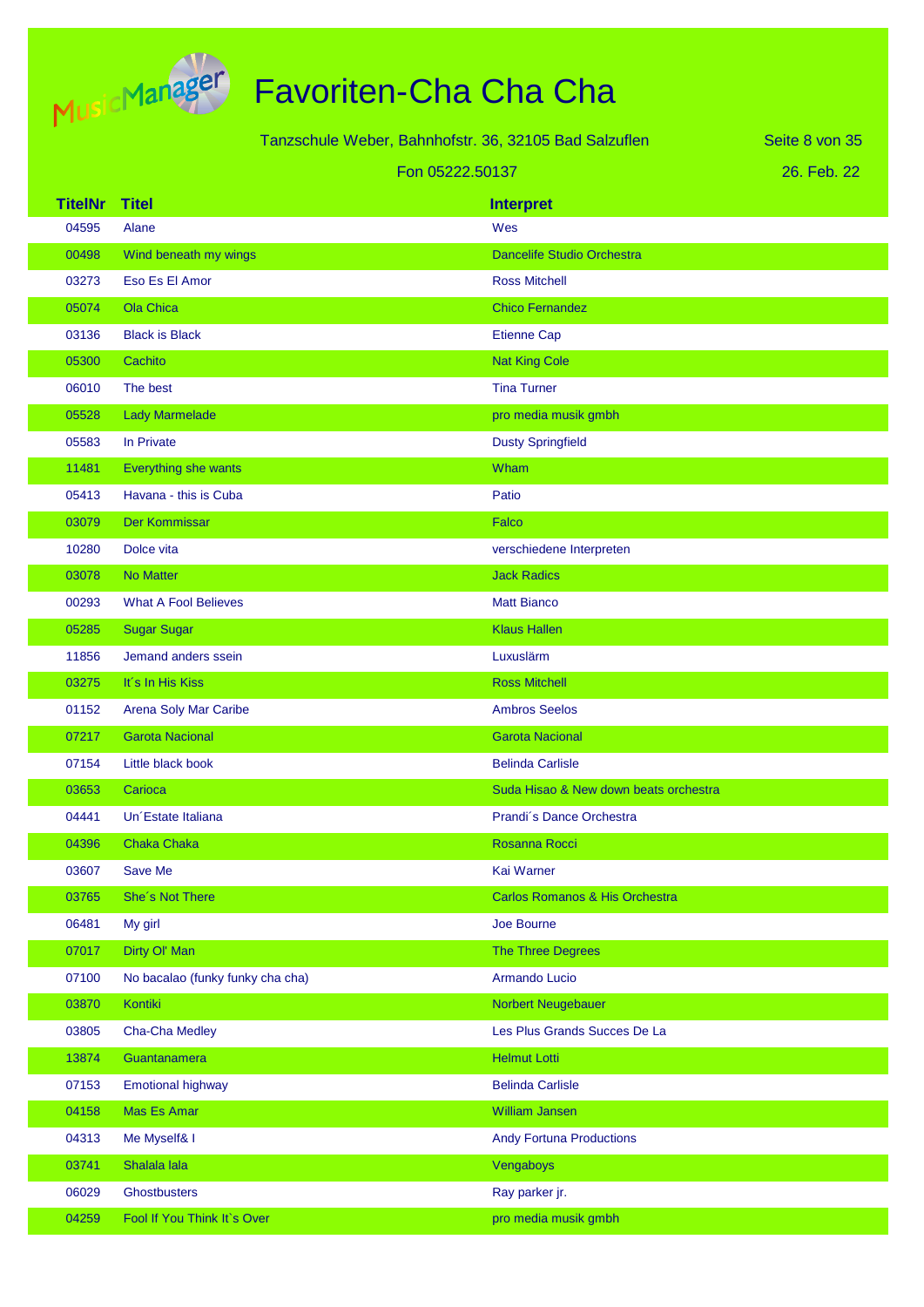

|                 |                                  | Tanzschule Weber, Bahnhofstr. 36, 32105 Bad Salzuflen | Seite 9 von 35 |
|-----------------|----------------------------------|-------------------------------------------------------|----------------|
| Fon 05222.50137 |                                  |                                                       | 26. Feb. 22    |
| <b>TitelNr</b>  | <b>Titel</b>                     | <b>Interpret</b>                                      |                |
| 04273           | <b>Los Marcianos</b>             | Dancelife Studio Orchestra                            |                |
| 06026           | Who needs love like that         | <b>Erasure</b>                                        |                |
| 04274           | Haste tanto calor                | Dancelife Studio Orchestra                            |                |
| 04309           | Corazon                          | <b>Andy Fortuna Productions</b>                       |                |
| 07104           | Baby come back                   | Pato Banton                                           |                |
| 04955           | Volver a verti                   | <b>Andy Fortuna Productions</b>                       |                |
| 00328           | January                          | Dancelife Studio Orchestra                            |                |
| 05214           | <b>Kiss Of Fire</b>              | <b>George Freestone Combo and Friends</b>             |                |
| 04624           | <b>Sweet Inspiration</b>         | <b>Tanzorchester Wolf Kaiser</b>                      |                |
| 04734           | Cha-Cha-Train                    | <b>Velvet Tanzorchester</b>                           |                |
| 05075           | <b>Groove With Me Tonight</b>    | C.L.P.                                                |                |
| 04614           | <b>Hands Up</b>                  | <b>Ottawan</b>                                        |                |
| 05216           | <b>Something Stupid</b>          | George Freestone Combo and Friends                    |                |
| 04692           | Oye Como va                      | <b>Ambros Seelos</b>                                  |                |
| 14639           | <b>Gotta Go Home</b>             | Orquesta Alec Medina                                  |                |
| 14755           | <b>Who's Zoomin' Who</b>         | <b>Aretha Franklin</b>                                |                |
| 05093           | Can't Fight The Moohlight        | Vio Friedmann                                         |                |
| 01194           | Oye Como Va                      | <b>Santana</b>                                        |                |
| 05040           | <b>Sex Bomb</b>                  | Prandi's Dance Orchestra                              |                |
| 05373           | I won't change you               | <b>Casa Musica</b>                                    |                |
| 02993           | California                       | <b>Klaus Hallen</b>                                   |                |
| 04611           | <b>How Bizarre</b>               | <b>OMC</b>                                            |                |
| 06631           | All that she wants               | Ace Of Base                                           |                |
| 04531           | Dónde estas yolanda?             | <b>Carlos Yabar</b>                                   |                |
| 05164           | <b>Round Round</b>               | Sugababes                                             |                |
| 07561           | <b>Brave</b>                     | Orchestra Alec Medina                                 |                |
| 03315           | <b>Spinning Wheel</b>            | <b>Paul Kuhn Quintett</b>                             |                |
| 04535           | <b>Quien sera</b>                | Salsa Latina                                          |                |
| 04558           | Guajira                          | Prandi's Dance Orchestra                              |                |
| 04762           | Donde vas a Bailar               | <b>Ambros Seelos</b>                                  |                |
| 00573           | <b>Tres Deseos</b>               | <b>Ednita Nazario</b>                                 |                |
| 06599           | <b>Driver's seat</b>             | Dancelife Studio Orchestra                            |                |
| 06285           | I've got my love to keep me warm | Johnny Howard Orchestra falsch                        |                |
| 11783           | Königin der Nacht                | <b>Tommy Steiner</b>                                  |                |
| 11742           | Spürbar nah                      | Petra Frey                                            |                |
| 05934           | When you look at me              | Markus Schöffl                                        |                |
| 01728           | La Basura                        | Orquesta America                                      |                |
| 05935           | Ladies night                     | Markus Schöffl                                        |                |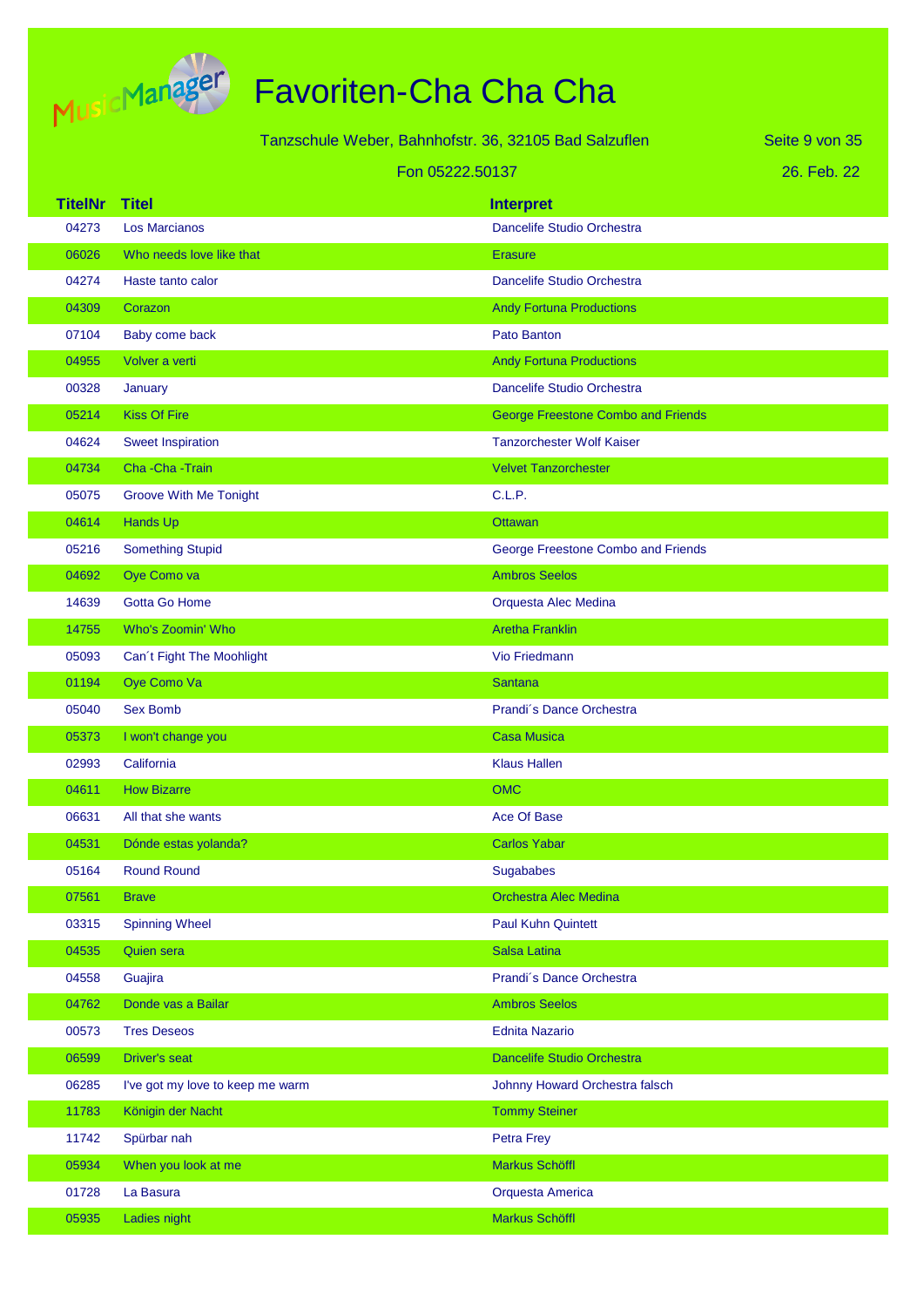

|                 |                                             | Tanzschule Weber, Bahnhofstr. 36, 32105 Bad Salzuflen | Seite 10 von 35 |
|-----------------|---------------------------------------------|-------------------------------------------------------|-----------------|
| Fon 05222.50137 |                                             |                                                       | 26. Feb. 22     |
| <b>TitelNr</b>  | <b>Titel</b>                                | <b>Interpret</b>                                      |                 |
| 06974           | Jesahel                                     | Prandi's Dance Orchestra                              |                 |
| 07403           | Spinning wheel                              | Markus Schöffl                                        |                 |
| 02986           | willenlos                                   | Marius Müller Westernhagen                            |                 |
| 00034           | In Private                                  | <b>Dusty Springfield</b>                              |                 |
| 06085           | Gee whizz, it's Christmas                   | Dancelife Studio Orchestra                            |                 |
| 02604           | I want you back                             | <b>Klaus Hallen</b>                                   |                 |
| 06872           | Go back                                     | <b>Jeanette</b>                                       |                 |
| 00485           | He whistled at me                           | <b>Klaus Hallen</b>                                   |                 |
| 04017           | Smooth                                      | <b>Santana</b>                                        |                 |
| 03790           | <b>Twist And Shout</b>                      | <b>Ian Harrison</b>                                   |                 |
| 07576           | <b>Ganz anders</b>                          | <b>Udo Lindenberg</b>                                 |                 |
| 03700           | I See A Boat On The River                   | Boney M.                                              |                 |
| 02898           | Sweets for my sweet                         | C. J. Lewis                                           |                 |
| 03164           | <b>Las Chicas</b>                           | <b>Orchester Ambros Seelos</b>                        |                 |
| 07582           | Give me the night                           | <b>Klaus Hallen</b>                                   |                 |
| 03617           | Turn On, Turn In, Cop Out                   | <b>Freak Power</b>                                    |                 |
| 03533           | <b>Hey Baby</b>                             | <b>Ross Mitchell</b>                                  |                 |
| 03495           | September                                   | Earth, Wind And Fire                                  |                 |
| 03485           | My Name is Sylvie                           | <b>Thomas Bevans</b>                                  |                 |
| 07402           | Soulful man                                 | Markus Schöffl                                        |                 |
| 02722           | <b>Harlem Nocturne</b>                      | <b>Claude Blouin</b>                                  |                 |
| 04073           | Count Me In, Colin                          | <b>Dance Unique</b>                                   |                 |
| 05717           | Pata Pata                                   | <b>Top-Time Orchestra</b>                             |                 |
| 05671           | Sexbomb                                     | Karl Schmidt Big Band                                 |                 |
| 05563           | Everytime                                   | <b>Casa Musica</b>                                    |                 |
| 06455           | Pepito/Esso es el Amor/Pancho Villa         | <b>Musicor</b>                                        |                 |
| 05919           | Femme like you                              | Marc Forno                                            |                 |
| 04089           | <b>Stop</b>                                 | <b>Ice Breaker</b>                                    |                 |
| 04368           | I'm Outta Love                              | Anastacia                                             |                 |
| 05958           | Cha Cha Cha -teaching Track!!! Nur Rhythmus | Markus Schöffl                                        |                 |
| 02565           | <b>Sexy</b>                                 | Markus Schöffl                                        |                 |
| 04794           | September                                   | <b>Ross Mitchell</b>                                  |                 |
| 02932           | Santa Claus Is Comin' To Town               | <b>Klaus Hallen</b>                                   |                 |
| 04849           | It's Cha-cha-cha                            | <b>Ross Mitchell</b>                                  |                 |
| 02782           | Turn on, Tune in, Cop out                   | <b>Freak Power</b>                                    |                 |
| 04945           | Rosita                                      | <b>Ballroom dancing</b>                               |                 |
| 05002           | Dance With Me                               | Debelah Morgan                                        |                 |
| 02566           | Summer of 69                                | Markus Schöffl                                        |                 |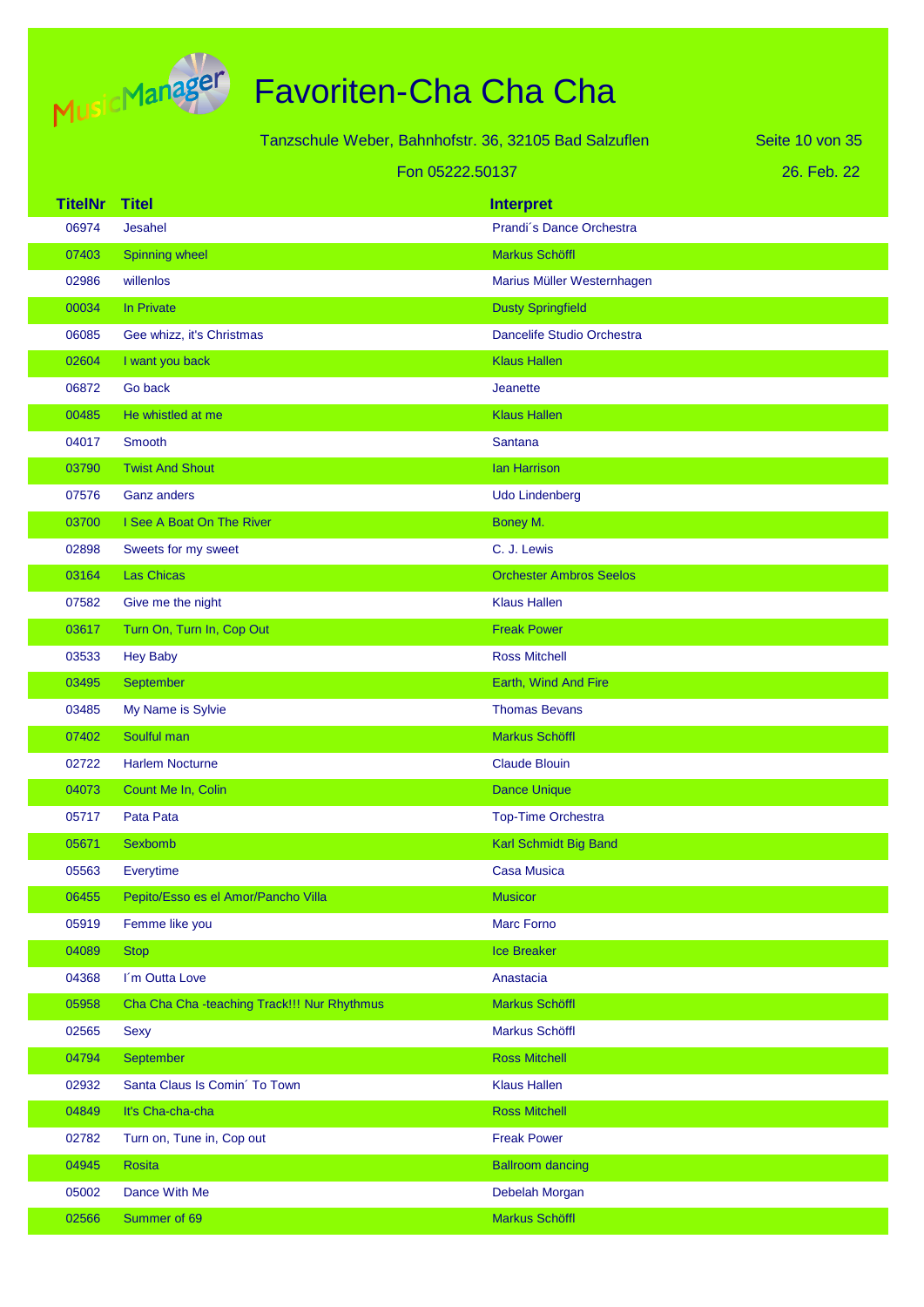

|                |                                   | Tanzschule Weber, Bahnhofstr. 36, 32105 Bad Salzuflen | Seite 11 von 35 |
|----------------|-----------------------------------|-------------------------------------------------------|-----------------|
|                |                                   | Fon 05222.50137                                       | 26. Feb. 22     |
| <b>TitelNr</b> | <b>Titel</b>                      | <b>Interpret</b>                                      |                 |
| 02502          | I don't even know                 | Vio Friedmann                                         |                 |
| 01924          | Voulez-vous coucher avec moi?     | <b>Dancelife Studio Orchestra</b>                     |                 |
| 01808          | <b>Acid Mambo</b>                 | TNN                                                   |                 |
| 01733          | <b>Negrito De Sociedad</b>        | <b>Orquesta America</b>                               |                 |
| 02567          | Unchain my heart                  | <b>Markus Schöffl</b>                                 |                 |
| 04761          | <b>Manzanillo</b>                 | <b>Ambros Seelos</b>                                  |                 |
| 07583          | Dark is the night                 | <b>Klaus Hallen</b>                                   |                 |
| 05616          | Crawling up the hill              | <b>Klaus Hallen</b>                                   |                 |
| 03244          | <b>Aquellos Ojos Verde</b>        | <b>Connie Francis</b>                                 |                 |
| 03153          | Ai No Carrida                     | Johnny Howard & His Orchestra                         |                 |
| 04635          | <b>Waiting For Another Chance</b> | <b>Endgames</b>                                       |                 |
| 02948          | <b>Last Christmas</b>             | George Michael u. Andrew Ridgely                      |                 |
| 04727          | <b>Heart to heart</b>             | <b>Klaus Hallen</b>                                   |                 |
| 01730          | <b>Senor Juez</b>                 | <b>Orquesta America</b>                               |                 |
| 03077          | Sopa de Pichon                    | <b>Machito</b>                                        |                 |
| 03038          | Gianna                            | L.M. Project                                          |                 |
| 04780          | <b>Kiss</b>                       | <b>Ross Mitchell</b>                                  |                 |
| 05545          | <b>Tragedy</b>                    | <b>Casa Musica</b>                                    |                 |
| 01726          | <b>Los Marcianos</b>              | Orquesta America                                      |                 |
| 05544          | Get the party started             | <b>Casa Musica</b>                                    |                 |
| 03090          | <b>Sitting Down Here</b>          | Lene Marlin                                           |                 |
| 00258          | Turn On, Turn In Cop Out          | <b>Klaus Hallen</b>                                   |                 |
| 05125          | I Need You Now                    | <b>Modern Talking</b>                                 |                 |
| 05237          | <b>Sweetheart-Darling-My Dear</b> | <b>Mixed Emotions</b>                                 |                 |
| 05215          | Perido                            | George Freestone Combo and Friends                    |                 |
| 00443          | <b>Come A Little Bit Closer</b>   | <b>Dancelife Studio Orchestra</b>                     |                 |
| 00343          | Eso es el amor                    | <b>Werner Tauber</b>                                  |                 |
| 05183          | Can't Fight The Moonlight         | <b>Alma Nieto</b>                                     |                 |
| 05526          | Don't stop movin'                 | pro media musik gmbh                                  |                 |
| 05174          | <b>Up And Down</b>                | <b>Alex Brouwers</b>                                  |                 |
| 00807          | Stessa spiaggia stesso mare       | Roberto Sacchi                                        |                 |
| 05173          | <b>Supreme</b>                    | <b>Alex Brouwers</b>                                  |                 |
| 00162          | Frenesie                          | Max Greger jr. & SDR Big Band                         |                 |
| 00085          | Please, Mr. Postman               | <b>Klaus Hallen</b>                                   |                 |
| 05160          | Murder On The Dancefloor          | Sophie Ellis Bextor                                   |                 |
| 00062          | Ich bin wie Du                    | <b>Klaus Hallen</b>                                   |                 |
| 05163          | Still In Love With You            | No Angels                                             |                 |
| 00327          | I'm so glad that i'm a woman      | Dancelife Studio Orchestra                            |                 |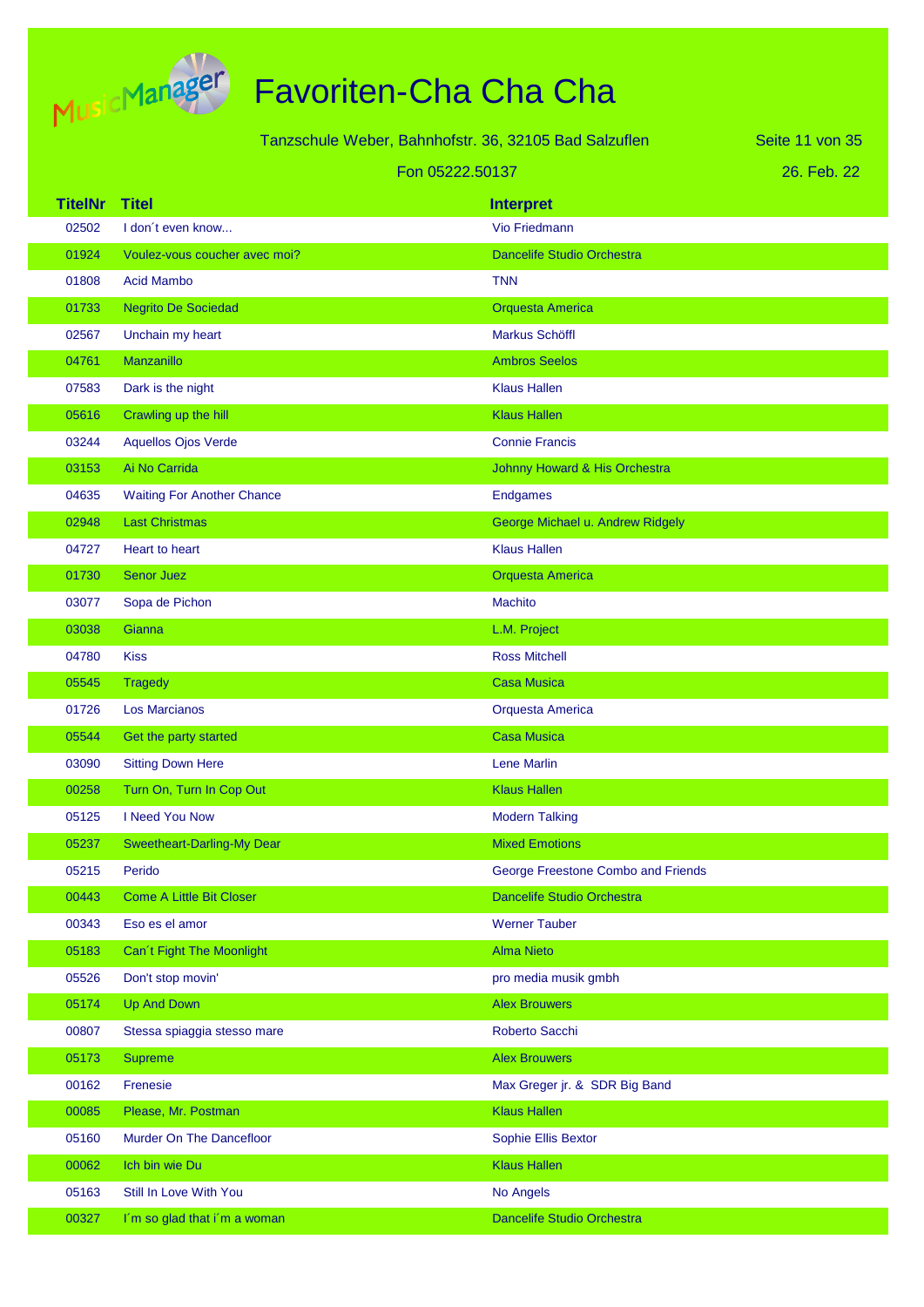

# Favoriten-Cha Cha Cha

| Tanzschule Weber, Bahnhofstr. 36, 32105 Bad Salzuflen<br>Seite 12 von 35 |                                    |                                     |             |
|--------------------------------------------------------------------------|------------------------------------|-------------------------------------|-------------|
|                                                                          | Fon 05222.50137                    |                                     | 26. Feb. 22 |
| <b>TitelNr</b>                                                           | <b>Titel</b>                       | <b>Interpret</b>                    |             |
| 05460                                                                    | Suddenly                           | Vio Friedmann                       |             |
| 05751                                                                    | Don't You Worry About A Thing      | <b>Joe Bourne</b>                   |             |
| 01727                                                                    | Poco Pelo                          | Orquesta America                    |             |
| 07513                                                                    | Finally                            | Markus Schöffl                      |             |
| 01725                                                                    | America                            | Orquesta America                    |             |
| 05525                                                                    | Follow me                          | pro media musik gmbh                |             |
| 05038                                                                    | Guajira                            | Prandi's Dance Orchestra            |             |
| 05254                                                                    | No Es El Momento                   | <b>Thalia</b>                       |             |
| 05484                                                                    | Sabo sabor                         | <b>Klaus Hallen</b>                 |             |
| 00637                                                                    | Wonderwall                         | <b>Klaus Hallen</b>                 |             |
| 01215                                                                    | <b>Take That Look Of Your Face</b> | <b>Werner Tauber</b>                |             |
| 05440                                                                    | No me dejes de querer              | <b>Gloria Estefan</b>               |             |
| 05434                                                                    | Do the salsa like you wanna        | <b>Ruff Cut Diamond</b>             |             |
| 05305                                                                    | Fantástico                         | <b>Nat King Cole</b>                |             |
| 00969                                                                    | <b>Happy Heart</b>                 | <b>Klaus Hallen</b>                 |             |
| 05292                                                                    | <b>Heart to Heart</b>              | <b>Eydie Gorme</b>                  |             |
| 05527                                                                    | It's raining men                   | pro media musik gmbh                |             |
| 05493                                                                    | <b>Believe</b>                     | <b>Casa Musica</b>                  |             |
| 04316                                                                    | Habenero                           | <b>Andy Fortuna Productions</b>     |             |
| 04330                                                                    | <b>Alta Sociedad</b>               | <b>Break Point Band</b>             |             |
| 07134                                                                    | Teach me tonight                   | <b>Ross Mitchell</b>                |             |
| 04179                                                                    | <b>Tito Puente</b>                 | Prandi's Dance Orchestra            |             |
| 06182                                                                    | <b>Uptight</b>                     | Joe Bourne                          |             |
| 06117                                                                    | Danza a bossa                      | K & K feat. Jota                    |             |
| 06087                                                                    | <b>Dear Santa</b>                  | Dancelife Studio Orchestra          |             |
| 04076                                                                    | Mega lopsychia                     | <b>Dance Unique</b>                 |             |
| 07155                                                                    | Love revolution                    | <b>Belinda Carlisle</b>             |             |
| 03791                                                                    | <b>Best Of My Love</b>             | <b>Litsa Davies</b>                 |             |
| 03694                                                                    | <b>Rivers Of Babylon</b>           | Boney M.                            |             |
| 04325                                                                    | Fascinatin' Rhythm                 | Louis Funny Group                   |             |
| 05950                                                                    | <b>Lady Marmelade</b>              | Markus Schöffl                      |             |
| 07248                                                                    | Come give me your love             | Richie Stevens feat. General Degree |             |
| 04328                                                                    | I Talk To The Animals              | <b>Pink Style Band</b>              |             |
| 07527                                                                    | Dark is the night                  | <b>Orchestra Alec Medina</b>        |             |
| 06084                                                                    | <b>Last Christmas</b>              | Dancelife Studio Orchestra          |             |
| 07069                                                                    | Mucho Cha Cha                      | <b>Orchester Ambros Seelos</b>      |             |
| 04031                                                                    | <b>Serious</b>                     | <b>Duran Duran</b>                  |             |

06595 Say you'll be mine Dancelife Studio Orchestra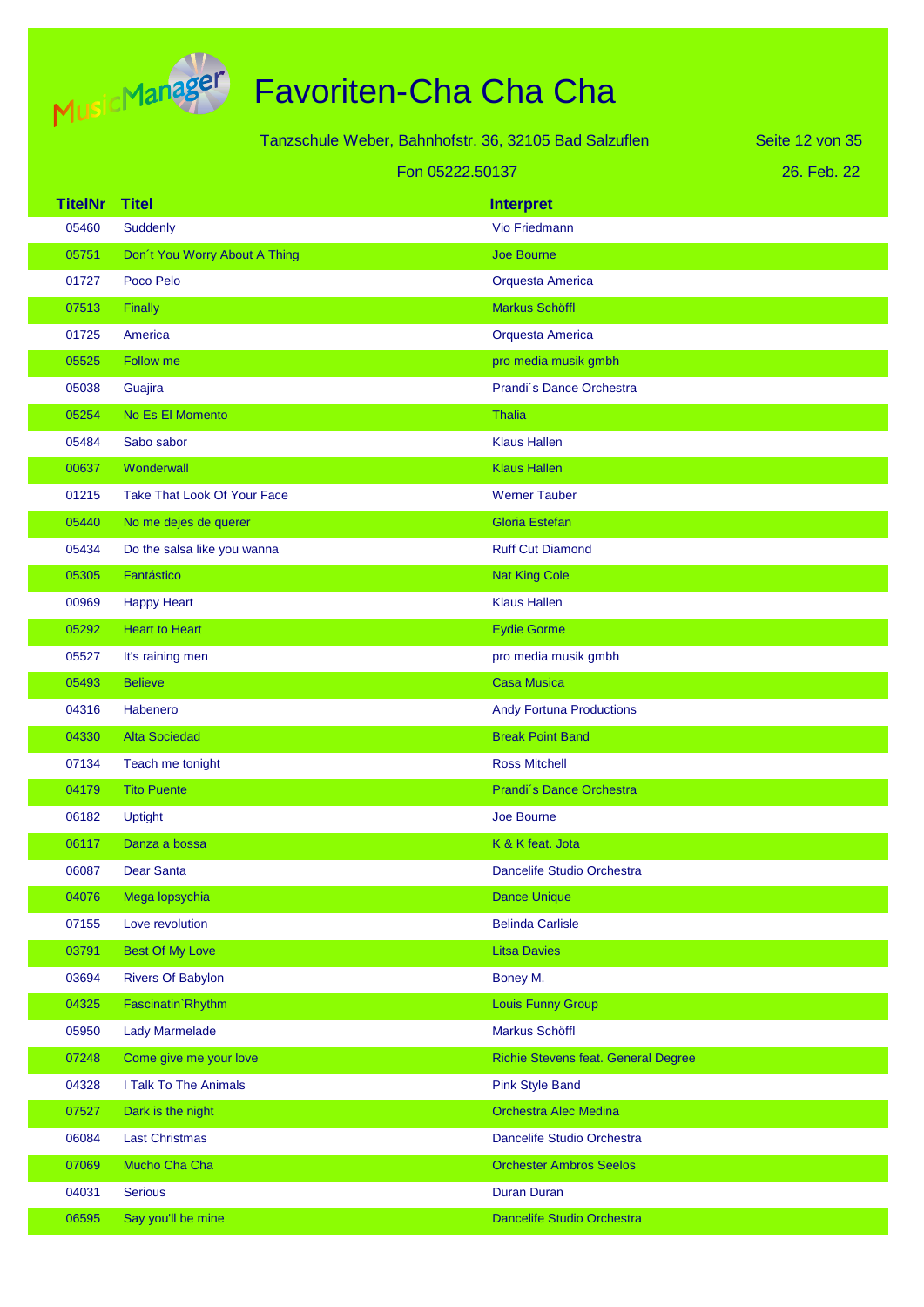

| Tanzschule Weber, Bahnhofstr. 36, 32105 Bad Salzuflen |                                 |                                   | Seite 13 von 35 |
|-------------------------------------------------------|---------------------------------|-----------------------------------|-----------------|
| Fon 05222.50137                                       |                                 |                                   | 26. Feb. 22     |
| <b>TitelNr</b>                                        | <b>Titel</b>                    | <b>Interpret</b>                  |                 |
| 06515                                                 | <b>Itsy Bitsy Teenie Weenie</b> | <b>Rainer Bertram</b>             |                 |
| 05169                                                 | Nimm mich mit                   | Marius Müller Westernhagen        |                 |
| 04074                                                 | Parce que                       | <b>Dance Unique</b>               |                 |
| 06480                                                 | Everybody likes to cha cha cha  | Joe Bourne                        |                 |
| 06189                                                 | Best of my love                 | <b>Markus Schöffl</b>             |                 |
| 07040                                                 | Look at me, look at you         | <b>Chase The Music</b>            |                 |
| 07319                                                 | Vayamos companeros              | <b>Marquess</b>                   |                 |
| 06449                                                 | Oye como va                     | <b>Musicor</b>                    |                 |
| 06408                                                 | <b>Man Smart</b>                | <b>Klaus Hallen</b>               |                 |
| 03951                                                 | <b>Daddy</b>                    | <b>Della Reese</b>                |                 |
| 03928                                                 | Sitting' Down Here              | <b>Vio Friedmann</b>              |                 |
| 06297                                                 | (Through) before we started     | Leyers, Michiels & Soulsister     |                 |
| 06225                                                 | I'm outta love                  | Pepe Lienhard Orchestra           |                 |
| 07014                                                 | <b>Boogie Wonderland</b>        | Earth, Wind And Fire              |                 |
| 07454                                                 | Less talk more action           | <b>Tim Deluxe</b>                 |                 |
| 03540                                                 | <b>Una Manana</b>               | Salsamerica                       |                 |
| 07431                                                 | Sway                            | <b>Cat Paw</b>                    |                 |
| 07432                                                 | La llave de mi corazon          | <b>Héctor Pinero</b>              |                 |
| 07440                                                 | El fuego d'amor                 | Rico Latino fest. Dinah D.        |                 |
| 07450                                                 | Honey dip                       | <b>Daniel Amalm</b>               |                 |
| 07451                                                 | El comandante                   | Costa S                           |                 |
| 05858                                                 | <b>Walking on Broken Glass</b>  | <b>Klaus Hallen</b>               |                 |
| 07453                                                 | Got cha                         | Ursula 1000                       |                 |
| 03423                                                 | Al I Wanna Do                   | Max Greger und sein Tanzorchester |                 |
| 07488                                                 | Kiss me honey honey kiss me     | Markus Schöffl                    |                 |
| 07512                                                 | <b>Bad girls</b>                | Markus Schöffl                    |                 |
| 06860                                                 | Wonderful life                  | Hyperchild                        |                 |
| 03274                                                 | Maria Bonita                    | <b>Ross Mitchell</b>              |                 |
| 07010                                                 | Hands up                        | Ottawan                           |                 |
| 07528                                                 | <b>Dolce Vita</b>               | <b>Klaus Hallen</b>               |                 |
| 07452                                                 | Chiquita bonita                 | <b>Ricky Ricardo</b>              |                 |
| 04356                                                 | Can't Take My Eyes Off You      | <b>Klaus Hallen</b>               |                 |
| 07325                                                 | La Discoteca                    | <b>Marquess</b>                   |                 |
| 07337                                                 | Conchita                        | Lou Bega                          |                 |
| 03531                                                 | <b>Bandido</b>                  | <b>Ross Mitchell</b>              |                 |
| 07341                                                 | I don't feel like dancing       | <b>Scissor Sisters</b>            |                 |
| 03519                                                 | Why Not Me                      | Dancelife Studio Orchestra        |                 |
| 04350                                                 | <b>Skorpion</b>                 | Diapason Orchestra                |                 |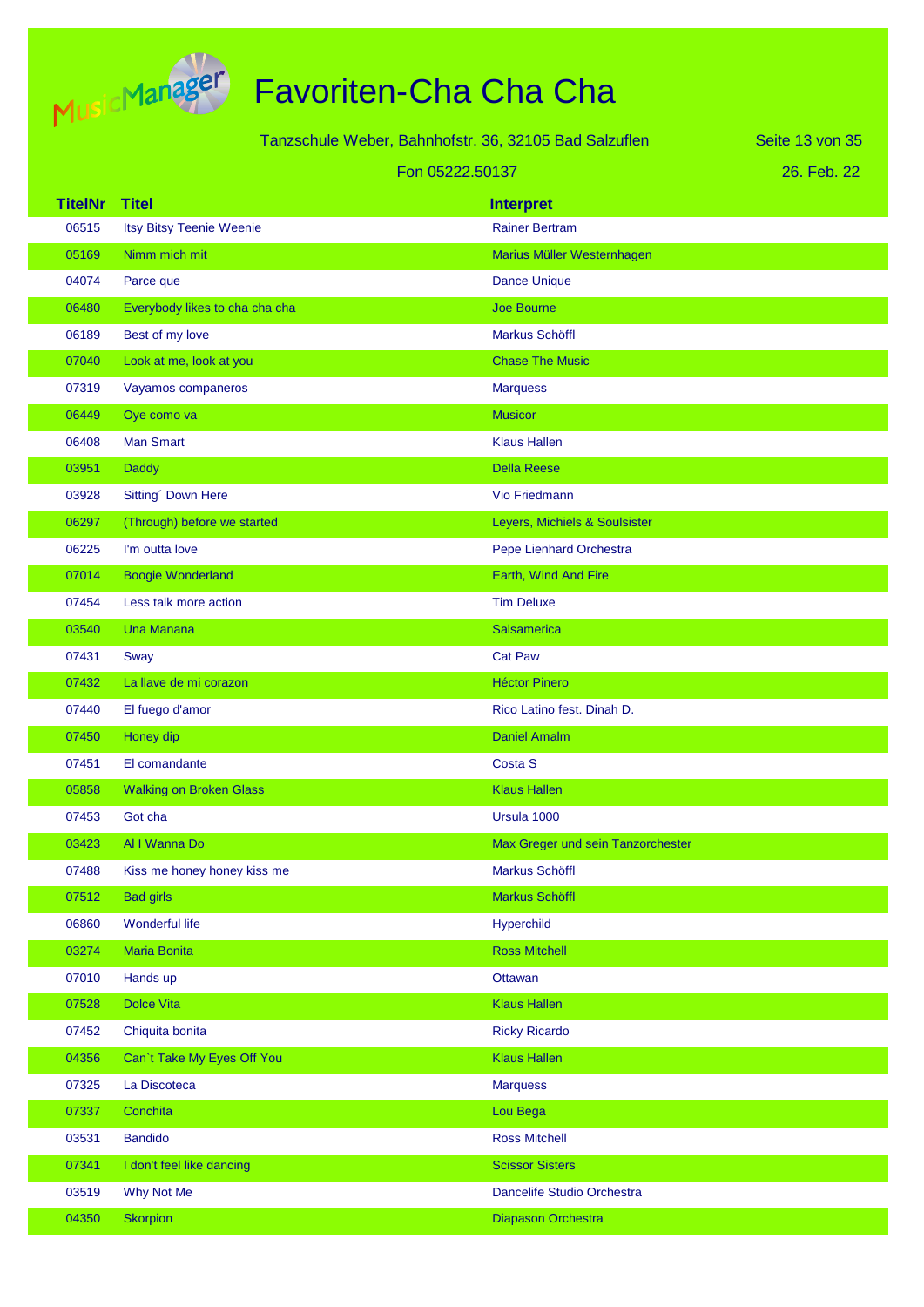

|                |                                  | Tanzschule Weber, Bahnhofstr. 36, 32105 Bad Salzuflen | Seite 14 von 35 |
|----------------|----------------------------------|-------------------------------------------------------|-----------------|
|                |                                  | Fon 05222.50137                                       | 26. Feb. 22     |
| <b>TitelNr</b> | <b>Titel</b>                     | <b>Interpret</b>                                      |                 |
| 04533          | <b>Bésame</b>                    | <b>Carlos Yabar</b>                                   |                 |
| 07349          | <b>Friday Night</b>              | <b>Orchestra Alec Medina</b>                          |                 |
| 05825          | Blue sikes / Jealous / Am I blue | Max Bygraves                                          |                 |
| 03478          | <b>Just One Heart</b>            | <b>Frida Gold</b>                                     |                 |
| 04410          | <b>Achy Braky Heart</b>          | <b>Billy Ray Cyrus</b>                                |                 |
| 07380          | Sabor sabor                      | <b>Klaus Hallen</b>                                   |                 |
| 07401          | Black magic woman                | Markus Schöffl                                        |                 |
| 03440          | Piu Bella Cosa                   | <b>Ambros Seelos</b>                                  |                 |
| 05933          | Best of my love                  | <b>Markus Schöffl</b>                                 |                 |
| 07344          | Silencio                         | <b>David Bisbal</b>                                   |                 |
| 05617          | The Wave                         | <b>Klaus Hallen</b>                                   |                 |
| 00307          | <b>Smooth Operator</b>           | <b>Klaus Hallen</b>                                   |                 |
| 04793          | Loco in Acapulco                 | <b>Ross Mitchell</b>                                  |                 |
| 04781          | Smooth operator                  | <b>Ross Mitchell</b>                                  |                 |
| 04708          | Cha Cha del Guitaro              | <b>Musica Caliente Vol.III</b>                        |                 |
| 00968          | My Life                          | <b>Klaus Hallen</b>                                   |                 |
| 07400          | Movin' on up                     | <b>Markus Schöffl</b>                                 |                 |
| 00928          | Do It Again                      | <b>Klaus Hallen</b>                                   |                 |
| 07433          | El ChaCha del celoso             | <b>Combo Latino</b>                                   |                 |
| 00927          | Sloop John B.                    | <b>Klaus Hallen</b>                                   |                 |
| 07455          | Sous le soleil                   | Major boys feat. Aurelia                              |                 |
| 07168          | My favourite waste of time       | <b>Owen Paul</b>                                      |                 |
| 00806          | Dancing On The Beach             | L.M. Project                                          |                 |
| 07133          | I'm in the mood for love         | <b>Ross Mitchell</b>                                  |                 |
| 04534          | Volver a verte                   | Fernando La Torre                                     |                 |
| 07578          | Like a bullett                   | Stefanie Heinzmann                                    |                 |
| 09483          | <b>Achy Breaky Heart</b>         | <b>Billy Ray Cyrus</b>                                |                 |
| 00013          | <b>Moody Blue</b>                | Klaus Hallen und Rio                                  |                 |
| 00701          | Ride Like The Wind               | <b>Klaus Hallen</b>                                   |                 |
| 00686          | <b>Carribean Lady</b>            | <b>Günther Noris</b>                                  |                 |
| 00649          | I can see clearly now            | <b>Klaus Hallen</b>                                   |                 |
| 04084          | Superstar                        | Ice Breaker                                           |                 |
| 04075          | Gettin' Childish                 | Dance Unique                                          |                 |
| 00621          | <b>Reach Out</b>                 | <b>Klaus Hallen</b>                                   |                 |
| 03699          | Sunny                            | Boney M.                                              |                 |
| 07489          | I am what I am                   | Markus Schöffl                                        |                 |
| 06407          | <b>Banana Boat</b>               | <b>Klaus Hallen</b>                                   |                 |
| 05729          | Patricia                         | Larry Elgart & his New Hollywood Band                 |                 |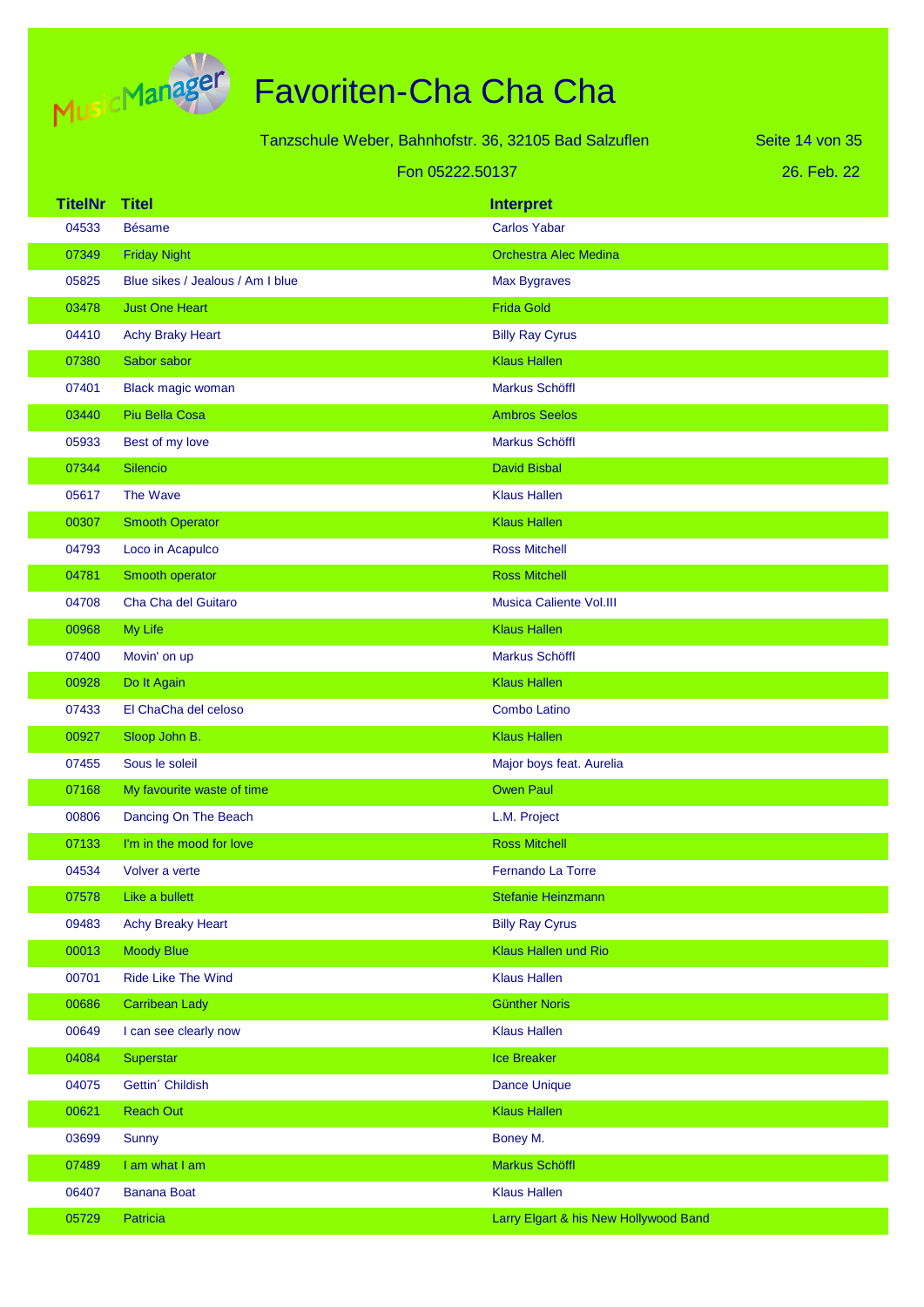

**TitelNr Titel Interpret** 26. Feb. 22 Seite 15 von 35 Tanzschule Weber, Bahnhofstr. 36, 32105 Bad Salzuflen Fon 05222.50137 01862 Acapulco Bela Sanders und sein Tanzorchester of the determination of the state of the state of the state of the state of the state of the state of the state of the state of the state of the state of the state of the state of the state of the state of the state of the 06047 L.A. is my lady verschiedene Interpreten 05511 Ladies night Alma Nieto Alma Nieto Alma Nieto 05498 Crush Casa Musica 06209 My humps Orchestra Alec Medina 06284 Isn't it a lovely day Johnny Howard Orchestra falsch 05400 Fuoco nel fuoco pro media musik gmbh 06324 Ain't no love (ain'tt no use) Sub Sub Sub Feat. Melanie Williams 07251 Oye como va Prandi<sup>o</sup>s Dance Orchestra 06390 Pepito Orchester Etienne Cap 04536 Bésame mama Rumbambé Bésame mama Rumbambé Bésame mama Rumbambé Bésar 05354 Shake it! pro media musik gmbh 05304 El Bodoeguero Nat King Cole Nat King Cole 05251 Voyage Voyage Desireless 06545 Tanze heut nacht nur mit mir The Cats The Cats 06556 Spanish Harlem Bobby Setter Band 05245 Rivers Of Babylon Boney M. Boney M. 05243 Sugar Sugar Archies 05156 Juliet Modern Talking 07006 Voulez-vous coucher avec moi Labelle **01442** Star People **Klaus Hallen** 07087 Come together Come to the Come world 06345 What a fool believes Matt Bianco Matt Bianco 00257 Walking On Broken Glass **Klaus Hallen** 00025 Loco in Acapulco Four Tops and Tops and Tops and Tops and Tops and Tops and Tops and Tops and Tops and Tops and Tops and Tops and Tops and Tops and Tops and Tops and Tops and Tops and Tops and Tops and Tops and Tops 03605 Y.M.C.A Kai Warner 00264 When Will I See You Again Dancelife Studio Orchestra Dancelife Studio Orchestra 00110 September /Let's Groove **Max Greger in Acception** Max Greger jr. & SDR Big Band 03541 Frenesi Salsamerica Salsamerica Salsamerica Salsamerica Salsamerica 00223 Vamonos **Ambros Seelos** Ambros Seelos 00084 There's a kind of hush Klaus Hallen Klaus Hallen 00226 Mon cher ami Ambros Seelos 05236 Just for you Mixed Emotions of the Control of the Control of the Mixed Emotions 04395 Bahama Mama Boney M. 05247 Sun Of Jamaica Goombay Dance Band 06518 Moon River Cha Cha **Henry Manchini** Henry Manchini

01984 Finally Dancelife Studio Orchestra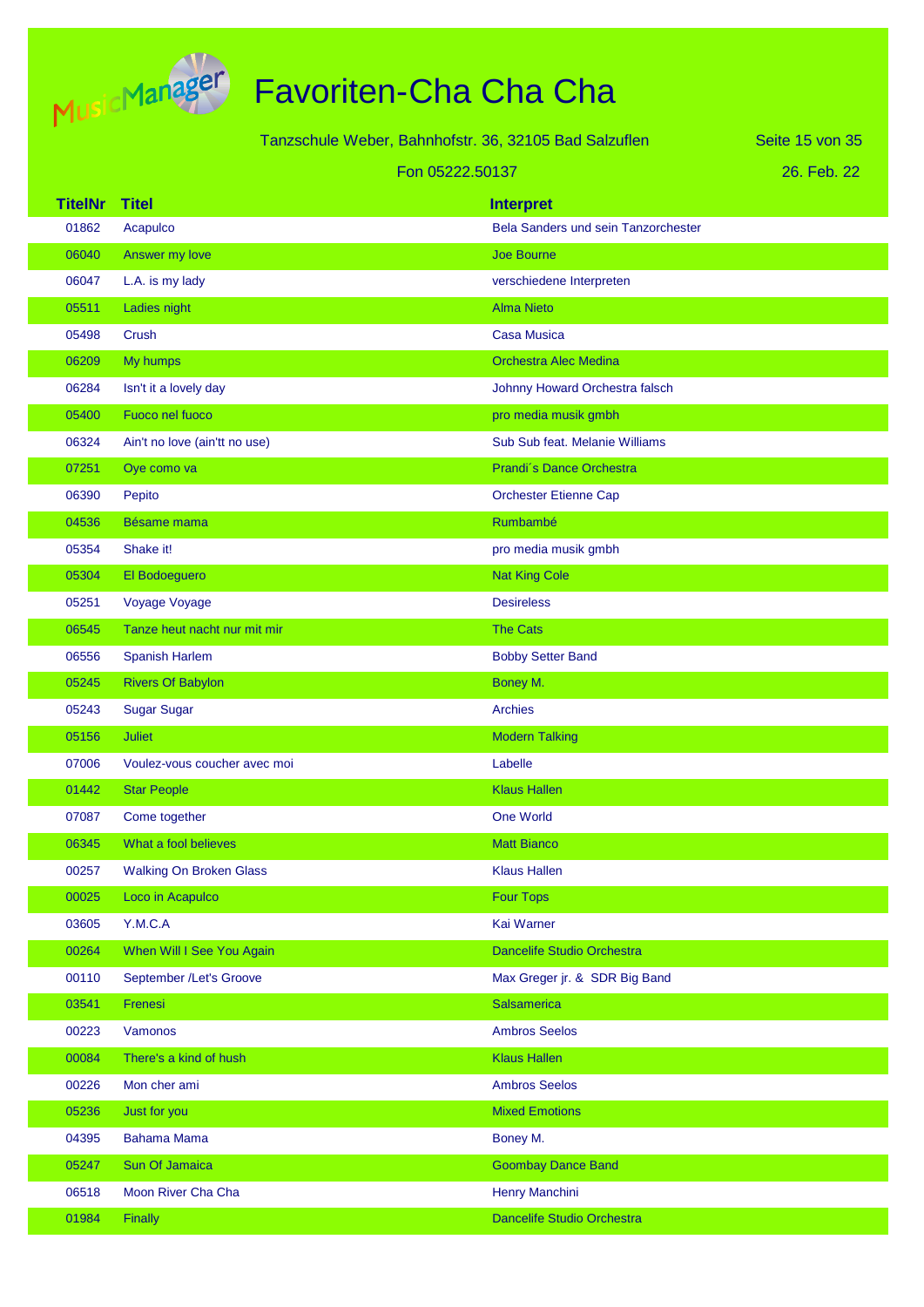

| Tanzschule Weber, Bahnhofstr. 36, 32105 Bad Salzuflen |                                     |                                       | Seite 16 von 35 |
|-------------------------------------------------------|-------------------------------------|---------------------------------------|-----------------|
|                                                       | Fon 05222.50137                     |                                       | 26. Feb. 22     |
| <b>TitelNr</b>                                        | <b>Titel</b>                        | <b>Interpret</b>                      |                 |
| 02897                                                 | Voyage Voyage                       | <b>Desireless</b>                     |                 |
| 07039                                                 | Night train                         | <b>Chase The Music</b>                |                 |
| 05076                                                 | Y'a Qu'Les Filles Qui M'Interessent | <b>Bertrand Et Les Bosa Novas</b>     |                 |
| 04983                                                 | Frenesi                             | Caterina Valente & Edmundo Ros        |                 |
| 01754                                                 | Get out of my dreams                | Markus Schöffl                        |                 |
| 05230                                                 | You want love (Maria, Maria         | <b>Mixed Emotions</b>                 |                 |
| 04529                                                 | Dónde estabas tú?                   | <b>Fernando La Torre</b>              |                 |
| 02062                                                 | An der schönen blauen Donau         | <b>Günther Noris</b>                  |                 |
| 02041                                                 | Guantanamera                        | Los Paraguayos                        |                 |
| 03532                                                 | <b>Clap Your Hands</b>              | <b>Ross Mitchell</b>                  |                 |
| 07503                                                 | Cha cha cha Teaching Track          | Markus Schöffl                        |                 |
| 04645                                                 | Todo, Todo, Todo                    | verschiedene Interpreten              |                 |
| 04947                                                 | Moonlight Cha-Cha                   | <b>Ballroom dancing</b>               |                 |
| 00791                                                 | <b>Cherry Pink</b>                  | <b>Werner Tauber</b>                  |                 |
| 04956                                                 | Vamos a la playa                    | <b>Andy Fortuna Productions</b>       |                 |
| 04760                                                 | <b>Rhythm Only</b>                  | <b>Ambros Seelos</b>                  |                 |
| 04412                                                 | Seria Capaz                         | Pandora                               |                 |
| 01166                                                 | <b>Magic Carpet Ride</b>            | <b>Mighty Dub Cats</b>                |                 |
| 05234                                                 | Changin' light of love              | <b>Mixed Emotions</b>                 |                 |
| 04848                                                 | Pepito                              | <b>Ross Mitchell</b>                  |                 |
| 03118                                                 | La Bonne Aventure                   | Wolfgang Kompalka Showband            |                 |
| 01026                                                 | It's so easy                        | <b>Nancy</b>                          |                 |
| 05584                                                 | <b>Under Fire</b>                   | Soulsister                            |                 |
| 05429                                                 | <b>Shackles</b>                     | <b>Mary Mary</b>                      |                 |
| 03698                                                 | <b>Daddy Cool</b>                   | Boney M.                              |                 |
| 03055                                                 | <b>Sweet Like Chocolate</b>         | <b>Shanks &amp; Bigfoot</b>           |                 |
| 05513                                                 | Reason                              | Lone van Roosendaal                   |                 |
| 03859                                                 | <b>Smooth</b>                       | <b>Ross Mitchell</b>                  |                 |
| 03058                                                 | You get what you give               | <b>New Radicals</b>                   |                 |
| 05459                                                 | Anyone of us                        | Vio Friedmann                         |                 |
| 05436                                                 | <b>Besame</b>                       | <b>Andres Ballinas</b>                |                 |
| 03673                                                 | <b>Nosotros</b>                     | <b>Eydie Gorme</b>                    |                 |
| 00606                                                 | <b>Star People</b>                  | <b>Klaus Hallen</b>                   |                 |
| 05564                                                 | I'm gonna getcha good               | <b>Casa Musica</b>                    |                 |
| 03898                                                 | <b>Spinning Around</b>              | <b>Kylie Minogue</b>                  |                 |
| 05579                                                 | Tide is high                        | <b>Casa Musica</b>                    |                 |
| 06258                                                 | <b>Uptight</b>                      | <b>Klaus Hallen</b>                   |                 |
| 05734                                                 | Guantanamera                        | Larry Elgart & his New Hollywood Band |                 |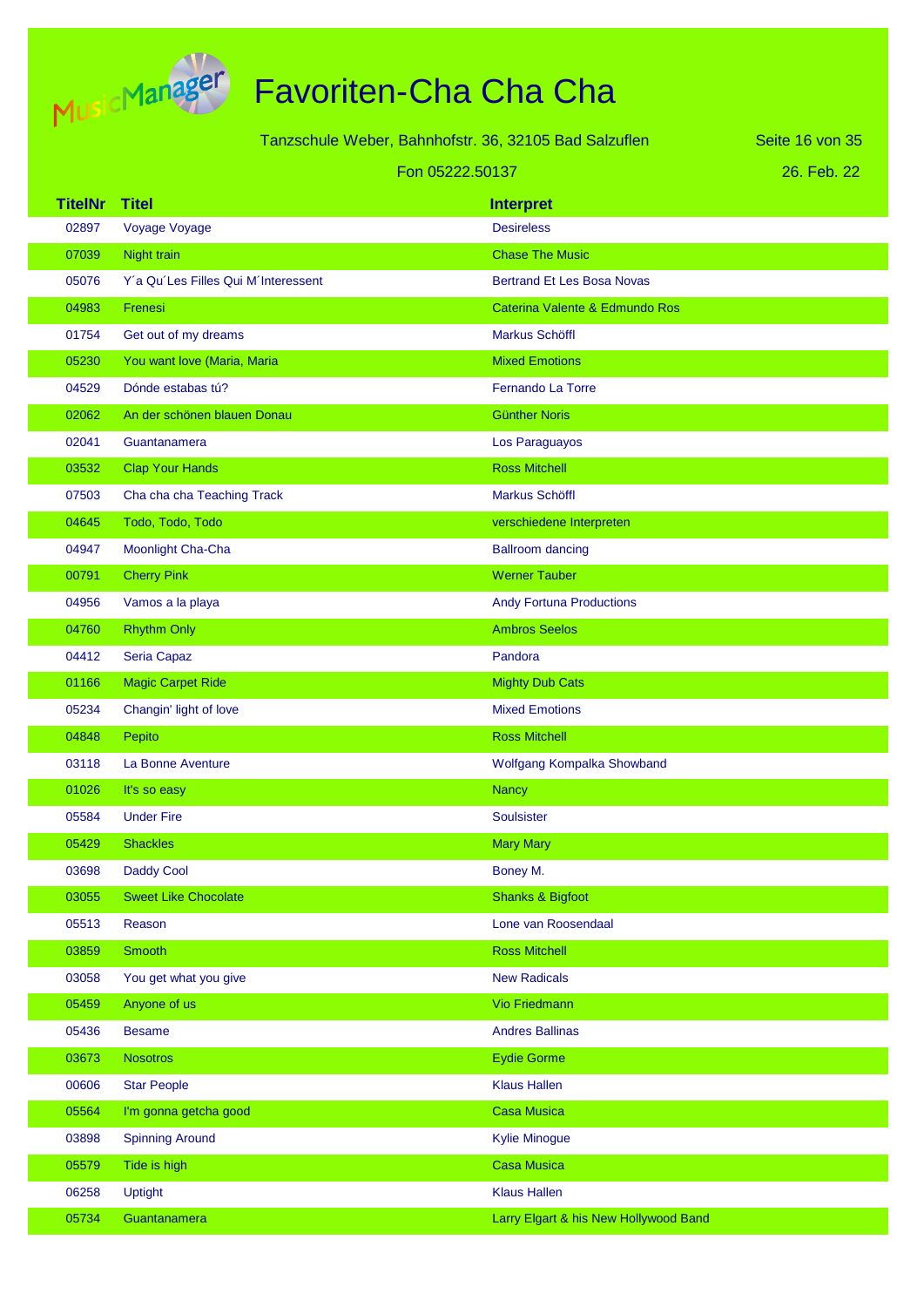

|                 | Tanzschule Weber, Bahnhofstr. 36, 32105 Bad Salzuflen |                                              | Seite 17 von 35 |
|-----------------|-------------------------------------------------------|----------------------------------------------|-----------------|
| Fon 05222.50137 |                                                       |                                              | 26. Feb. 22     |
| <b>TitelNr</b>  | <b>Titel</b>                                          | <b>Interpret</b>                             |                 |
| 05901           | Sway                                                  | <b>Pussycat Dolls</b>                        |                 |
| 05401           | Toma la luna                                          | pro media musik gmbh                         |                 |
| 06286           | Oh what a circus                                      | Ray McVay & His Orchestra                    |                 |
| 04847           | Everybody likes to Cha-cha-cha                        | <b>Ross Mitchell</b>                         |                 |
| 04863           | No es el momento                                      | <b>Casa Musica</b>                           |                 |
| 04860           | Devuelme el coracon                                   | <b>Casa Musica</b>                           |                 |
| 03183           | <b>Teach Me tonight</b>                               | Ken Turner & His Orchestra                   |                 |
| 05639           | Por Favor                                             | <b>Hugo Strasser</b>                         |                 |
| 07197           | Und wenn i tanz mit Dir                               | <b>Günter Noris</b>                          |                 |
| 04753           | <b>Blue Cafe</b>                                      | <b>Klaus Hallen</b>                          |                 |
| 05920           | Just loose it                                         | Forrest                                      |                 |
| 04918           | <b>Winchester Cathedral</b>                           | Andy Ross & His Orchestra                    |                 |
| 05691           | You do something to me                                | Johnny Howard & His Orchestra                |                 |
| 07324           | El Temperamento                                       | <b>Marquess</b>                              |                 |
| 07157           | Loneliness game                                       | <b>Belinda Carlisle</b>                      |                 |
| 04754           | <b>Sugar Sugar Honey</b>                              | <b>Klaus Hallen</b>                          |                 |
| 04744           | You are the sunshine of my live                       | <b>Velvet Tanzorchester</b>                  |                 |
| 03455           | <b>Sun Of Jamaica</b>                                 | <b>Hugo Strasser</b>                         |                 |
| 04646           | <b>Congo Mulence</b>                                  | verschiedene Interpreten                     |                 |
| 05710           | Chery, Chery Lady                                     | <b>New Ballroom Orchestra</b>                |                 |
| 04623           | Cuentame                                              | <b>Tanzorchester Wolf Kaiser</b>             |                 |
| 05859           | Turn On, Tun In, Cap Out                              | <b>Klaus Hallen</b>                          |                 |
| 03184           | The More I See You                                    | Ken Turner & His Orchestra                   |                 |
| 05842           | The Happy Farmer                                      | <b>Hugo Strasser</b>                         |                 |
| 00232           | Men In Black                                          | <b>Klaus Hallen</b>                          |                 |
| 05819           | Lil' Darlin'                                          | Victor Silvester Jnr. & Andy Ross Orchestras |                 |
| 05918           | Cuando volveras                                       | <b>Ed Rust</b>                               |                 |
| 05355           | I.O.I.O                                               | pro media musik gmbh                         |                 |
| 04969           | Robo-cha                                              | Musica Caliente Vol.III                      |                 |
| 01784           | Obsession                                             | <b>Tatiana</b>                               |                 |
| 03358           | Cha Cha Fatamorgana                                   | <b>Günther Noris</b>                         |                 |
| 06557           | Freeway of love                                       | <b>Bobby Setter Band</b>                     |                 |
| 03251           | <b>Hey Baby</b>                                       | fmp-Tanzorchester und die Harmonies          |                 |
| 04610           | Ich lieb' dich                                        | Pur                                          |                 |
| 05351           | It keeps rainin'                                      | <b>Bitty McClean</b>                         |                 |
| 05217           | Farrago                                               | <b>George Freestone Combo and Friends</b>    |                 |
| 06445           | Voulez-vous Cha-Cha?                                  | <b>Musicor</b>                               |                 |
| 01780           | Oye Como Va                                           | <b>Azucar Moreno</b>                         |                 |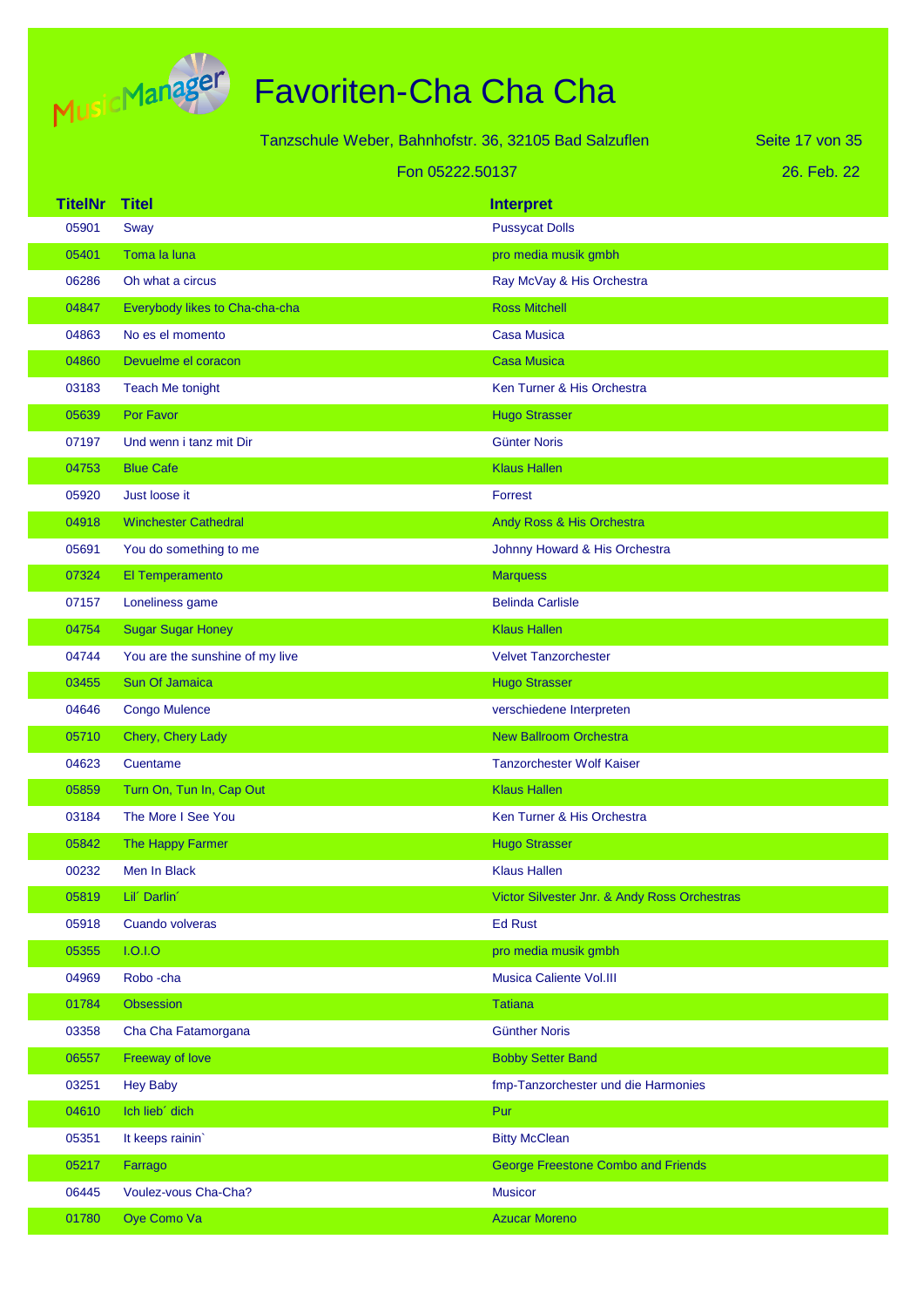

|                | Tanzschule Weber, Bahnhofstr. 36, 32105 Bad Salzuflen   |                                            | Seite 18 von 35 |
|----------------|---------------------------------------------------------|--------------------------------------------|-----------------|
|                | Fon 05222.50137                                         |                                            | 26. Feb. 22     |
| <b>TitelNr</b> | <b>Titel</b>                                            | <b>Interpret</b>                           |                 |
| 06397          | <b>Carnaval Cha-Cha</b>                                 | <b>Orchester Etienne Cap</b>               |                 |
| 06392          | <b>Birdland</b>                                         | <b>Orchester Etienne Cap</b>               |                 |
| 05372          | Hole in the head                                        | <b>Casa Musica</b>                         |                 |
| 03306          | <b>Wrap Your Troubles In Dreams</b>                     | <b>Sunset Dance Orchestra</b>              |                 |
| 05284          | Stand By Me                                             | <b>Klaus Hallen</b>                        |                 |
| 05107          | Got A Hook On You                                       | D.L.G.                                     |                 |
| 04954          | Everybody                                               | <b>Andy Fortuna Productions</b>            |                 |
| 06814          | La cantina de Salvador/Tequila Bang/Gusta su chocolate  | <b>Golem Orchestra and Josef Laufer</b>    |                 |
| 01856          | Pepito                                                  | <b>Bela Sanders und sein Tanzorchester</b> |                 |
| 05485          | Dolce vita                                              | <b>Klaus Hallen</b>                        |                 |
| 07055          | <b>Pink Panther Theme</b>                               | <b>Movie Zone</b>                          |                 |
| 07348          | <b>Rock steady</b>                                      | <b>Orchestra Alec Medina</b>               |                 |
| 06130          | <b>Magic Carpet Ride</b>                                | <b>Mighty Dub Cats</b>                     |                 |
| 04946          | Sloop John B.                                           | <b>Ballroom dancing</b>                    |                 |
| 03367          | Sway                                                    | <b>Ross Mitchell</b>                       |                 |
| 05120          | Why Does It Feel So Good                                | <b>Modern Talking</b>                      |                 |
| 05138          | Let It Be My Love                                       | S.I.T. Orchestra And Singers               |                 |
| 05144          | Friday night                                            | <b>Lily Allen</b>                          |                 |
| 05154          | 1.0.1.0.                                                | <b>B3</b>                                  |                 |
| 05172          | <b>Fuoco Nel Fuoco</b>                                  | Giovanni Caminita                          |                 |
| 05106          | <b>Give Me The Seventies</b>                            | Jean                                       |                 |
| 03553          | Instrumental Teaching Track (Nur für den Unterricht!!!) | <b>Salsamerica</b>                         |                 |
| 04352          | <b>Downtown</b>                                         | <b>Madison Orchestra</b>                   |                 |
| 03801          | Pata Pata                                               | <b>Werner Tauber</b>                       |                 |
| 04181          | Esto es Loco                                            | Prandi's Dance Orchestra                   |                 |
| 03013          | Low Rider                                               | Dancelife Studio Orchestra                 |                 |
| 03954          | <b>Moonlight Shadow</b>                                 | <b>Mike Oldfield</b>                       |                 |
| 03984          | The Invasible Man                                       | Dance With A Stranger                      |                 |
| 04348          | Jungfrau                                                | Paradise Orchestra                         |                 |
| 04333          | Sway                                                    | <b>Skylab Orchestra</b>                    |                 |
| 04442          | La Banana                                               | Prandi's Dance Orchestra                   |                 |
| 02934          | <b>Last Christmas</b>                                   | <b>Klaus Hallen</b>                        |                 |
| 04155          | Let's Get Loud                                          | <b>Tina Starre</b>                         |                 |
| 00279          | Spooky's Day Off                                        | Dancelife Studio Orchestra                 |                 |
| 04532          | Salsa latina                                            | Luis Barbarán                              |                 |
| 03832          | Habenero                                                | <b>Rick Hall and Andy Fortuna</b>          |                 |
| 03072          | <b>Wooly Bully</b>                                      | <b>Hugo Strasser</b>                       |                 |
| 00233          | <b>Barbie Girl</b>                                      | <b>Klaus Hallen</b>                        |                 |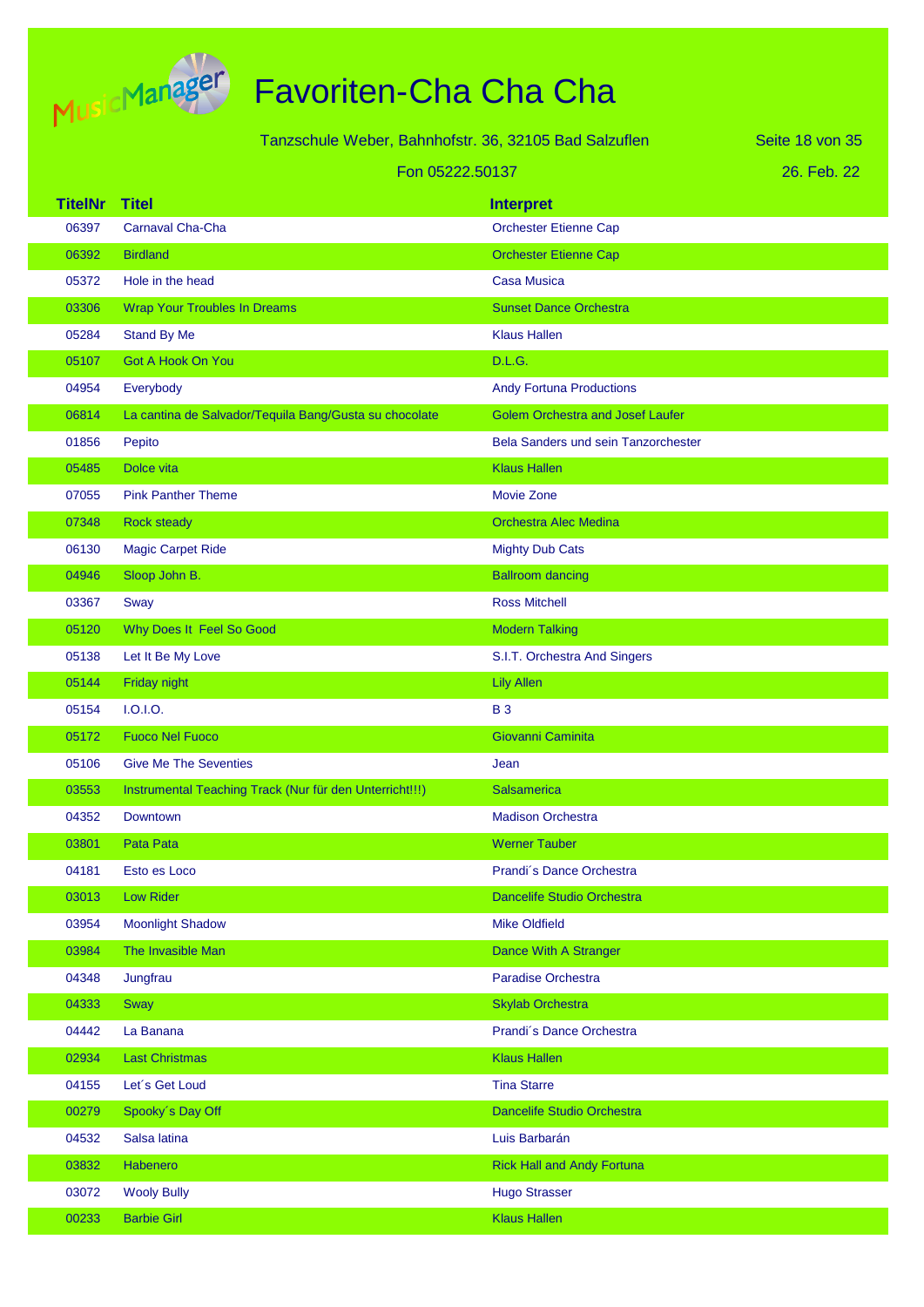

|                |                                           | Tanzschule Weber, Bahnhofstr. 36, 32105 Bad Salzuflen | Seite 19 von 35 |
|----------------|-------------------------------------------|-------------------------------------------------------|-----------------|
|                |                                           | Fon 05222.50137                                       | 26. Feb. 22     |
| <b>TitelNr</b> | <b>Titel</b>                              | <b>Interpret</b>                                      |                 |
| 04583          | Tiritomba                                 | <b>Werner Tauber</b>                                  |                 |
| 04033          | Piensa En Mi                              | <b>Linda Ronstadt</b>                                 |                 |
| 04560          | <b>Sex Bomb</b>                           | Prandi's Dance Orchestra                              |                 |
| 04559          | <b>Seniory Juez</b>                       | Prandi's Dance Orchestra                              |                 |
| 02951          | <b>White German Christmas</b>             | Joy                                                   |                 |
| 00636          | <b>Magic Carpet</b>                       | <b>Klaus Hallen</b>                                   |                 |
| 04012          | <b>Sans Toi Mamie</b>                     | Suda Hisao & New down beats orchestra                 |                 |
| 02245          | <b>Hey Joe</b>                            | <b>Willy De Ville</b>                                 |                 |
| 03249          | Patsy                                     | <b>Ken Turner</b>                                     |                 |
| 05414          | Do the salsa like you wanna               | <b>Ruff Cut Diamond</b>                               |                 |
| 05415          | Una copa de licor                         | <b>Alfonso</b>                                        |                 |
| 03876          | Chattanooga Choo Choo                     | Norbert Neugebauer                                    |                 |
| 03877          | Rise An Fall Of Flingobunt                | Norbert Neugebauer                                    |                 |
| 03999          | <b>Historia De Un Amor</b>                | Suda Hisao & New down beats orchestra                 |                 |
| 05416          | Hold me                                   | Brenda K. Star                                        |                 |
| 05412          | Que hora                                  | El Zoom                                               |                 |
| 03889          | <b>Zabadak</b>                            | Saragossa Band                                        |                 |
| 03914          | <b>Tanz der Stunden</b>                   | <b>Werner Tauber</b>                                  |                 |
| 03286          | Loco In Acapulco                          | <b>Hugo Strasser</b>                                  |                 |
| 03023          | Chaka, Chaka                              | <b>Hugo Strasser</b>                                  |                 |
| 02972          | Rebecca                                   | <b>Klaus Hallen</b>                                   |                 |
| 03313          | <b>Dance Ballerina Dance</b>              | <b>Paul Kuhn Quintett</b>                             |                 |
| 03600          | Loco in Acapulco                          | Wolff Hartmann Gala Sound Orchestra                   |                 |
| 04011          | <b>Birdland</b>                           | Suda Hisao & New down beats orchestra                 |                 |
| 03314          | <b>Jeepers Creepers</b>                   | <b>Paul Kuhn Quintett</b>                             |                 |
| 02971          | Loco in Acapulco                          | <b>Klaus Hallen</b>                                   |                 |
| 05322          | Guantanamera                              | <b>Hugo Strasser</b>                                  |                 |
| 03327          | <b>Last Free Time</b>                     | <b>Gerard Hever</b>                                   |                 |
| 03307          | Isn't This A Lovely Day To Be In The Rain | <b>Sunset Dance Orchestra</b>                         |                 |
| 03655          | <b>Trinidad Bikini</b>                    | <b>Günther Noris</b>                                  |                 |
| 03242          | Never On Sunday                           | <b>Connie Francis</b>                                 |                 |
| 05654          | Call Me                                   | <b>Victor Silvester</b>                               |                 |
| 05655          | Guantenamera                              | <b>Victor Silvester</b>                               |                 |
| 03725          | The Sun Ain't Gonna Shine Anymore         | <b>Walker Brothers</b>                                |                 |
| 03704          | Poco Roco                                 | Max Greger und sein Tanzorchester                     |                 |
| 03196          | <b>Venus</b>                              | <b>Dancelife Studio Orchestra</b>                     |                 |
| 03669          | Cachito                                   | Roberto Blanco                                        |                 |
| 05129          | Fly Over The Moon                         | S.I.T. Orchestra And Singers                          |                 |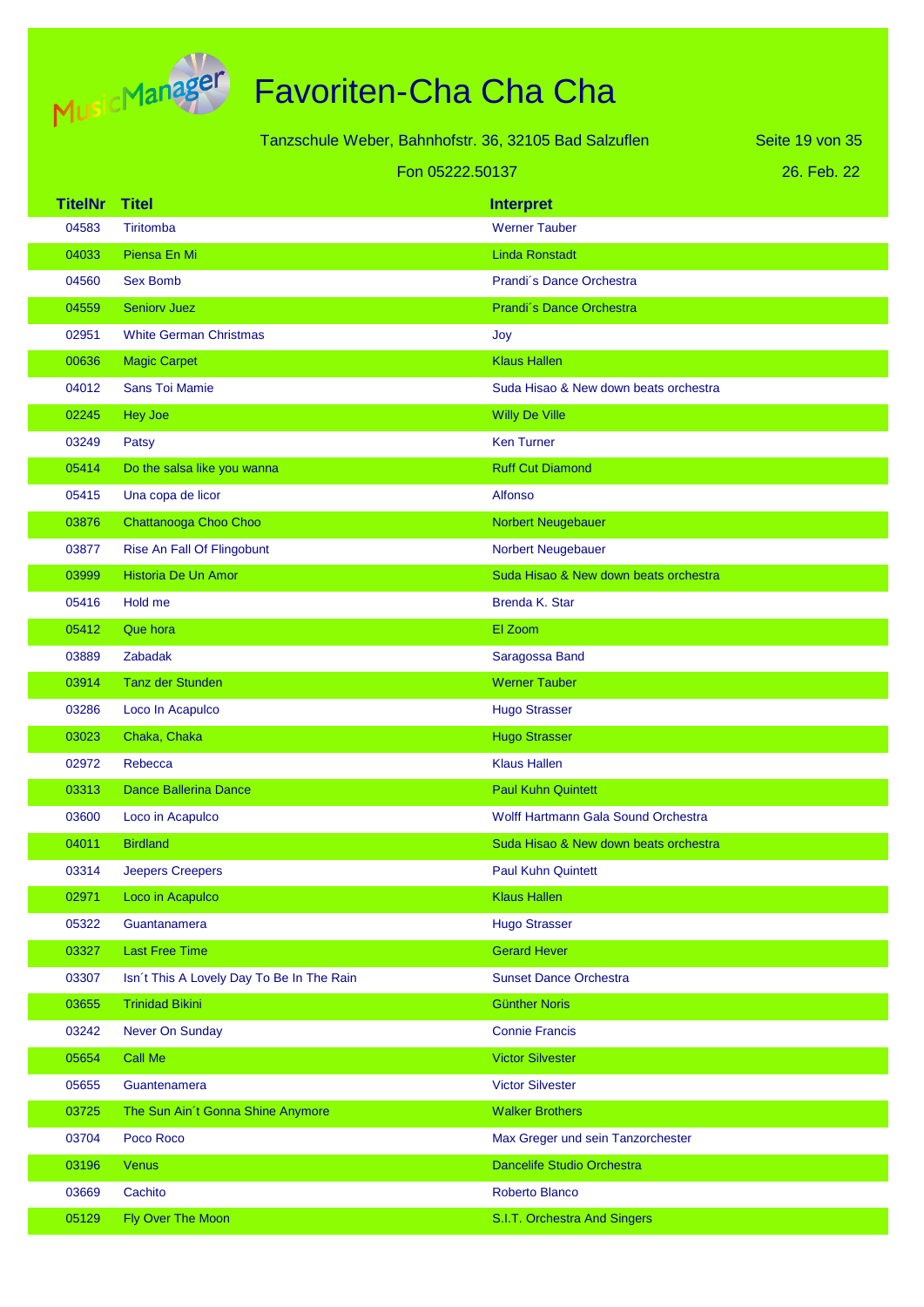

Tanzschule Weber, Bahnhofstr. 36, 32105 Bad Salzuflen

26. Feb. 22 Seite 20 von 35

|                | Fon 05222.50137                                 |                                            | 26. Feb. 22 |
|----------------|-------------------------------------------------|--------------------------------------------|-------------|
| <b>TitelNr</b> | <b>Titel</b>                                    | <b>Interpret</b>                           |             |
| 01864          | <b>Music To Watch Girls By</b>                  | <b>Bela Sanders und sein Tanzorchester</b> |             |
| 03064          | Yes Sir I can Boogie                            | <b>Hugo Strasser</b>                       |             |
| 03652          | <b>Heart To Heart</b>                           | Suda Hisao & New down beats orchestra      |             |
| 03642          | <b>Baila Conmigo</b>                            | <b>Ross Mitchell</b>                       |             |
| 03065          | Paloma Blanca                                   | <b>Hugo Strasser</b>                       |             |
| 05743          | <b>The Dream Police</b>                         | <b>David Byrne</b>                         |             |
| 03696          | <b>Belfast</b>                                  | Boney M.                                   |             |
| 03808          | A Bailar Calypso                                | Les Plus Grands Succes De La               |             |
| 03836          | <b>Maria Bonita</b>                             | Prandi's Dance Orchestra                   |             |
| 03835          | Evenezual                                       | Prandi's Dance Orchestra                   |             |
| 03828          | Me Myself & I                                   | <b>Rick Hall and Andy Fortuna</b>          |             |
| 03247          | <b>Cherry Pink And Apple Blossom White</b>      | <b>Ken Turner</b>                          |             |
| 03824          | Corazon                                         | <b>Rick Hall and Andy Fortuna</b>          |             |
| 03759          | Don't Stop                                      | <b>Face The Music</b>                      |             |
| 03817          | <b>Billie Jean</b>                              | <b>Dennis Delano</b>                       |             |
| 03837          | Curiositá                                       | Prandi's Dance Orchestra                   |             |
| 01901          | <b>Take Some Time</b>                           | May-Records                                |             |
| 01891          | <b>Pardon Me</b>                                | May-Records                                |             |
| 03767          | <b>Summer Night</b>                             | Berry Lipman, His Singers & Orchestra      |             |
| 03766          | Siboney                                         | Carlos Romanos & His Orchestra             |             |
| 03760          | <b>Hold Me Tight</b>                            | <b>Face The Music</b>                      |             |
| 05600          | Achy breaky heart                               | <b>Billy Ray Cyrus</b>                     |             |
| 03214          | kiss Of Fire                                    | Irvin Tidswell and the falsch              |             |
| 04357          | <b>Sunny</b>                                    | <b>Klaus Hallen</b>                        |             |
| 02812          | The Callange                                    | <b>Klaus Hallen</b>                        |             |
| 04383          | <b>Living In America</b>                        | <b>Klaus Hallen</b>                        |             |
| 02540          | That don't impress me much                      | <b>Shania Twain</b>                        |             |
| 03425          | Muy Macho                                       | Max Greger und sein Tanzorchester          |             |
| 01985          | Madonna medley                                  | Dancelife Studio Orchestra                 |             |
| 02511          | This Goodbye Is not Forever                     | <b>Marcus Döring</b>                       |             |
| 04917          | I Only Want To Be With You                      | Andy Ross & His Orchestra                  |             |
| 03431          | Itsy Bitsy Teenie Weenie Honolulu-Strand-Bekini | <b>Ambros Seelos</b>                       |             |
| 04919          | Lugretia Macevil                                | Andy Ross & His Orchestra                  |             |
| 03413          | Pizzicati                                       | Max Greger und sein Tanzorchester          |             |
| 04341          | Ali Baba- Cha Cha                               | Orchestra Gruppo Papirus                   |             |
| 02660          | Club At The End Of The Street                   | Karl Schmidt Big Band                      |             |
| 02767          | hey Süsser                                      | LuciLectric                                |             |
| 04034          | Let The Sunshine In                             | Papa Linley                                |             |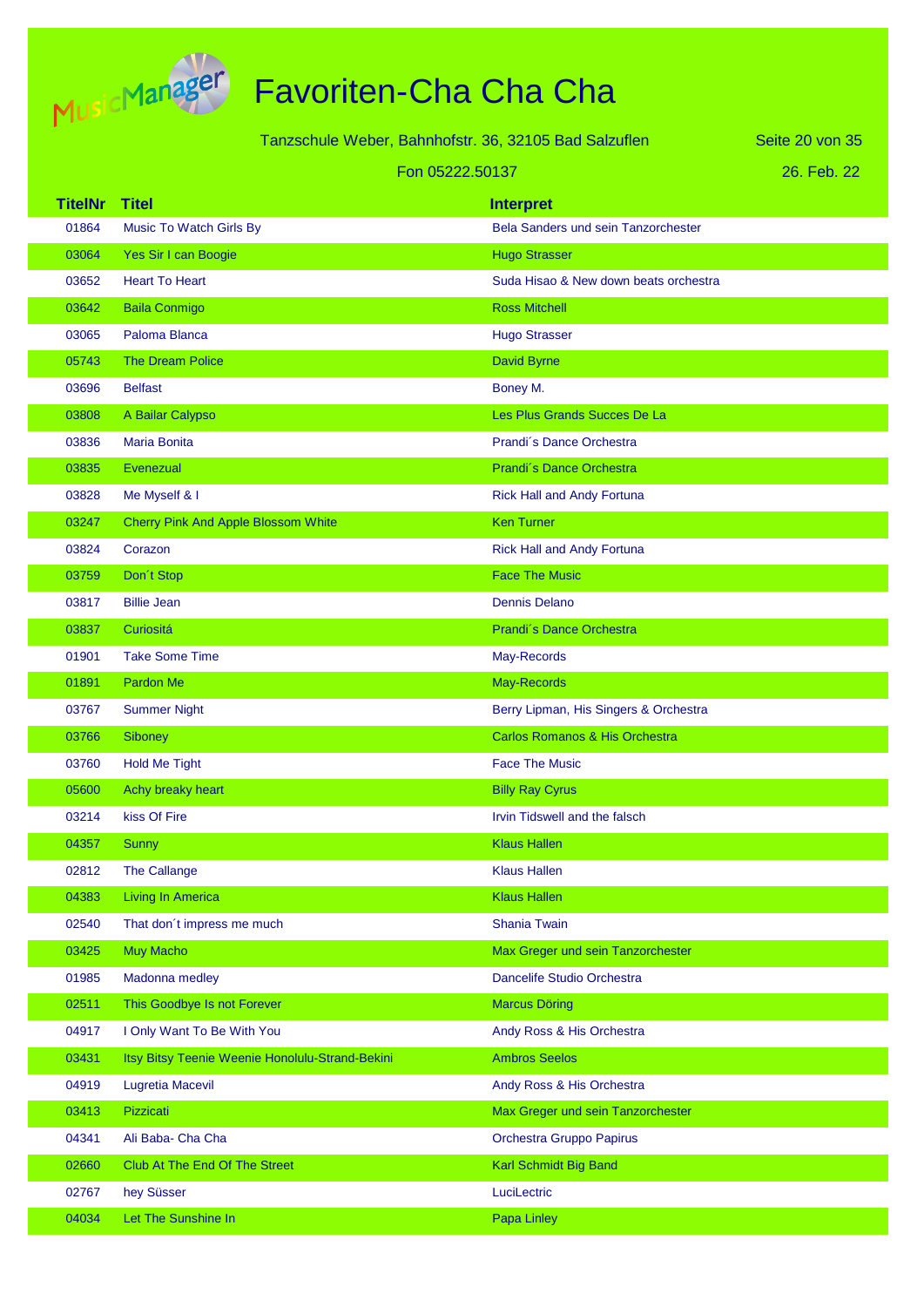

|                |                                                | Tanzschule Weber, Bahnhofstr. 36, 32105 Bad Salzuflen | Seite 21 von 35 |
|----------------|------------------------------------------------|-------------------------------------------------------|-----------------|
|                |                                                | Fon 05222.50137                                       | 26. Feb. 22     |
| <b>TitelNr</b> | <b>Titel</b>                                   | <b>Interpret</b>                                      |                 |
| 03587          | Elmer's tune                                   | <b>Ross Mitchell</b>                                  |                 |
| 02016          | <b>Tea For Two</b>                             | <b>Hugo Strasser</b>                                  |                 |
| 02052          | <b>Für Elise</b>                               | <b>Günther Noris</b>                                  |                 |
| 04592          | Wenn du da bist                                | Pur                                                   |                 |
| 02028          | Sway                                           | <b>Hugo Strasser</b>                                  |                 |
| 05744          | <b>Marching Through Wilderness</b>             | David Byrne                                           |                 |
| 03076          | Oye Como Va                                    | Tito Puente Jr. & The Latin Rhythm                    |                 |
| 04394          | Las Cadenas De Tu Amor                         | Chocolate                                             |                 |
| 04664          | Cha Cha Cubana                                 | Günter Noris                                          |                 |
| 02813          | I can see clearly now                          | <b>Klaus Hallen</b>                                   |                 |
| 03606          | <b>Hot Stuff</b>                               | Kai Warner                                            |                 |
| 02080          | <b>Dance The Night Away</b>                    | <b>Vio Friedmann</b>                                  |                 |
| 03560          | <b>Low Rider</b>                               | <b>Swinging World</b>                                 |                 |
| 03568          | Cha Cha In Blue                                | <b>Günther Noris</b>                                  |                 |
| 02510          | <b>Big Big World</b>                           | <b>Marcus Döring</b>                                  |                 |
| 03450          | <b>Music To Watch Girls By</b>                 | Tommy Sanderson And His Orchestra                     |                 |
| 03502          | In der Nacht ist der Mensch nicht gern alleine | <b>Hugo Strasser</b>                                  |                 |
| 04599          | Känguruh-Cha Cha Cha                           | <b>Günter Noris</b>                                   |                 |
| 03402          | Little Spanish Cha-Cha                         | <b>Werner Tauber</b>                                  |                 |
| 04157          | <b>The One</b>                                 | <b>Arno Kolenbrander</b>                              |                 |
| 01934          | Hands up                                       | Dancelife Studio Orchestra                            |                 |
| 03588          | Laughter In The Rain                           | <b>Ross Mitchell</b>                                  |                 |
| 04156          | <b>Be With You</b>                             | <b>William Jansen</b>                                 |                 |
| 01962          | On The Beach                                   | Dancelife Studio Orchestra                            |                 |
| 05241          | Sentimental song                               | <b>Mixed Emotions</b>                                 |                 |
| 03366          | <b>Wrap Your Troubles In Dreams</b>            | <b>Ross Mitchell</b>                                  |                 |
| 02947          | <b>Last Christmas</b>                          | George Michael u. Andrew Ridgely                      |                 |
| 03451          | <b>Toy Balloons</b>                            | Tommy Sanderson And His Orchestra                     |                 |
| 03347          | Und wenn i tanz mit dir                        | <b>Günther Noris</b>                                  |                 |
| 03336          | Popo Cha Cha                                   | <b>Günther Noris</b>                                  |                 |
| 03333          | On The Street Where You Live                   | <b>Gerard Hever</b>                                   |                 |
| 05271          | <b>Tres Deseos</b>                             | <b>Ednita Nazario</b>                                 |                 |
| 03589          | <b>Feline Fine</b>                             | <b>Ross Mitchell</b>                                  |                 |
| 04256          | No Me Dejes De Querer                          | pro media musik gmbh                                  |                 |
| 04984          | Sueno Que Estoy Junto a ti                     | Caterina Valente & Edmundo Ros                        |                 |
| 05009          | La Cucaracha                                   | <b>Werner Tauber</b>                                  |                 |
| 03382          | Lost In Music                                  | <b>Werner Tauber</b>                                  |                 |
| 04304          | Cha-Cha-Medley                                 | <b>Ambros Seelos</b>                                  |                 |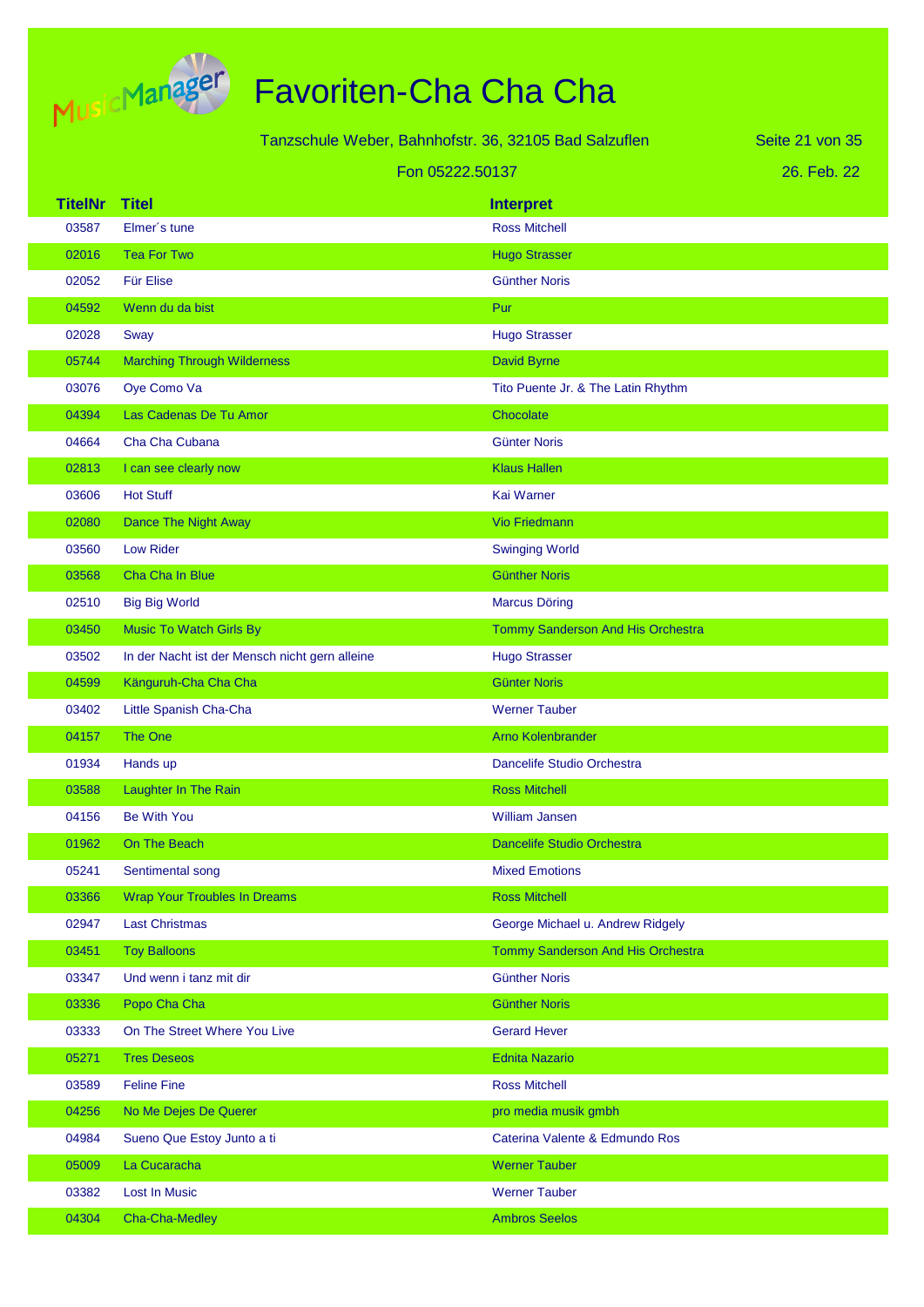

|                | Tanzschule Weber, Bahnhofstr. 36, 32105 Bad Salzuflen | Seite 22 von 35                     |             |
|----------------|-------------------------------------------------------|-------------------------------------|-------------|
|                | Fon 05222.50137                                       |                                     | 26. Feb. 22 |
| <b>TitelNr</b> | <b>Titel</b>                                          | <b>Interpret</b>                    |             |
| 02814          | Going back west                                       | Boney M.                            |             |
| 01955          | Ich küsse ihre Hand, Madame                           | <b>Günther Noris</b>                |             |
| 04258          | <b>Blue Cafe</b>                                      | pro media musik gmbh                |             |
| 02950          | <b>The Christmas Mix</b>                              | Joy                                 |             |
| 04226          | 1,2,3,4,5,6,7                                         | <b>Hugo Strasser</b>                |             |
| 04209          | Layla                                                 | <b>Klaus Hallen</b>                 |             |
| 04195          | Curiosita                                             | Prandi's Dance Orchestra            |             |
| 04194          | <b>Maria Bonita</b>                                   | Prandi's Dance Orchestra            |             |
| 04193          | Evenezual                                             | Prandi's Dance Orchestra            |             |
| 04180          | Arregotin Arregotan                                   | Prandi's Dance Orchestra            |             |
| 02890          | Low rider                                             | War / J. Goldstein                  |             |
| 07274          | Goining out of my head                                | <b>Victor Silvester</b>             |             |
| 01783          | Carinito Azucarado                                    | <b>Ancelica Vale</b>                |             |
| 00858          | Sloop John B                                          | <b>John Marshall</b>                |             |
| 07020          | Play that funky music                                 | <b>Wild Cherry</b>                  |             |
| 01433          | <b>Take That Look Off Your Face</b>                   | <b>Klaus Hallen</b>                 |             |
| 01779          | <b>Besame</b>                                         | Lucia Mendez                        |             |
| 07327          | Radio Increible                                       | <b>Marquess</b>                     |             |
| 07318          | Manana                                                | <b>Marquess</b>                     |             |
| 06373          | Haze daze                                             | <b>Aleesha Rome</b>                 |             |
| 01623          | Take That Look Of Your Face                           | <b>Dance Unlimited</b>              |             |
| 01828          | Cha-Cha Espagnol                                      | Bela Sanders und sein Tanzorchester |             |
| 06022          | <b>Shout</b>                                          | <b>Tears for Fears</b>              |             |
| 01781          | Love Potion #9                                        | <b>Hansel Martinez</b>              |             |
| 06673          | <b>Last Christmas</b>                                 | Wham                                |             |
| 01229          | Little Spanish Cha-Cha                                | <b>Werner Tauber</b>                |             |
| 07239          | La Ventanita                                          | Salva Valero                        |             |
| 06164          | Chemnitz Cha Cha                                      | <b>Günter Noris</b>                 |             |
| 07123          | One & One                                             | <b>Edyta Gorniak</b>                |             |
| 01804          | Combo Cha Cha                                         | John Ozila                          |             |
| 07562          | Don't stop the music                                  | Orchestra Alec Medina               |             |
| 07275          | <b>Spinning Wheel</b>                                 | <b>Victor Silvester</b>             |             |
| 00111          | Americanos / Loco in Acapulco                         | Max Greger jr. & SDR Big Band       |             |
| 05779          | <b>Moment of Glory</b>                                | <b>Rod Stewart</b>                  |             |
| 05783          | Spanish Lei                                           | <b>Love Unlimited Orchestra</b>     |             |
| 06596          | C'est la vie                                          | Dancelife Studio Orchestra          |             |
| 05865          | Ein bißchen näher zu dir                              | <b>Kristina Bach</b>                |             |
| 05916          | Let's Dance                                           | <b>Mya</b>                          |             |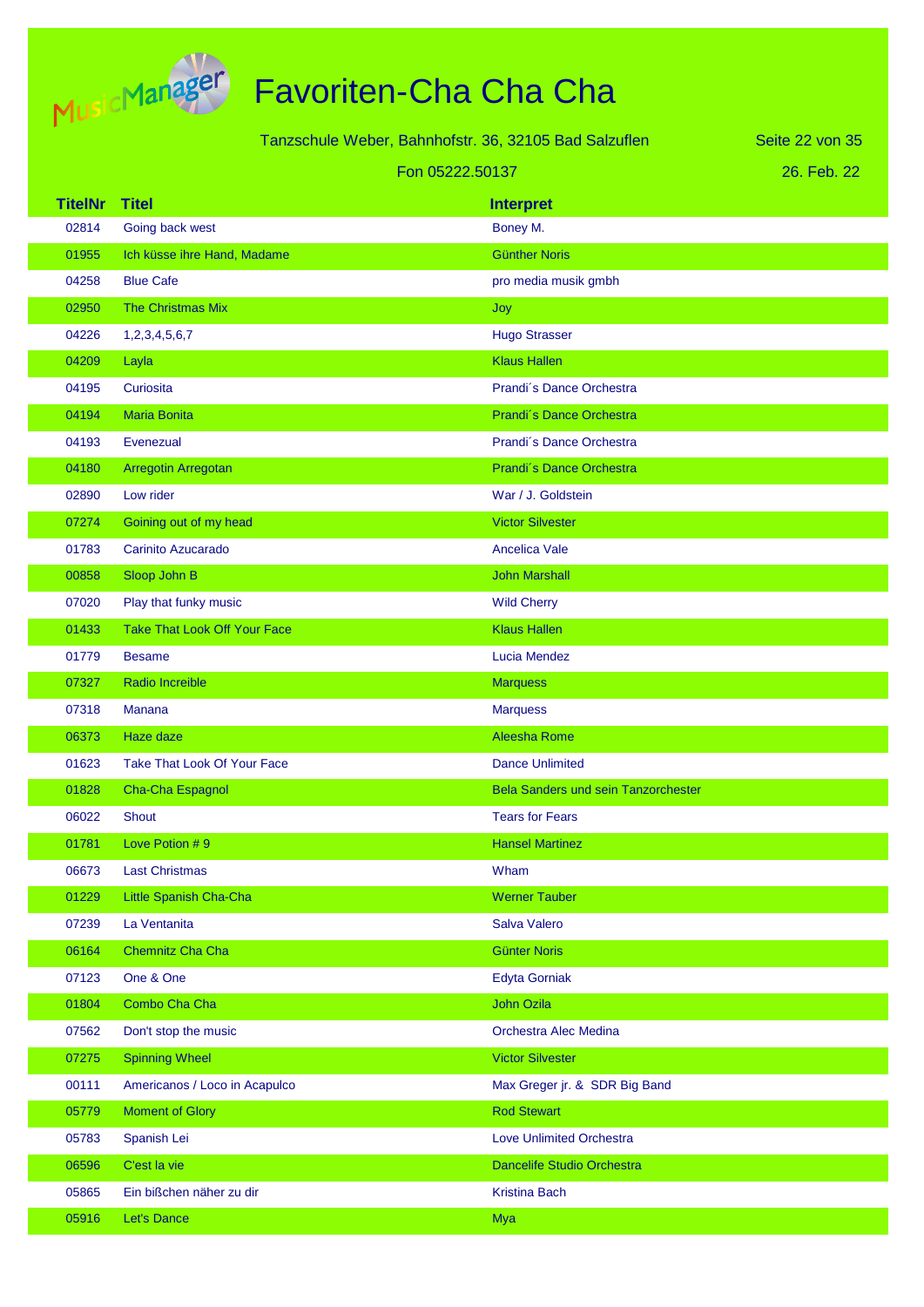

|                | Tanzschule Weber, Bahnhofstr. 36, 32105 Bad Salzuflen<br>Seite 23 von 35 |                           |                                                  |             |
|----------------|--------------------------------------------------------------------------|---------------------------|--------------------------------------------------|-------------|
|                | Fon 05222.50137                                                          |                           |                                                  | 26. Feb. 22 |
| <b>TitelNr</b> | <b>Titel</b>                                                             | <b>Interpret</b>          |                                                  |             |
| 01746          | <b>Kiss The Girl</b>                                                     | <b>Klaus Hallen</b>       |                                                  |             |
| 06520          | Loose Gaboose                                                            | <b>Henry Manchini</b>     |                                                  |             |
| 07520          | Cha Cha Teaching Track                                                   | <b>Markus Schöffl</b>     |                                                  |             |
| 06519          | <b>Latin GoLightly</b>                                                   | <b>Henry Manchini</b>     |                                                  |             |
| 01826          | El Bimbo                                                                 |                           | Bela Sanders und sein Tanzorchester              |             |
| 00663          | I know him so well                                                       | <b>Werner Tauber</b>      |                                                  |             |
| 00150          | Cha-Cha Medley                                                           |                           | Max Greger jr. & SDR Big Band                    |             |
| 01663          | Cha Cha Micado                                                           |                           | <b>Erich Bachmann Orchestra</b>                  |             |
| 05971          | The very thought of you                                                  |                           | Tony Evans & His Orchestra                       |             |
| 05972          | <b>Kiss me Honey Honey</b>                                               |                           | Tony Evans & His Orchestra                       |             |
| 06007          | She drives me crazy                                                      | Fine young Cannibals      |                                                  |             |
| 00204          | Oh, Carol                                                                |                           | Max Greger und sein Tanzorchester                |             |
| 00486          | Oh what a Circus / Evita                                                 | <b>Klaus Hallen</b>       |                                                  |             |
| 06013          | <b>Americanos</b>                                                        | <b>Holly Johnson</b>      |                                                  |             |
| 06257          | <b>Sussudio</b>                                                          | <b>Klaus Hallen</b>       |                                                  |             |
| 06740          | Amor borracho                                                            | La Milly una Noche        |                                                  |             |
| 06874          | Come on over Baby                                                        | Christina Aguilera        |                                                  |             |
| 15364          | Dance Like Yo Daddy                                                      | <b>DJ Mitya</b>           |                                                  |             |
| 04094          | Supermix                                                                 | <b>Ice Breaker</b>        |                                                  |             |
| 07254          | <b>Babalù</b>                                                            |                           | Prandi's Dance Orchestra                         |             |
| 07867          | Ay, Jose                                                                 | La Lupita                 |                                                  |             |
| 06521          | Somthing for cat                                                         | <b>Henry Manchini</b>     |                                                  |             |
| 00061          | Er gehört zu mir                                                         | <b>Klaus Hallen</b>       |                                                  |             |
| 06501          | Konjunktur-Cha Cha Cha                                                   |                           | <b>Hazy Osterwald Sextett</b>                    |             |
| 04675          | <b>Six senses</b>                                                        | Hansi & Bianca            |                                                  |             |
| 04676          | King of rhythm                                                           | Hansi & Bianca            |                                                  |             |
| 04990          | Speak Up Mambo                                                           | <b>Manhattan Transfer</b> |                                                  |             |
| 04677          | Wake up and dance                                                        | Hansi & Bianca            |                                                  |             |
| 05692          | Let's do it                                                              |                           | Johnny Howard & His Orchestra                    |             |
| 11062          | <b>Fantasie hat Flügel</b>                                               | <b>Helene Fischer</b>     |                                                  |             |
| 15163          | <b>Back Beat</b>                                                         | <b>Foot Rule Club</b>     |                                                  |             |
| 12762          | Ich bin ja kein Mann                                                     | <b>Linda Hesse</b>        |                                                  |             |
| 14479          | Nicht Von Dieser Welt                                                    | <b>Helene Fischer</b>     |                                                  |             |
| 10643          | Cha-Chaparral                                                            |                           | The Peres Blanca Band / El Gato Rhythm Orchester |             |
| 11789          | <b>Tausend kleine Geschichten</b>                                        | <b>Tommy Steiner</b>      |                                                  |             |
| 09296          | <b>Lady Marmelade</b>                                                    |                           | Dancelife Studio Orchestra                       |             |
| 11740          | Gefühle sterben nicht                                                    | <b>Petra Frey</b>         |                                                  |             |
| 12745          | Die Liebe ist ein Niemandsland                                           | Franziska                 |                                                  |             |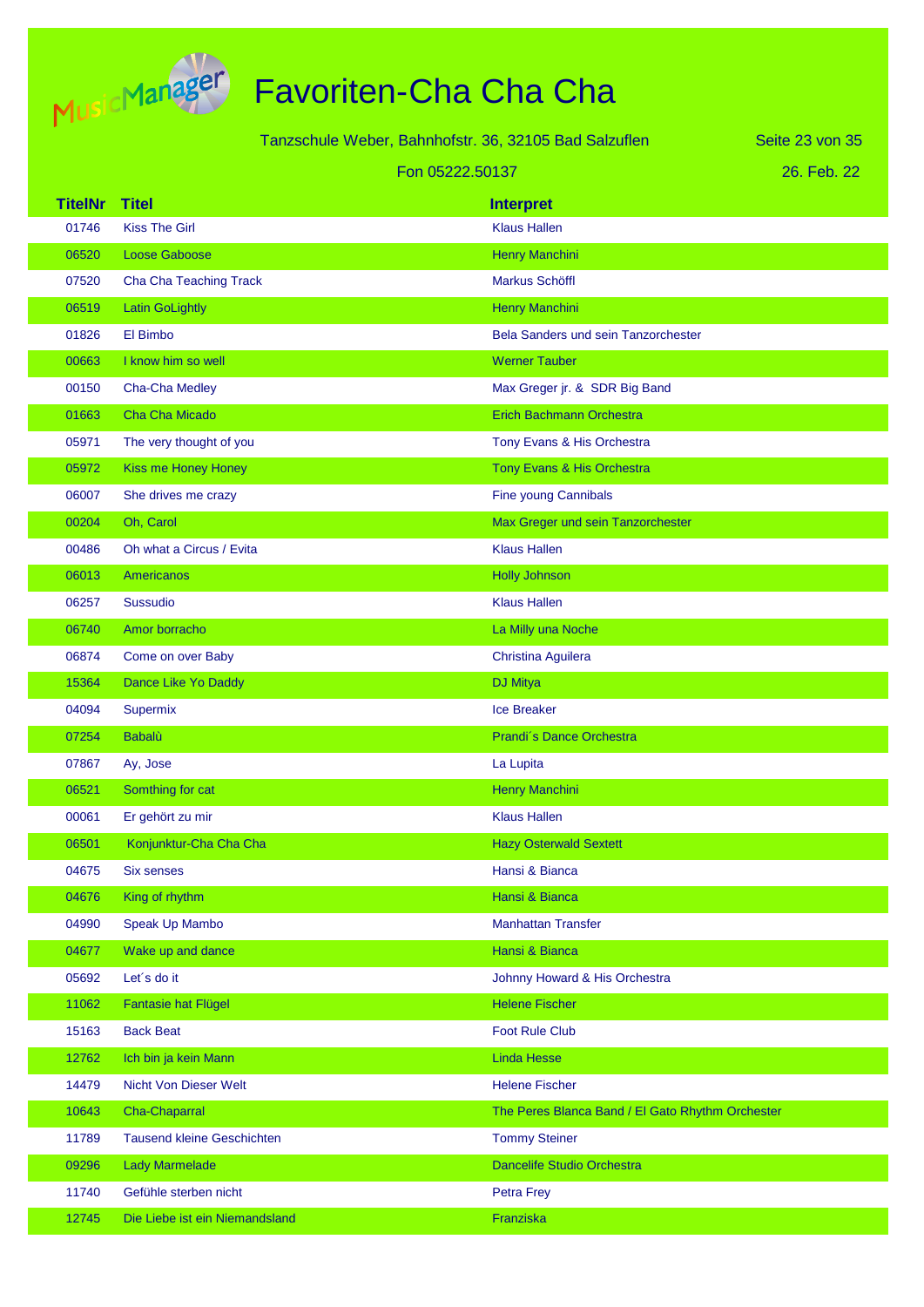

# Favoriten-Cha Cha Cha

| Tanzschule Weber, Bahnhofstr. 36, 32105 Bad Salzuflen |                                |                                   | Seite 24 von 35 |
|-------------------------------------------------------|--------------------------------|-----------------------------------|-----------------|
|                                                       | Fon 05222.50137                |                                   | 26. Feb. 22     |
| <b>TitelNr</b>                                        | <b>Titel</b>                   | <b>Interpret</b>                  |                 |
| 15158                                                 | <b>Havana Nights</b>           | The Latin Party Allstars          |                 |
| 09986                                                 | Para abajo y para arriba       | <b>Santino</b>                    |                 |
| 12765                                                 | Auf weißen Pferden             | Nik P.                            |                 |
| 12845                                                 | When you are gone              | <b>Bryan Adams</b>                |                 |
| 08176                                                 | Gitana loca                    | addys mercedes                    |                 |
| 09211                                                 | <b>Tropique</b>                | <b>Muriel Daco</b>                |                 |
| 12440                                                 | Colour me in                   | <b>Rea Garvey</b>                 |                 |
| 07681                                                 | So in love with you            | <b>Dancelife Studio Orchestra</b> |                 |
| 10244                                                 | Chattanooga Choo               | <b>Ross Mitchell</b>              |                 |
| 15404                                                 | Telephone                      | <b>Lady Gaga</b>                  |                 |
| 08234                                                 | Chacha Mu Chacha               | Dancelife Studio Orchestra        |                 |
| 05557                                                 | All rise                       | <b>Casa Musica</b>                |                 |
| 11679                                                 | Tanz noch einmal mit mir       | <b>Helene Fischer</b>             |                 |
| 09475                                                 | Oye como va                    | J & B Orchestra                   |                 |
| 08740                                                 | Senorita Tequila               | <b>Jay Perez</b>                  |                 |
| 14045                                                 | La Despedida                   | <b>Daddy Yankee</b>               |                 |
| 09629                                                 | Someday I'll Be Saturday Night | <b>Bon Jovi</b>                   |                 |
| 13866                                                 | Ein Tag mit dir im Paradies    | <b>Andrea Berg</b>                |                 |
| 09567                                                 | Tu boca                        | Dancelife Studio Orchestra        |                 |
| 13862                                                 | Warum                          | <b>Andrea Berg</b>                |                 |
| 11813                                                 | Could it be magic              | <b>Take That</b>                  |                 |
| 14238                                                 | Leg Nicht Auf                  | Lena Valaitis & Roland Kaiser     |                 |
| 10245                                                 | You're the top                 | <b>Ross Mitchell</b>              |                 |
| 08928                                                 | Se quema el solar              | <b>Casa Musica</b>                |                 |
| 11920                                                 | Ich tanz auch allein           | <b>Michelle</b>                   |                 |
| 15599                                                 | <b>Batuka Hot</b>              | <b>Cuarenta Uno</b>               |                 |
| 09209                                                 | A bailar Calypso               | <b>Elli Medeiros</b>              |                 |
| 09210                                                 | Le jerk                        | <b>Thierry Hazard</b>             |                 |
| 08537                                                 | Oh Happy Days                  | Dancelife Studio Orchestra        |                 |
| 11349                                                 | Besser geht's nicht            | 2Raumwohnung                      |                 |
| 15170                                                 | Neverending Chachacha          | <b>Jonathan Eicker</b>            |                 |
| 09395                                                 | Todo pasa                      | Dancelife Studio Orchestra        |                 |
| 08699                                                 | Bailamos cha cha cha           | <b>Martin Lopez</b>               |                 |
| 14012                                                 | Save Me                        | Listenbee F/ Naz Tokio            |                 |
| 12997                                                 | 1973                           | <b>James Blunt</b>                |                 |
| 11875                                                 | Heut ist mein Tag              | <b>Michelle</b>                   |                 |
| 11868                                                 | Nenn es Liebe oder Wahnsinn    | Michelle                          |                 |

11872 So was wie Liebe Michelle Michelle Michelle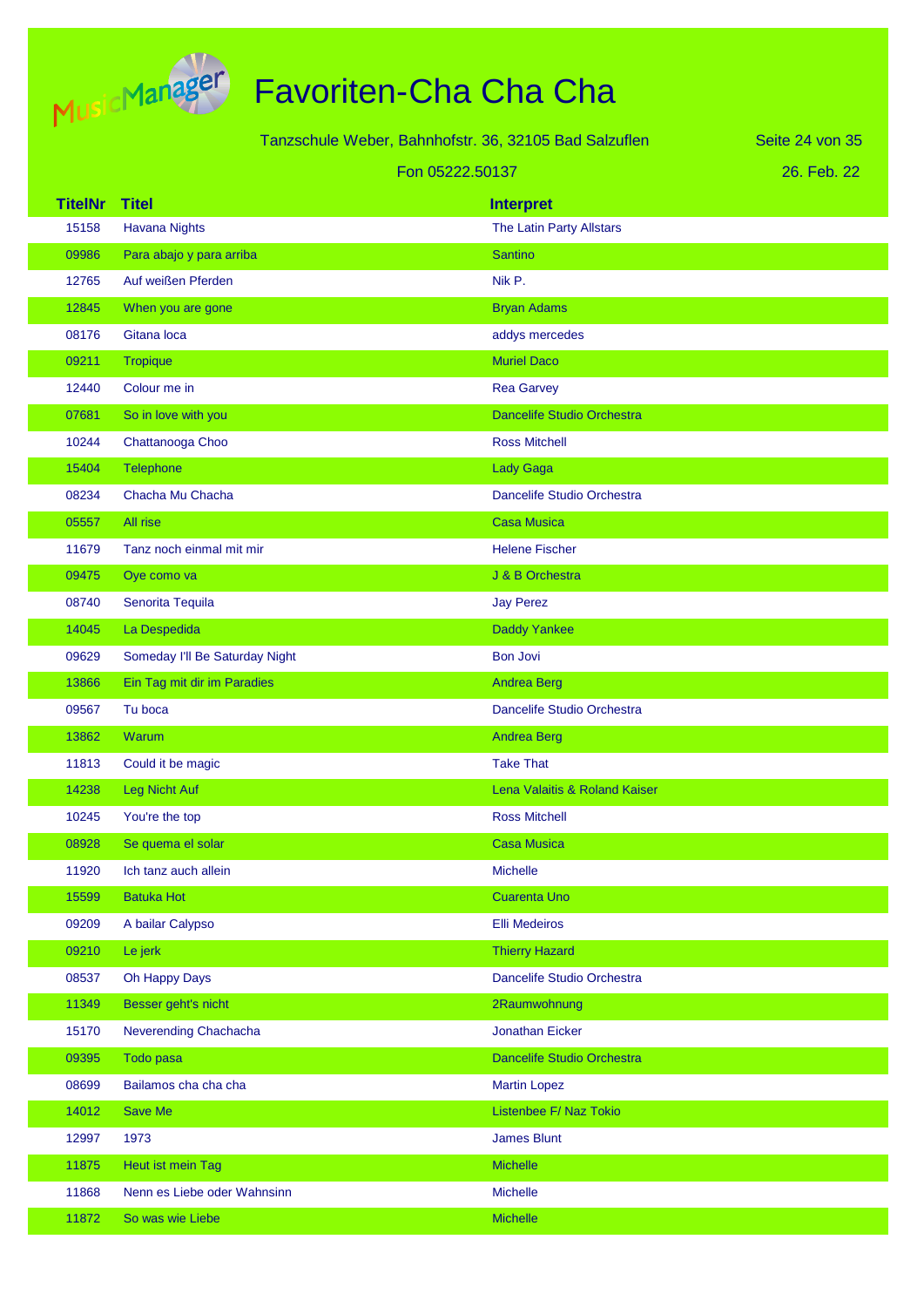

| Tanzschule Weber, Bahnhofstr. 36, 32105 Bad Salzuflen |                                 |                                   | Seite 25 von 35 |
|-------------------------------------------------------|---------------------------------|-----------------------------------|-----------------|
|                                                       | Fon 05222.50137                 |                                   | 26. Feb. 22     |
| <b>TitelNr</b>                                        | <b>Titel</b>                    | <b>Interpret</b>                  |                 |
| 12747                                                 | I have seen that face           | <b>Grace Jones</b>                |                 |
| 09474                                                 | Roulez roulez salsa             | <b>Sweet Salsa</b>                |                 |
| 15610                                                 | Dans Ta Chambre                 | Dany Brillant                     |                 |
| 08930                                                 | <b>Disparme</b>                 | <b>Casa Musica</b>                |                 |
| 11888                                                 | Am Ende siegt immer die Liebe   | <b>Michelle</b>                   |                 |
| 11891                                                 | Salz Deiner Tränen              | <b>Michelle</b>                   |                 |
| 09297                                                 | Sway                            | Dancelife Studio Orchestra        |                 |
| 09603                                                 | Haste tanto calor               | <b>Dancelife Studio Orchestra</b> |                 |
| 11893                                                 | Wieviel Liebe braucht ein Leben | <b>Michelle</b>                   |                 |
| 08283                                                 | <b>Marcia Baila</b>             | <b>Dancelife Studio Orchestra</b> |                 |
| 07304                                                 | Entschuldigen Sie               | Jasmin Wagner                     |                 |
| 12923                                                 | Supergirl                       | Reamonn                           |                 |
| 08670                                                 | <b>Obsession</b>                | Dancelife Studio Orchestra        |                 |
| 12298                                                 | Du                              | Cro                               |                 |
| 12938                                                 | Eye in the sky                  | <b>Alan Parsons Project</b>       |                 |
| 09602                                                 | <b>Los Marcianos</b>            | Dancelife Studio Orchestra        |                 |
| 09613                                                 | Chiquita bonita                 | Dancelife Studio Orchestra        |                 |
| 14072                                                 | Du Und Ich                      | <b>Andreas Martin</b>             |                 |
| 11901                                                 | Ich bin wieder da               | <b>Michelle</b>                   |                 |
| 09615                                                 | Bonito y sabroso                | <b>Dancelife Studio Orchestra</b> |                 |
| 12881                                                 | Die Welt kann warten            | <b>Mary Roos</b>                  |                 |
| 12876                                                 | Angel de amor                   | Maná                              |                 |
| 07753                                                 | La gallina cha cha cha          | Dancelife Studio Orchestra        |                 |
| 12840                                                 | Last night                      | <b>Travelling Wilburys</b>        |                 |
| 15478                                                 | Ma Baker                        | <b>Boney M</b>                    |                 |
| 08935                                                 | <b>Miguel</b>                   | <b>Casa Musica</b>                |                 |
| 07865                                                 | Cha Cha Cha en Londres          | Idana Buonaventura                |                 |
| 14604                                                 | <b>I Follow Rivers</b>          | Orchestra Alec Medina             |                 |
| 13750                                                 | Shoop Shoop Song                | <b>Top Time Orchester</b>         |                 |
| 09308                                                 | Perhaps, perhaps, perhaps       | Dancelife Studio Orchestra        |                 |
| 08746                                                 | I like it (like that)           | <b>Blackout Allstars</b>          |                 |
| 08527                                                 | A fool in love                  | <b>Tina Turner</b>                |                 |
| 15048                                                 | Fredy                           | Barbara Schöneberger              |                 |
| 14013                                                 | <b>Red Heart Black</b>          | Dada Paul Harris And Dragonette   |                 |
| 07788                                                 | Halloween                       | Orchestra Alec Medina             |                 |
| 12847                                                 | Lay back in the arms of someone | <b>Smokie</b>                     |                 |
| 07764                                                 | La luna Y el toro               | Dancelife Studio Orchestra        |                 |
| 08701                                                 | Son raro                        | <b>Azul Azul</b>                  |                 |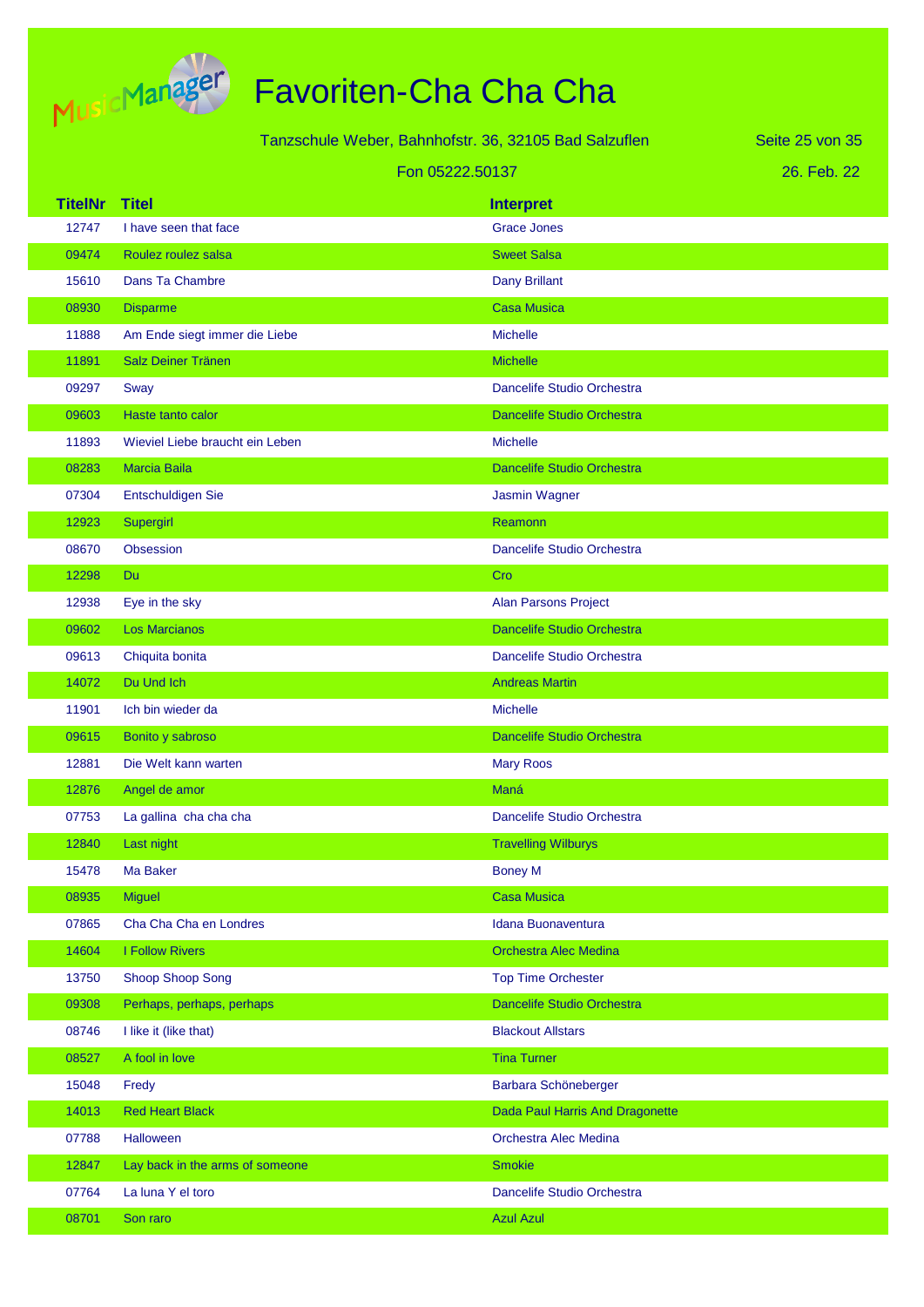

|                 |                                    | Tanzschule Weber, Bahnhofstr. 36, 32105 Bad Salzuflen | Seite 26 von 35 |
|-----------------|------------------------------------|-------------------------------------------------------|-----------------|
| Fon 05222.50137 |                                    | 26. Feb. 22                                           |                 |
| <b>TitelNr</b>  | <b>Titel</b>                       | <b>Interpret</b>                                      |                 |
| 14474           | <b>Ohne Dich</b>                   | Feuerherz                                             |                 |
| 09269           | Rain                               | <b>Orchestra Alec Medina</b>                          |                 |
| 07950           | Ay, Que Frio                       | <b>Tito Rodriguez</b>                                 |                 |
| 10191           | <b>Stop</b>                        | <b>Spice Girls</b>                                    |                 |
| 09589           | La verdad amarga                   | Dancelife Studio Orchestra                            |                 |
| 08272           | Carolina                           | <b>Dancelife Studio Orchestra</b>                     |                 |
| 09481           | Combo Cha Cha                      | John Ozila                                            |                 |
| 09471           | Oh! Carol                          | <b>Andrew Sixty</b>                                   |                 |
| 07724           | Save room                          | Dancelife Studio Orchestra                            |                 |
| 14525           | <b>Timber</b>                      | <b>Orchestra Alec Medina</b>                          |                 |
| 07826           | Amor                               | Dancelife Studio Orchestra                            |                 |
| 08925           | Lamento de un guajito              | <b>Casa Musica</b>                                    |                 |
| 08374           | La novela                          | Dancelife Studio Orchestra                            |                 |
| 10069           | Chico chia                         | Tony Evans & His Orchestra                            |                 |
| 08667           | Ay Jose                            | Dancelife Studio Orchestra                            |                 |
| 11741           | Alle Wunden heilt die Zeit         | <b>Petra Frey</b>                                     |                 |
| 12920           | Time after time                    | <b>Cyndi Lauper</b>                                   |                 |
| 09937           | <b>Walking in NY</b>               | <b>Brenda Russell</b>                                 |                 |
| 08933           | <b>The Ghetto</b>                  | <b>Casa Musica</b>                                    |                 |
| 15389           | <b>Nothing Without You</b>         | The E Family                                          |                 |
| 13715           | De Lo Que Te Has Perdido           | <b>Azucar Moreno</b>                                  |                 |
| 11756           | Phoolan Devi-Die Banditen-Queen    | <b>Roger Whittaker</b>                                |                 |
| 14589           | Moves Like Jagger                  | Orchestra Alec Medina                                 |                 |
| 15041           | If You Ever Saw Her                | <b>Ricky Martin</b>                                   |                 |
| 15552           | De Hombre a Mujer                  | Donato Y Estefano                                     |                 |
| 14524           | <b>Hard Out Here</b>               | <b>Orchestra Alec Medina</b>                          |                 |
| 10412           | El leon duerme esta noche          | <b>Isissa</b>                                         |                 |
| 12921           | Runaway train                      | Soul Asylum                                           |                 |
| 08697           | Pao pao                            | <b>Edmundo Ros</b>                                    |                 |
| 08934           | Quiero baila contigo               | <b>Casa Musica</b>                                    |                 |
| 08926           | La sandunungita                    | <b>Casa Musica</b>                                    |                 |
| 11552           | You've got the love                | <b>Teh Source</b>                                     |                 |
| 08575           | <b>Hard Rock Cafe</b>              | Dancelife Studio Orchestra                            |                 |
| 14031           | Bailando Bajo El Sol               | Fonty & Omar                                          |                 |
| 11346           | <b>New York</b>                    | Paloma Faith                                          |                 |
| 09396           | Veneno                             | Dancelife Studio Orchestra                            |                 |
| 14172           | Dein Vielleicht Hat Nicht Gereicht | <b>Kristina Bach</b>                                  |                 |
| 08742           | Conchita                           | Lou Bega                                              |                 |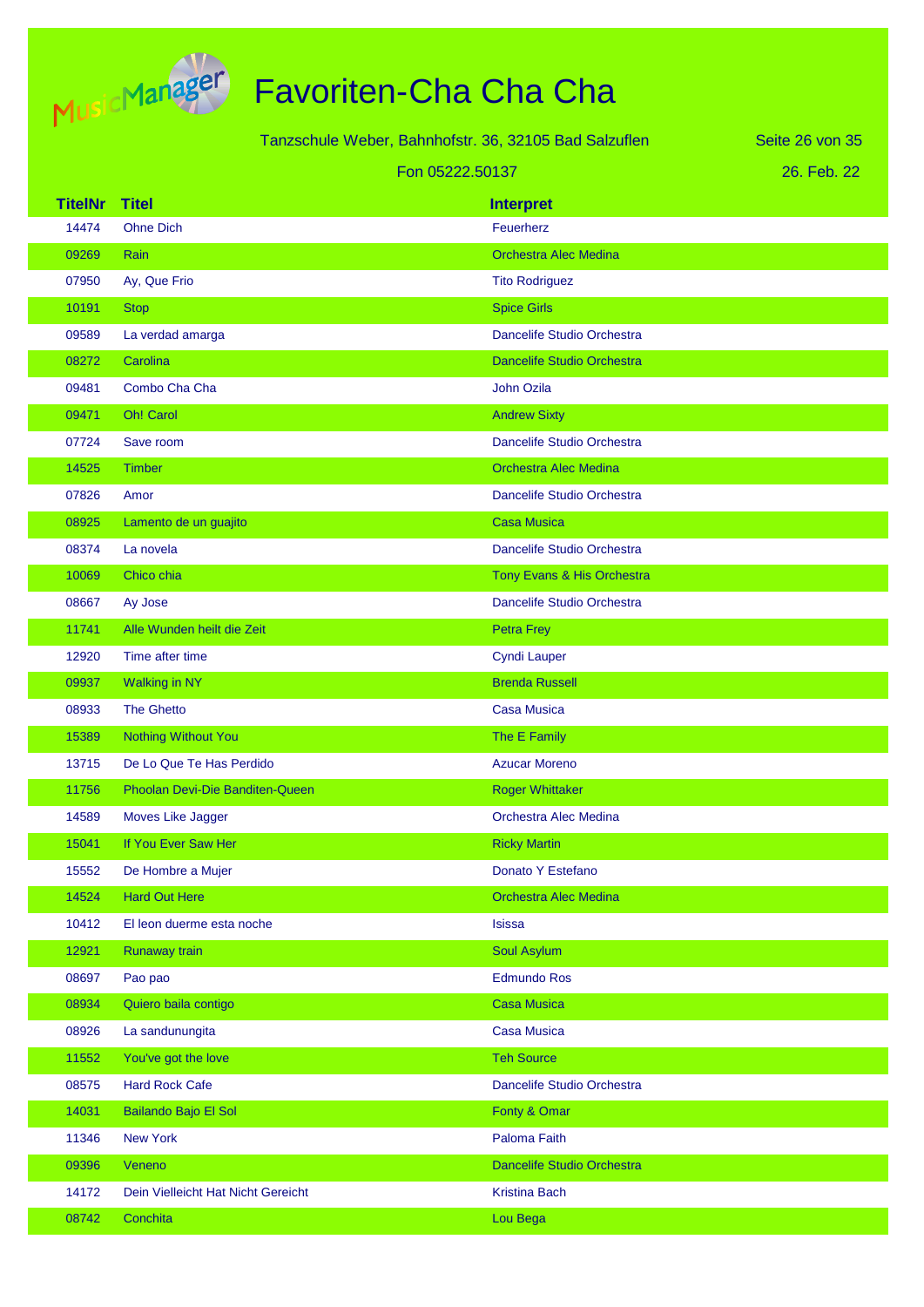

|                |                                      | Tanzschule Weber, Bahnhofstr. 36, 32105 Bad Salzuflen | Seite 27 von 35 |
|----------------|--------------------------------------|-------------------------------------------------------|-----------------|
|                | Fon 05222.50137                      |                                                       | 26. Feb. 22     |
| <b>TitelNr</b> | <b>Titel</b>                         | <b>Interpret</b>                                      |                 |
| 08743          | <b>Dimelo</b>                        | <b>Grupo Munera</b>                                   |                 |
| 11135          | Du kennst mich                       | <b>Dirk Busch</b>                                     |                 |
| 14689          | <b>Clocks</b>                        | Vio Friedmann                                         |                 |
| 09248          | <b>Tik tok</b>                       | <b>Shalima</b>                                        |                 |
| 14764          | Jumpin' Jack Flash (Opening 25 Sek.) | <b>Aretha Franklin</b>                                |                 |
| 11551          | The Flood                            | <b>Take That</b>                                      |                 |
| 09934          | Don't Cha                            | <b>Pussycat Dolls</b>                                 |                 |
| 08932          | I wanna have fun                     | <b>Casa Musica</b>                                    |                 |
| 11547          | We are the people                    | Empire of the Sun                                     |                 |
| 09557          | Doo wah diddy                        | <b>Dancelife Studio Orchestra</b>                     |                 |
| 13347          | <b>Ghostbusters</b>                  | Klaus Hallen Tanzorchester                            |                 |
| 15034          | Amor                                 | <b>Ricky Martin</b>                                   |                 |
| 09839          | Who the Fuck Is Alice?               | <b>Smokie</b>                                         |                 |
| 09459          | Para ti me boogaloo                  | <b>Dancelife Studio Orchestra</b>                     |                 |
| 13417          | Love On The Loose, Heart On The Run  | Mcbride & The Ride                                    |                 |
| 10914          | <b>Cuba 2000</b>                     | verschiedene Interpreten                              |                 |
| 14652          | Garota De Ipanema                    | Vintage Vegas                                         |                 |
| 08650          | Carolina                             | Dancelife Studio Orchestra                            |                 |
| 08929          | Mi son entero                        | <b>Casa Musica</b>                                    |                 |
| 14068          | Nacht der 1.000 Sterne               | <b>Eva Luginger</b>                                   |                 |
| 07840          | De hombre a mujer                    | Dancelife Studio Orchestra                            |                 |
| 13756          | Sloop John B                         | <b>Top Time Orchester</b>                             |                 |
| 06957          | B.B. be gone                         | <b>Powder Blues</b>                                   |                 |
| 09558          | Carolina                             | Dancelife Studio Orchestra                            |                 |
| 09641          | A KIND OF MAGIC                      | Queen                                                 |                 |
| 08669          | Mi gusta                             | Dancelife Studio Orchestra                            |                 |
| 11839          | On the beach '88                     | <b>Chris Rea</b>                                      |                 |
| 08440          | <b>Clocks</b>                        | Coldplay                                              |                 |
| 13392          | <b>Super Geile Zeit</b>              | <b>Bernhard Brink</b>                                 |                 |
| 14207          | Über Den Wolken                      | Cora                                                  |                 |
| 08965          | Zabadak                              | Saragossa Band                                        |                 |
| 14542          | <b>Sweet Lovin</b>                   | <b>Tanzorchester Klaus Hallen</b>                     |                 |
| 08927          | Quiero                               | <b>Casa Musica</b>                                    |                 |
| 09247          | Tu no eres para mii                  | Paola Mani                                            |                 |
| 11824          | Vamos a la playa                     | Righeira                                              |                 |
| 08232          | Vereda Tropical                      | Dancelife Studio Orchestra                            |                 |
| 09953          | Nadie sabe                           | Ana Belen                                             |                 |
| 07667          | Eye of the war                       | Dancelife Studio Orchestra                            |                 |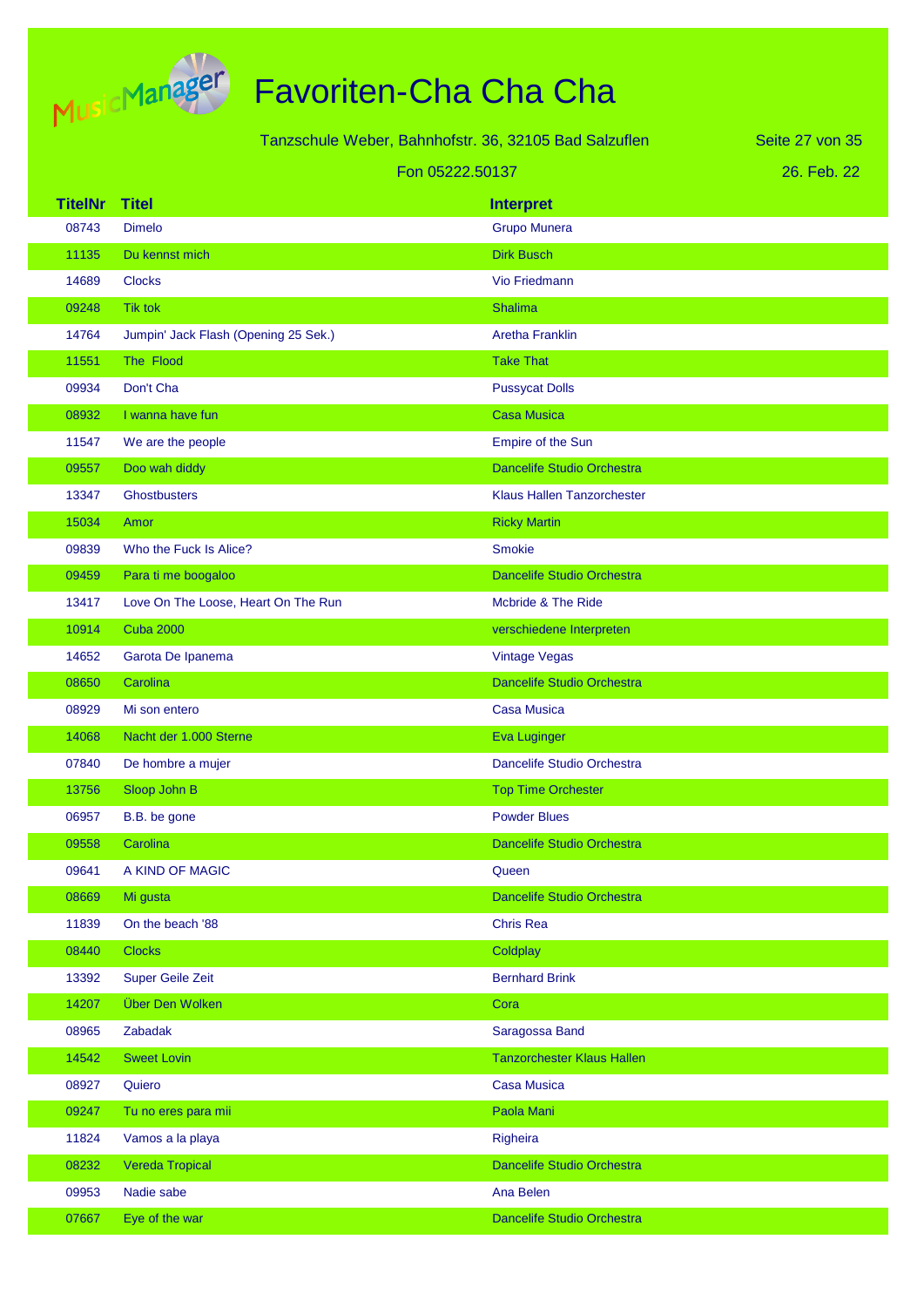

|                |                                       | Tanzschule Weber, Bahnhofstr. 36, 32105 Bad Salzuflen | Seite 28 von 35 |
|----------------|---------------------------------------|-------------------------------------------------------|-----------------|
|                | Fon 05222.50137                       |                                                       | 26. Feb. 22     |
| <b>TitelNr</b> | <b>Titel</b>                          | <b>Interpret</b>                                      |                 |
| 08450          | Ai no Corrida                         | Vania Borges                                          |                 |
| 09485          | <b>Acid Mambo</b>                     | <b>TNN</b>                                            |                 |
| 09375          | Tu boca                               | Dancelife Studio Orchestra                            |                 |
| 13127          | <b>U Can't Touch This</b>             | M.C.Hammer                                            |                 |
| 08175          | La noche loca                         | <b>Gibson Brothers</b>                                |                 |
| 08700          | My sweet senorita                     | <b>Treble &amp; Bass</b>                              |                 |
| 13819          | Everybody                             | Tanel Padar, Dave Benton + 2XI                        |                 |
| 08931          | <b>Guapas</b>                         | <b>Casa Musica</b>                                    |                 |
| 08172          | Dolor de amor                         | <b>Gisselle</b>                                       |                 |
| 10247          | Pepito                                | <b>Ross Mitchell</b>                                  |                 |
| 13222          | 9,999,999 Tears                       | <b>Dickey Lee</b>                                     |                 |
| 09545          | Perfidia                              | <b>Linda Ronstadt</b>                                 |                 |
| 09935          | Push the button                       | Sugababes                                             |                 |
| 13770          | Whatever You Do To Me                 | <b>Take That</b>                                      |                 |
| 14621          | <b>Sun Goes Down</b>                  | <b>Tanzorchester Klaus Hallen</b>                     |                 |
| 07825          | No llores mas                         | <b>Dancelife Studio Orchestra</b>                     |                 |
| 14749          | Freeway of Love                       | <b>Aretha Franklin</b>                                |                 |
| 11109          | Doch ich bereu Dich nicht             | <b>Helene Fischer</b>                                 |                 |
| 11119          | Von Hier bis Unendlich                | <b>Helene Fischer</b>                                 |                 |
| 11170          | Tu y yo                               | <b>Thalia</b>                                         |                 |
| 11760          | Pretty woman                          | <b>Roy Orbison</b>                                    |                 |
| 09489          | Heaven here on earth (with your love) | <b>Jimmy Somerville</b>                               |                 |
| 11788          | Ich hab an Liebe gedacht              | <b>Tommy Steiner</b>                                  |                 |
| 11177          | Todo, todo, todo                      | Daniela Romo                                          |                 |
| 13276          | 123Heisse Nächte                      | Wind                                                  |                 |
| 14043          | Loca De Atar                          | <b>Jose Montoro</b>                                   |                 |
| 13919          | Don't Worry                           | Madcon & Ray Dalton                                   |                 |
| 10785          | Digit 205                             | <b>Claude Blouin</b>                                  |                 |
| 07949          | <b>Torero</b>                         | Vania Valdes                                          |                 |
| 13138          | That Don't Impress Me Much            | <b>Shania Twain</b>                                   |                 |
| 14040          | <b>Todos Los Besos</b>                | Sergio Contreras Fr Jashel                            |                 |
| 15143          | <b>Baby</b>                           | <b>Tanzorchester Klaus Hallen</b>                     |                 |
| 12062          | On the beach                          | <b>Chris Rea</b>                                      |                 |
| 07968          | 9:15 Nueve y Quince                   | Aventura                                              |                 |
| 12053          | Wish I didn't miss you                | <b>Angie Stone</b>                                    |                 |
| 10061          | Thank heaven for little girls         | Tony Evans & His Orchestra                            |                 |
| 14455          | Leuchtturm                            | Nena                                                  |                 |
| 07928          | Saboreando                            | Chiki Chaka Girls & Annalays Serrano Lazo             |                 |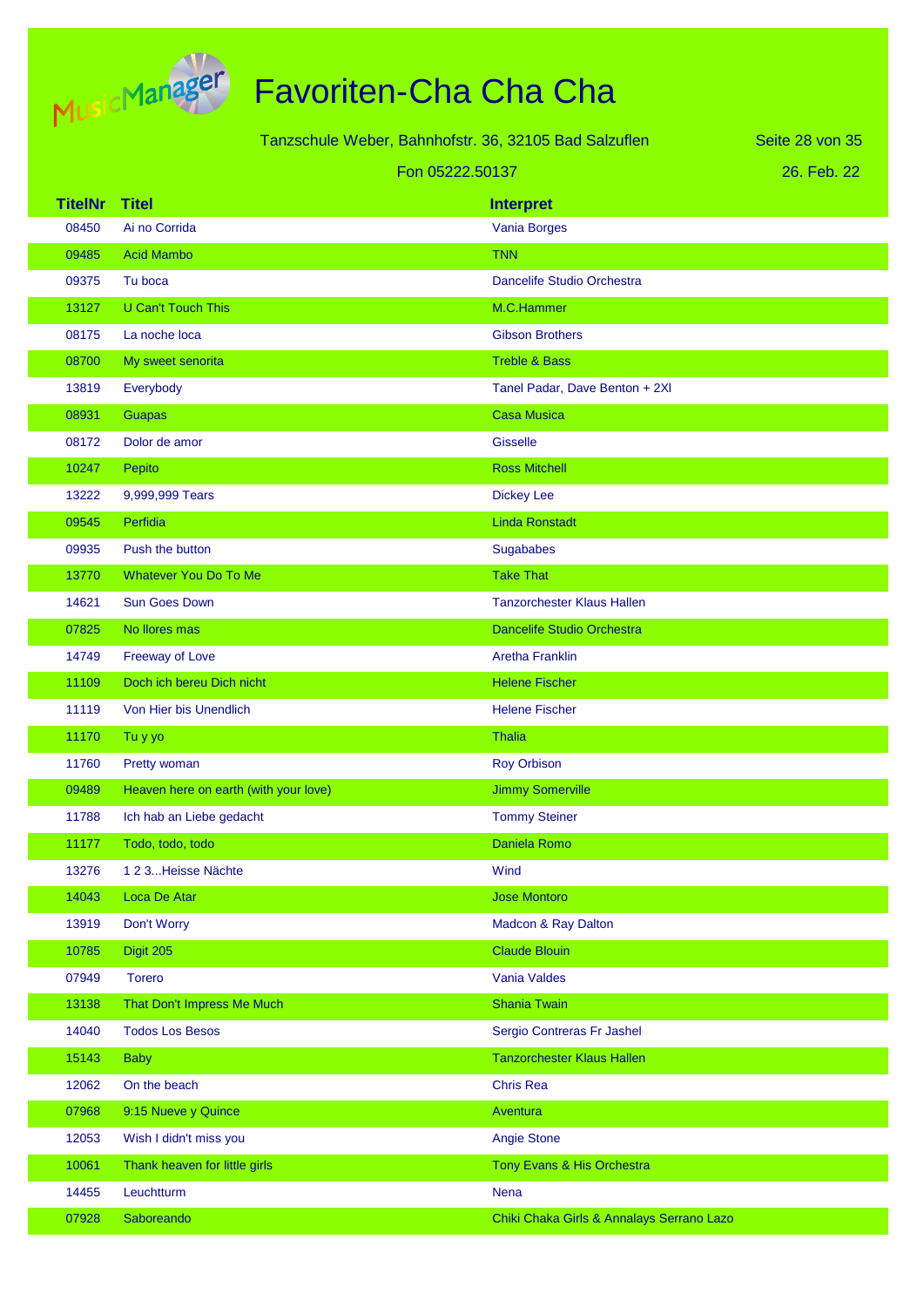

T.

| Tanzschule Weber, Bahnhofstr. 36, 32105 Bad Salzuflen |                                       |                                   | Seite 29 von 35 |
|-------------------------------------------------------|---------------------------------------|-----------------------------------|-----------------|
|                                                       | Fon 05222.50137                       |                                   | 26. Feb. 22     |
| <b>TitelNr</b>                                        | <b>Titel</b>                          | <b>Interpret</b>                  |                 |
| 11953                                                 | Dich erkenn ich mit verbundenen Augen | Cappucinos                        |                 |
| 14129                                                 | <b>Zum Teufel Nochmal</b>             | <b>Uta Bresan</b>                 |                 |
| 14033                                                 | Para Toda La Vida                     | Marcela Morelo                    |                 |
| 12024                                                 | Sing it back                          | <b>Moloko</b>                     |                 |
| 14078                                                 | Wie Buchstabiert Man Zärtlichkeit     | <b>Uwe Busse</b>                  |                 |
| 07866                                                 | Cha Cha train                         | Mambo Mafia + Vika                |                 |
| 11072                                                 | Und ich vergiss dich auch             | <b>Helene Fischer</b>             |                 |
| 09591                                                 | Cocinando                             | <b>Dancelife Studio Orchestra</b> |                 |
| 09633                                                 | You Give Love a Bad Name              | <b>Bon Jovi</b>                   |                 |
| 09936                                                 | She was the one                       | <b>Fania All Stars</b>            |                 |
| 08536                                                 | Stand by me                           | <b>Dancelife Studio Orchestra</b> |                 |
| 09985                                                 | <b>Down in Mexico</b>                 | <b>The Coasters</b>               |                 |
| 10068                                                 | Surrey with a fringe on top           | Tony Evans & His Orchestra        |                 |
| 08651                                                 | Ariba                                 | <b>Dancelife Studio Orchestra</b> |                 |
| 08261                                                 | Adrenalina                            | Dancelife Studio Orchestra        |                 |
| 14806                                                 | <b>Feliz Navidad</b>                  | <b>Celine Dion</b>                |                 |
| 08233                                                 | <b>Pa Mantener Tradicion</b>          | Dancelife Studio Orchestra        |                 |
| 07929                                                 | <b>Get The Party Stared</b>           | <b>Shirley Bassey</b>             |                 |
| 09233                                                 | Oh, you beautiful doll                | Max Bygraves                      |                 |
| 09232                                                 | Tea for two                           | <b>Max Bygraves</b>               |                 |
| 08106                                                 | Que vengo acabando                    | Dancelife Studio Orchestra        |                 |
| 09270                                                 | <b>Tik tok</b>                        | <b>Orchestra Alec Medina</b>      |                 |
| 08173                                                 | Could it be me                        | Anaelo                            |                 |
| 09373                                                 | Para toda la vida                     | <b>Dancelife Studio Orchestra</b> |                 |
| 08188                                                 | Chassing nr 1                         | Dancelife Studio Orchestra        |                 |
| 08189                                                 | Reset your brain                      | Dancelife Studio Orchestra        |                 |
| 09385                                                 | Otra vez                              | Dancelife Studio Orchestra        |                 |
| 07751                                                 | El olor de la papaya                  | Dancelife Studio Orchestra        |                 |
| 08231                                                 | La Carpool                            | Dancelife Studio Orchestra        |                 |
| 09393                                                 | Café                                  | <b>Dancelife Studio Orchestra</b> |                 |
| 09406                                                 | Demasiado                             | Dancelife Studio Orchestra        |                 |
| 09556                                                 | Nada de na                            | Dancelife Studio Orchestra        |                 |
| 08263                                                 | <b>Disparame</b>                      | Dancelife Studio Orchestra        |                 |
| 11585                                                 | Do they know it's Christmas           | <b>Band Aid</b>                   |                 |
| 09392                                                 | Tragedia                              | Dancelife Studio Orchestra        |                 |
| 08241                                                 | You Spin Me Round                     | <b>Dancelife Studio Orchestra</b> |                 |
| 08282                                                 | Havana Moon                           | Dancelife Studio Orchestra        |                 |
| 08235                                                 | <b>To Boca</b>                        | Dancelife Studio Orchestra        |                 |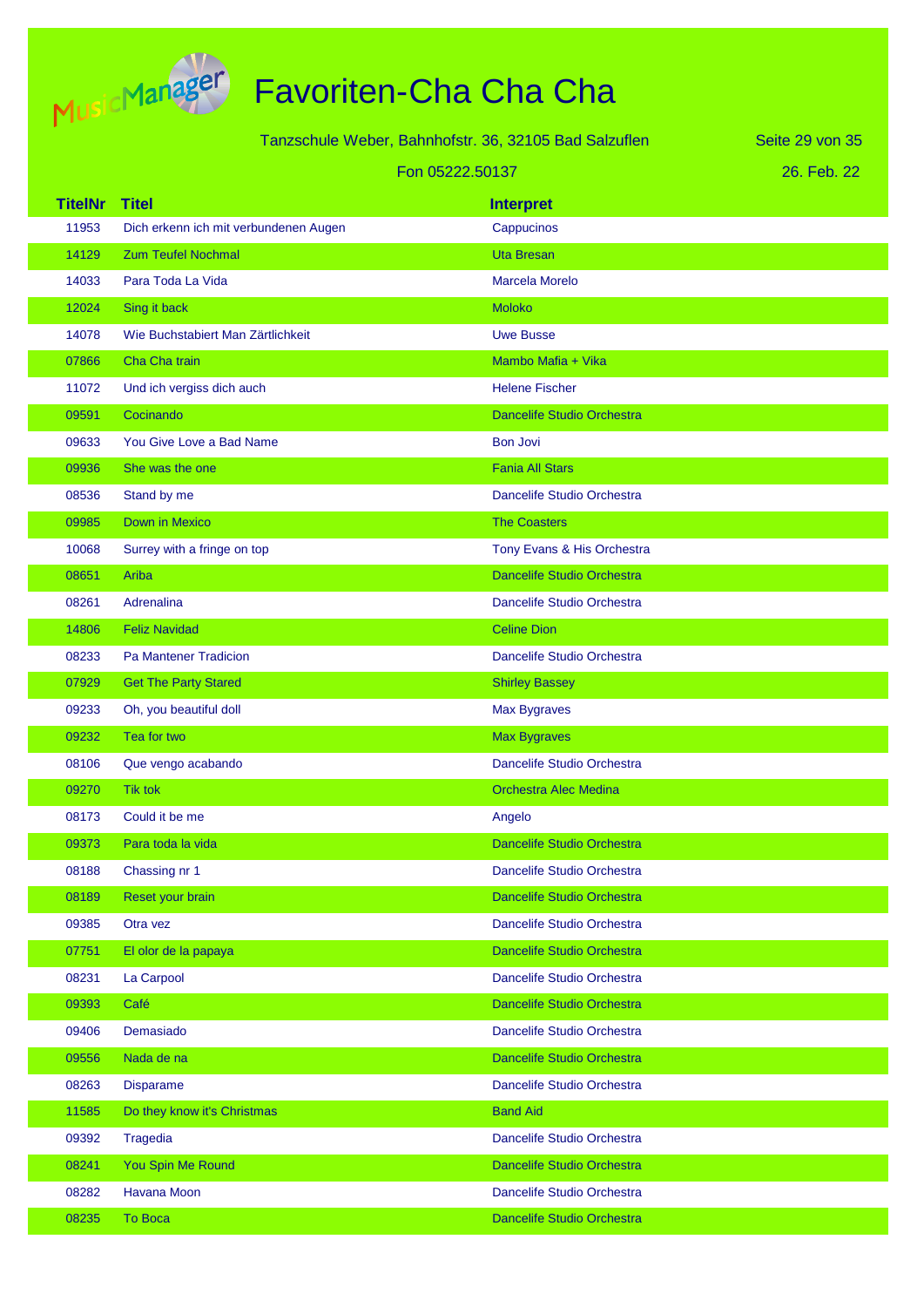

|                |                              | Tanzschule Weber, Bahnhofstr. 36, 32105 Bad Salzuflen |                                     | Seite 30 von 35 |
|----------------|------------------------------|-------------------------------------------------------|-------------------------------------|-----------------|
|                |                              | Fon 05222.50137                                       |                                     | 26. Feb. 22     |
| <b>TitelNr</b> | <b>Titel</b>                 |                                                       | <b>Interpret</b>                    |                 |
| 08738          | Me estoy anamorando          |                                                       | Jose' Luis Rodriquez                |                 |
| 08739          | Yo te quiero                 |                                                       | Rebeca Munoz                        |                 |
| 09394          | Que hora                     |                                                       | Dancelife Studio Orchestra          |                 |
| 15606          | A Girl Like You              |                                                       | <b>Mexican Institute Of Sound</b>   |                 |
| 14605          | <b>Gangnam Style</b>         |                                                       | Orchestra Alec Medina               |                 |
| 11724          | Wenn ich Dich liebe          |                                                       | <b>Marianne Rosenberg</b>           |                 |
| 10947          | Ande yo caliente             |                                                       | <b>Azucar Moreno</b>                |                 |
| 08747          | <b>Garota Nacional</b>       |                                                       | <b>Skank</b>                        |                 |
| 10971          | City never sleeps            |                                                       | <b>Victor Lazlo</b>                 |                 |
| 07964          | <b>Cuando Volverás</b>       |                                                       | <b>Anthony Santos</b>               |                 |
| 07625          | All this Time                |                                                       | Orchestra Alec Medina               |                 |
| 12800          | In the still of the night    |                                                       | <b>Jack Jersey</b>                  |                 |
| 07961          | <b>Obsesion</b>              |                                                       | <b>Anthony Santos</b>               |                 |
| 12809          | <b>Silvery moon</b>          |                                                       | <b>Jack Jersey</b>                  |                 |
| 07963          | <b>Todavia Me Amas</b>       |                                                       | <b>Anthony Santos</b>               |                 |
| 15598          | <b>Tequila Bang</b>          |                                                       | <b>Bo Katzman Gand</b>              |                 |
| 14638          | Higher                       |                                                       | Orquesta Alec Medina                |                 |
| 08372          | Menta y canela               |                                                       | Dancelife Studio Orchestra          |                 |
| 09766          | Nur Ein Kleines Stück Papier |                                                       | <b>Wolfgang Petry</b>               |                 |
| 07967          | Enseñame a Olvidar           |                                                       | Aventura                            |                 |
| 07725          | Baby when you're gone        |                                                       | Dancelife Studio Orchestra          |                 |
| 08207          | <b>Obsession</b>             |                                                       | <b>Dancelife Studio Orchestra</b>   |                 |
| 09447          | In these shoes               |                                                       | Dancelife Studio Orchestra          |                 |
| 11332          | How will I know              |                                                       | <b>Klaus Hallen</b>                 |                 |
| 09590          | El son entero                |                                                       | Dancelife Studio Orchestra          |                 |
| 14126          | <b>Immer Und Ewig</b>        |                                                       | Mario & Christoph                   |                 |
| 10317          | Tea for two                  |                                                       | verschiedene Interpreten            |                 |
| 14637          | We Are The People            |                                                       | Orquesta Alec Medina                |                 |
| 14939          | <b>Tired of Being Sorry</b>  |                                                       | Enrique Iglesias                    |                 |
| 10315          | Oye como va                  |                                                       | verschiedene Interpreten            |                 |
| 11347          | I like                       |                                                       | Keri Hilson                         |                 |
| 13060          | <b>Das Experiment</b>        |                                                       | <b>Roger Cicero</b>                 |                 |
| 13215          | Wenn Es Liebe War            |                                                       | <b>Andreas Martin</b>               |                 |
| 13234          | All About That Bass          |                                                       | <b>Meghan Trainor</b>               |                 |
| 13283          | <b>Take Me Home Tonight</b>  |                                                       | <b>Eddie Money</b>                  |                 |
| 15355          | 100 Days 100 Nights          |                                                       | <b>Olivato Dancesport Orchestra</b> |                 |
| 14450          | <b>Unchain My Heart</b>      |                                                       | Joe Cocker                          |                 |
| 14234          | <b>Strasse Der Sehnsucht</b> |                                                       | Michelle                            |                 |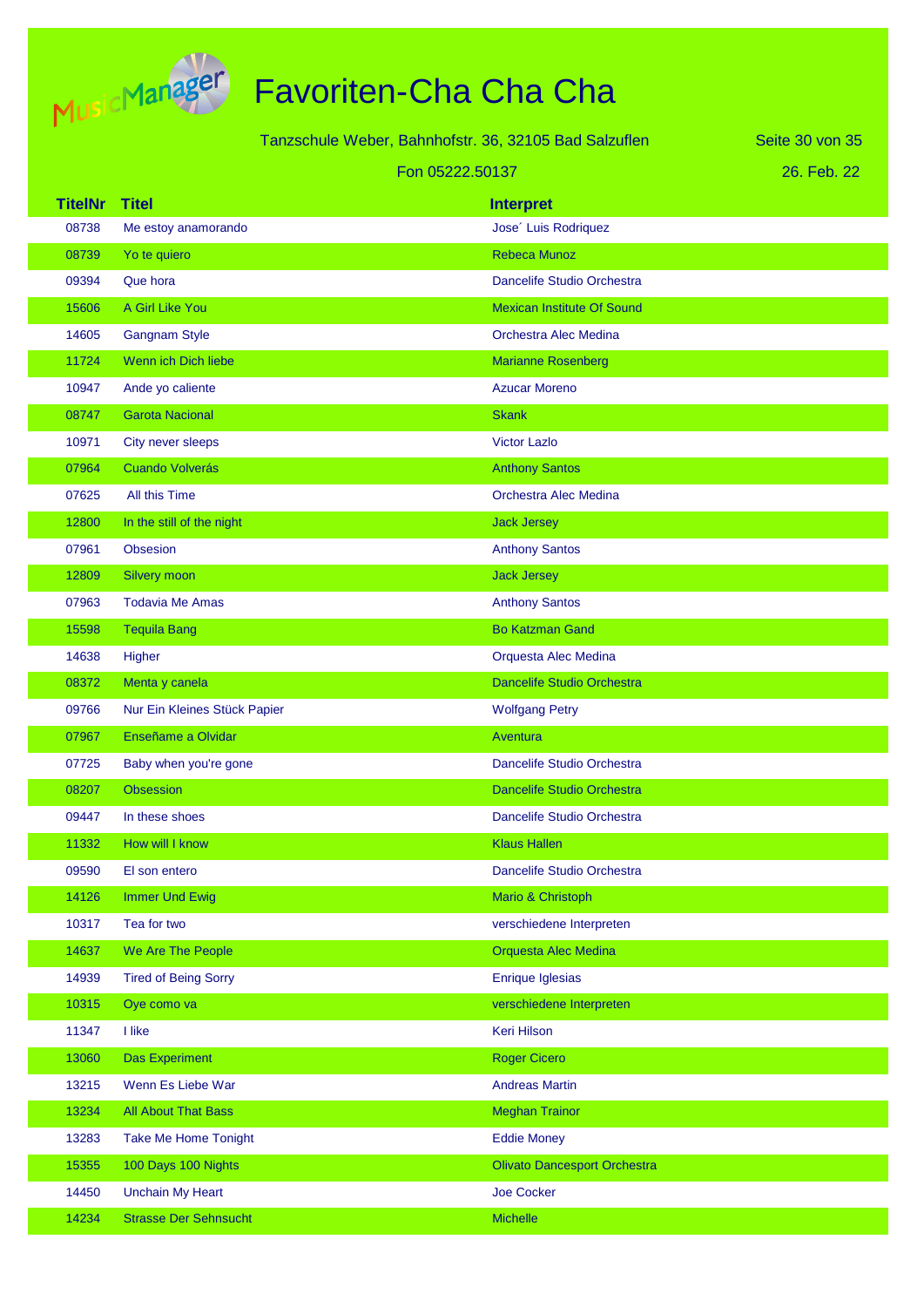

|                |                                | Tanzschule Weber, Bahnhofstr. 36, 32105 Bad Salzuflen | Seite 31 von 35 |
|----------------|--------------------------------|-------------------------------------------------------|-----------------|
|                | Fon 05222.50137                |                                                       | 26. Feb. 22     |
| <b>TitelNr</b> | <b>Titel</b>                   | <b>Interpret</b>                                      |                 |
| 14150          | Applaus Für Dich               | <b>Uwe Busse</b>                                      |                 |
| 15555          | A Balair Calypso               | <b>Ellie Medeiros</b>                                 |                 |
| 00057          | <b>Wicked Dreams</b>           | Elton John                                            |                 |
| 14263          | Weisst Du Was Du Für Mich Bist | <b>Frank Lars</b>                                     |                 |
| 13294          | 3 Minuten                      | Nik P.                                                |                 |
| 08308          | Femininity                     | <b>Dancelife Studio Orchestra</b>                     |                 |
| 08281          | Ven Conmigo                    | Dancelife Studio Orchestra                            |                 |
| 08280          | Giggolo                        | <b>Dancelife Studio Orchestra</b>                     |                 |
| 08262          | El Centro De Mi Amor           | Dancelife Studio Orchestra                            |                 |
| 08260          | Ju Y Yo                        | <b>Dancelife Studio Orchestra</b>                     |                 |
| 08174          | Cha cha cuba                   | <b>Matt Bianco</b>                                    |                 |
| 10287          | Al romper la aurora            | Papaito                                               |                 |
| 09374          | Caliente                       | Dancelife Studio Orchestra                            |                 |
| 10065          | Wheels                         | Tony Evans & His Orchestra                            |                 |
| 07741          | Traigo una pena                | Dancelife Studio Orchestra                            |                 |
| 13398          | Alles Was Ich Brauche Bist Du  | Claudia Jung                                          |                 |
| 09592          | La sandunguita                 | Dancelife Studio Orchestra                            |                 |
| 08430          | No replay                      | The Ray Hamilton Ballroom Orchestra                   |                 |
| 09604          | So in love with you            | Dancelife Studio Orchestra                            |                 |
| 07924          | Me Odio                        | <b>Gloria Estefan</b>                                 |                 |
| 13293          | (Kissed You) Good Night        | Gloriana                                              |                 |
| 13289          | Rolling In The Deep            | <b>Adele</b>                                          |                 |
| 12970          | Primavera                      | <b>Santana</b>                                        |                 |
| 12233          | Sugar, sugar                   | <b>Archies</b>                                        |                 |
| 12121          | Palma de Mallorca              | <b>Chris Wolff</b>                                    |                 |
| 12113          | <b>Ibiza</b>                   | lbo                                                   |                 |
| 11661          | Angelina                       | Die Paldauer                                          |                 |
| 07299          | Komm schon werd wütend         | <b>Jasmin Wagner</b>                                  |                 |
| 11187          | Ich komme nicht los von Dir    | <b>Jonny Hill</b>                                     |                 |
| 07244          | <b>Ligia Elena</b>             | Orquestra Varadero                                    |                 |
| 10058          | Too marvellous for words       | Tony Evans & His Orchestra                            |                 |
| 10059          | Mardi gras                     | Tony Evans & His Orchestra                            |                 |
| 12261          | Oh Carol                       | <b>Neil Sedaka</b>                                    |                 |
| 09593          | Quando te vi                   | Dancelife Studio Orchestra                            |                 |
| 08593          | Cameleon                       | Dancelife Studio Orchestra                            |                 |
| 14075          | Alles Was Ich Brauche Bist Du  | <b>Claudia Jung</b>                                   |                 |
| 08649          | Doo wah diddy                  | Dancelife Studio Orchestra                            |                 |
| 08599          | eleon                          | Dancelife Studio Orchestra                            |                 |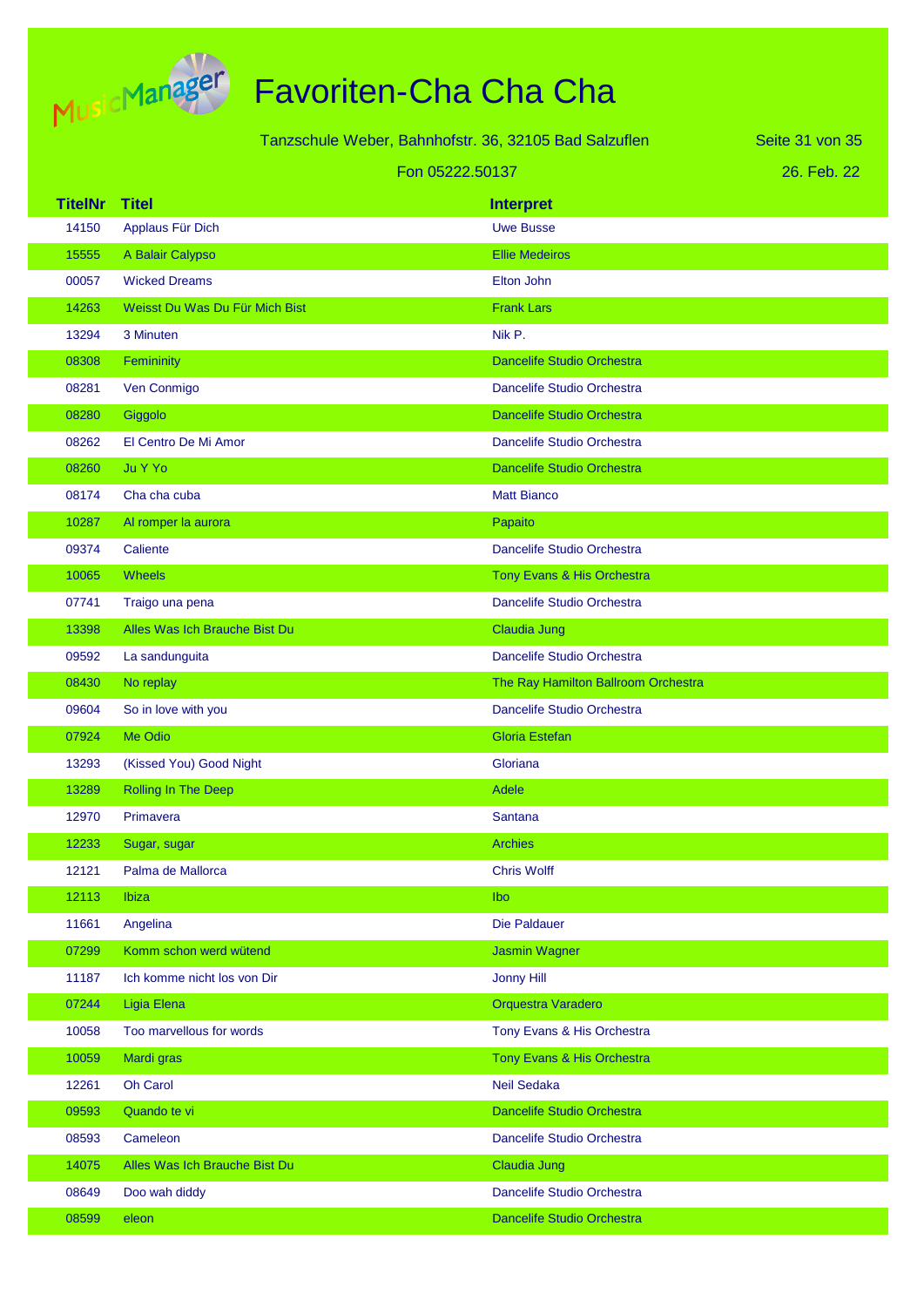

|                | Tanzschule Weber, Bahnhofstr. 36, 32105 Bad Salzuflen |                                     | Seite 32 von 35 |
|----------------|-------------------------------------------------------|-------------------------------------|-----------------|
|                | Fon 05222.50137                                       |                                     | 26. Feb. 22     |
| <b>TitelNr</b> | <b>Titel</b>                                          | <b>Interpret</b>                    |                 |
| 08594          | <b>Mentiras</b>                                       | Dancelife Studio Orchestra          |                 |
| 13926          | <b>When Your Heart Is Weak</b>                        | <b>Cock Robin</b>                   |                 |
| 13923          | <b>Tage Wie Diese</b>                                 | Die toten Hosen                     |                 |
| 13922          | <b>Au Revoir</b>                                      | <b>Mark Forster</b>                 |                 |
| 08431          | Ti sento                                              | The Ray Hamilton Ballroom Orchestra |                 |
| 08588          | Una de cal et una dearena                             | <b>Dancelife Studio Orchestra</b>   |                 |
| 08587          | Demasiado                                             | Dancelife Studio Orchestra          |                 |
| 08586          | Vas a volver me loca                                  | <b>Dancelife Studio Orchestra</b>   |                 |
| 13836          | Du erinnerst mich                                     | Phillyz                             |                 |
| 13787          | Lass sie reden                                        | Rosenstolz                          |                 |
| 08449          | Killing me softly                                     | <b>Omara Portuondo</b>              |                 |
| 13791          | Herzensschöner                                        | Rosenstolz                          |                 |
| 13792          | Nur einmal noch '98                                   | Rosenstolz                          |                 |
| 13793          | Königin                                               | Rosenstolz                          |                 |
| 13805          | Objekt der Begierde                                   | Rosenstolz                          |                 |
| 08397          | <b>Staying alive</b>                                  | The Ray Hamilton Ballroom Orchestra |                 |
| 14986          | Unter dem Regenbogen                                  | <b>Michelle</b>                     |                 |
| 14964          | <b>New Soul</b>                                       | <b>Yael Naïm</b>                    |                 |
| 08722          | Never on a Sunday/Spanish Flea                        | The Power Pack Orchestra            |                 |
| 09992          | Decepcion                                             | Tech-i-L.A.                         |                 |
| 14911          | The Fame                                              | Lady Gaga                           |                 |
| 09796          | Can't take my hands off you                           | <b>Soultans</b>                     |                 |
| 10057          | The very thought of you                               | Tony Evans & His Orchestra          |                 |
| 08684          | Echo pa'lante                                         | Dancelife Studio Orchestra          |                 |
| 15644          | <b>Baila Moreno</b>                                   | <b>Casa Musica</b>                  |                 |
| 10060          | I only want to be with you                            | Tony Evans & His Orchestra          |                 |
| 15647          | <b>Baila Morena</b>                                   | Casa Musica                         |                 |
| 10062          | Patricia                                              | Tony Evans & His Orchestra          |                 |
| 10063          | Peg-o-my heart                                        | Tony Evans & His Orchestra          |                 |
| 10064          | Kiss me Honey Honey                                   | Tony Evans & His Orchestra          |                 |
| 10014          | Te fuiste                                             | <b>Trio Mexico</b>                  |                 |
| 09546          | Guantanamera                                          | <b>Celia Cruz</b>                   |                 |
| 08577          | <b>Babe</b>                                           | Dancelife Studio Orchestra          |                 |
| 08453          | <b>Hotel Buona Vista</b>                              | Aquila Rose & Idania Valdes Casuso  |                 |
| 15118          | <b>Shine</b>                                          | Elli                                |                 |
| 09785          | Get down                                              | <b>Backstreet Boys</b>              |                 |
| 08496          | Ali Baba-Cha Cha                                      | <b>Günter Noris</b>                 |                 |
| 08218          | Irresistible                                          | <b>Vio Friedmann</b>                |                 |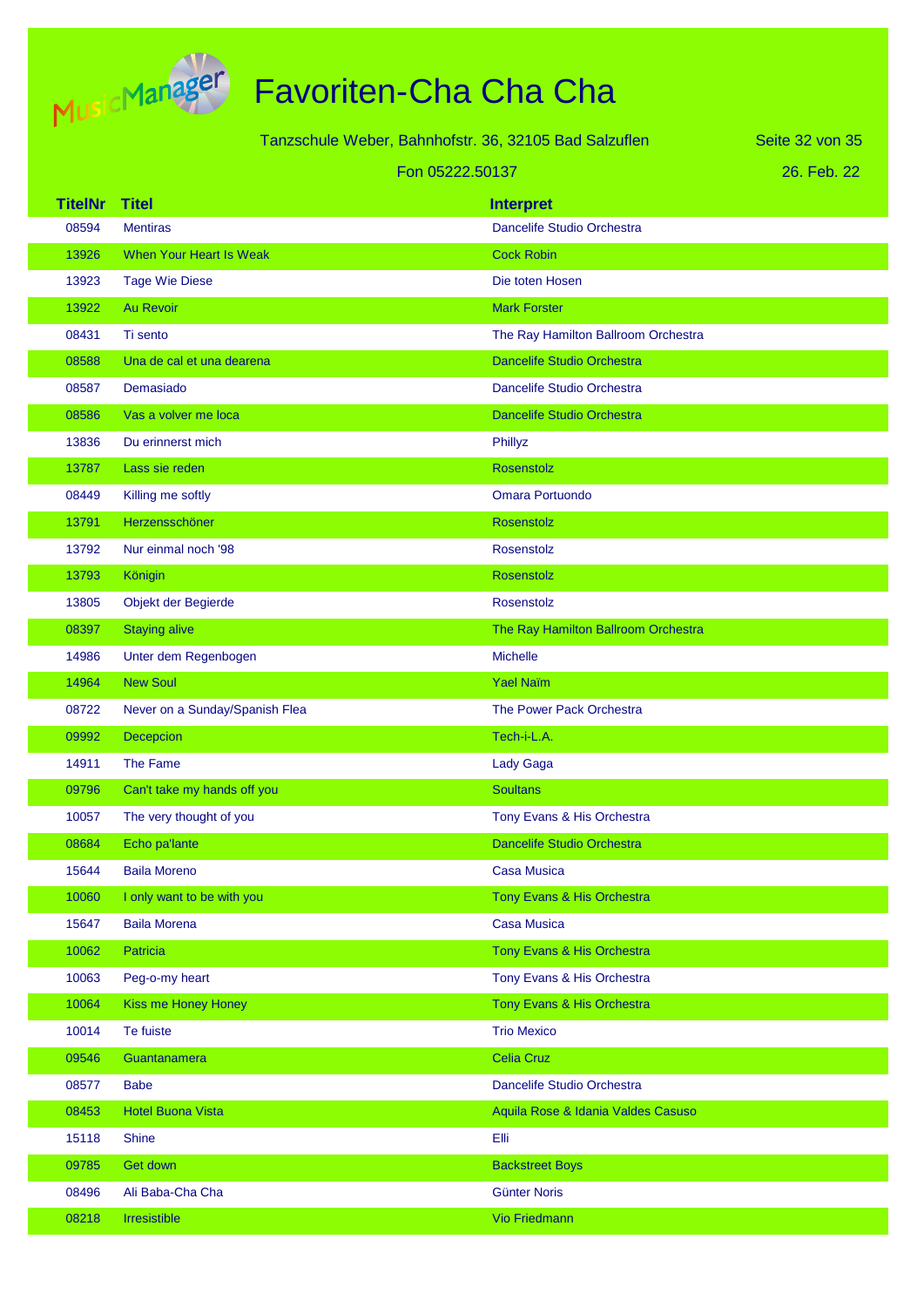

|                |                                          | Tanzschule Weber, Bahnhofstr. 36, 32105 Bad Salzuflen | Seite 33 von 35 |
|----------------|------------------------------------------|-------------------------------------------------------|-----------------|
|                | Fon 05222.50137                          |                                                       | 26. Feb. 22     |
| <b>TitelNr</b> | <b>Titel</b>                             | <b>Interpret</b>                                      |                 |
| 08686          | Ay Jose                                  | Dancelife Studio Orchestra                            |                 |
| 09070          | Wish I didn't miss you anymore           | Tony Evans & His Orchestra                            |                 |
| 14992          | Ich tanz'auch allein                     | <b>Michelle</b>                                       |                 |
| 15648          | Guantanamera                             | <b>Casa Musica</b>                                    |                 |
| 08452          | Don't know why                           | Rhythms del Mundo                                     |                 |
| 08454          | The dark of the matinee                  | <b>Coco Freeman</b>                                   |                 |
| 07705          | Everything                               | Dancelife Studio Orchestra                            |                 |
| 09786          | Ain't just another story                 | Caught in the Act                                     |                 |
| 15113          | In My Dream                              | Elli                                                  |                 |
| 09069          | Where did I go wrong                     | Tony Evans & His Orchestra                            |                 |
| 13735          | Anyone of us                             | <b>Gareth Gabes</b>                                   |                 |
| 13528          | In the City                              | <b>Tom Gaebel</b>                                     |                 |
| 13657          | <b>Darlene</b>                           | T. Graham Brown                                       |                 |
| 13665          | Lookin' For Love                         | <b>Johnny Lee</b>                                     |                 |
| 14206          | <b>Darling Yesterday</b>                 | G.G. Anderson                                         |                 |
| 10066          | We don't talk anymore                    | Tony Evans & His Orchestra                            |                 |
| 13986          | Niemals Zu Alt Um Jung Zu Sein           | Nino de Angelo                                        |                 |
| 13968          | Die Frau Im Spiegel                      | <b>Ute Freudenberg</b>                                |                 |
| 13666          | Daddy Won't Sell The Farm                | <b>Montgomery Gentry</b>                              |                 |
| 14458          | <b>Losing My Religion</b>                | R.E.M.                                                |                 |
| 13701          | All I've Got                             | <b>Astrud Gilberto</b>                                |                 |
| 13704          | The Puppy Song                           | <b>Astrud Gilberto</b>                                |                 |
| 13890          | Suspicious minds                         | <b>Helmut Lotti</b>                                   |                 |
| 13734          | Someone for Me                           | <b>Whitney Houston</b>                                |                 |
| 14041          | Caida Y Media Por Dia                    | El Langui                                             |                 |
| 14457          | Easy Lover                               | <b>Philip Bailey &amp; Phil Collins</b>               |                 |
| 13736          | <b>Thinking About You</b>                | <b>Whitney Houston</b>                                |                 |
| 14454          | Down Under                               | Men At Work                                           |                 |
| 13765          | Pray                                     | <b>Take That</b>                                      |                 |
| 13902          | If you were mine                         | <b>Helmut Lotti</b>                                   |                 |
| 14449          | I Can See Clearly Now                    | <b>Jimmy Cliff</b>                                    |                 |
| 14412          | O Sole Mio                               | <b>ILVolo</b>                                         |                 |
| 14385          | 'O Sole Mio                              | IL Volo                                               |                 |
| 13859          | Doch träumen will ich nur mit dir allein | <b>Andrea Berg</b>                                    |                 |
| 13860          | Lass mich jetzt noch nicht geh'n         | Andrea Berg                                           |                 |
| 13872          | Ein Schiff wird kommen                   | <b>Andrea Berg</b>                                    |                 |
| 13882          | La Cucaracha                             | <b>Helmut Lotti</b>                                   |                 |
| 13730          | <b>Take Good Care of My Heart</b>        | <b>Whitney Houston</b>                                |                 |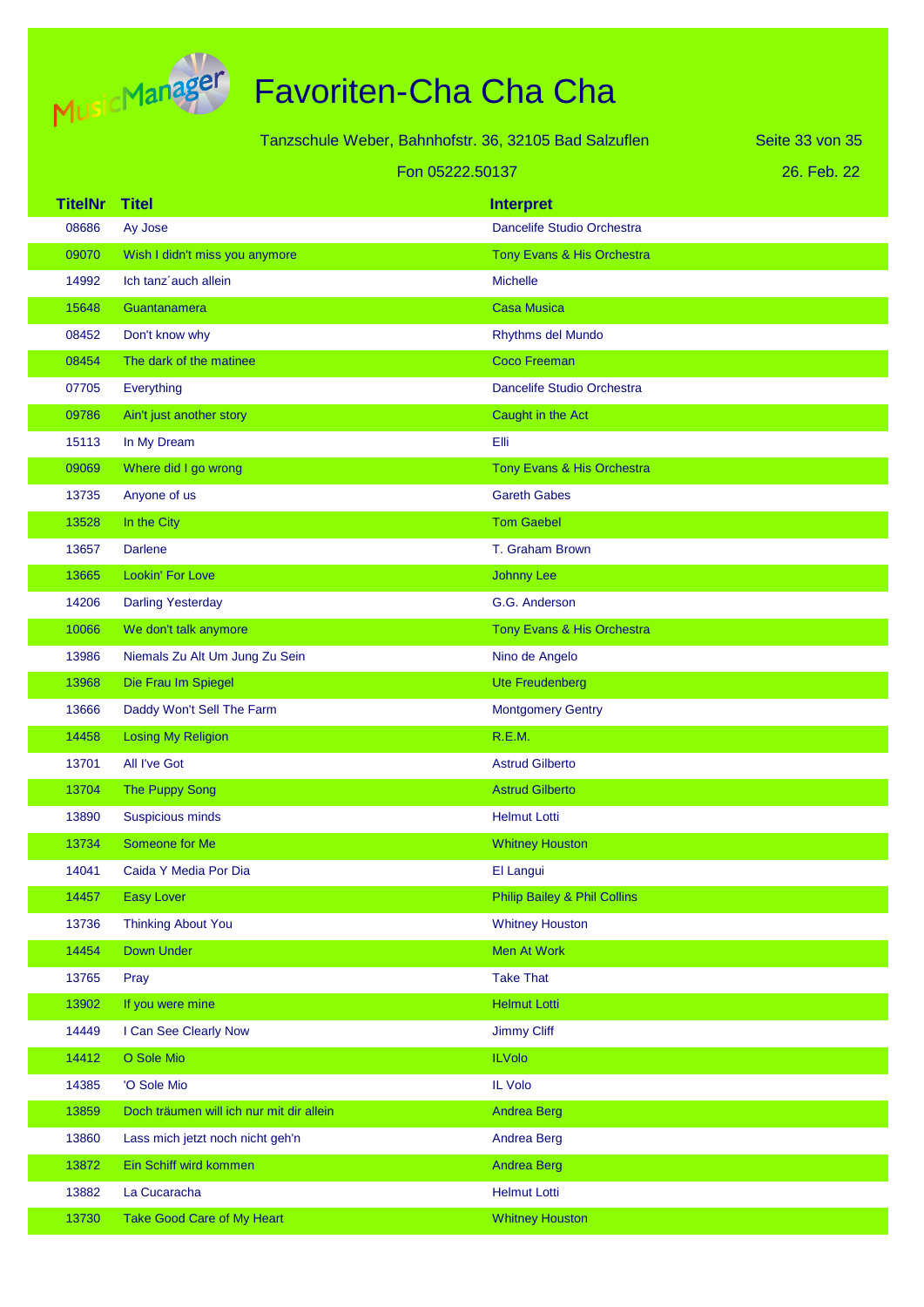

|                | Tanzschule Weber, Bahnhofstr. 36, 32105 Bad Salzuflen |                                                  | Seite 34 von 35 |
|----------------|-------------------------------------------------------|--------------------------------------------------|-----------------|
|                | Fon 05222.50137                                       |                                                  | 26. Feb. 22     |
| <b>TitelNr</b> | <b>Titel</b>                                          | <b>Interpret</b>                                 |                 |
| 14082          | <b>Geh Nicht Fort</b>                                 | <b>Christian Franke &amp; Edward Simoni</b>      |                 |
| 10067          | <b>Bayroo Bayou</b>                                   | Tony Evans & His Orchestra                       |                 |
| 10070          | Cha cha cha d'amour                                   | Tony Evans & His Orchestra                       |                 |
| 10143          | Mama told me not to come                              | <b>Tom Jones</b>                                 |                 |
| 14096          | Die Sterne Von Rom                                    | G. G. Anderson                                   |                 |
| 10263          | Angel eyes                                            | Abba                                             |                 |
| 14097          | Die Nacht Wird Mein Geheimnis Sein                    | <b>Monika Martin</b>                             |                 |
| 10411          | No llores                                             | <b>Isissa</b>                                    |                 |
| 10538          | Oye como va                                           | Tito Puente Jr. & The Latin Rhythm               |                 |
| 10614          | Pretty woman                                          | The Roy Orbison Revival Band                     |                 |
| 10641          | Tiritomba                                             | The Peres Blanca Band / El Gato Rhythm Orchester |                 |
| 06106          | I like it (like that)                                 | <b>Blackout Allstars</b>                         |                 |
| 10642          | Sugar                                                 | The Peres Blanca Band / El Gato Rhythm Orchester |                 |
| 13497          | Jonny Cotrolletti                                     | <b>Udo Lindenberg</b>                            |                 |
| 10728          | It happened in Monterey                               | <b>Edmundo Ros</b>                               |                 |
| 13488          | Hallo                                                 | Die Prinzen                                      |                 |
| 11658          | Du bist meine erste Liebe                             | <b>Die Flippers</b>                              |                 |
| 11908          | If you can't give me love                             | <b>Suzy Quattro</b>                              |                 |
| 13246          | <b>Delicate</b>                                       | <b>Terence Trent D'Arby</b>                      |                 |
| 13301          | <b>Fütter Deine Angst</b>                             | Rosenstolz                                       |                 |
| 14139          | Willkommen Im Leben                                   | Ute Freudenberg                                  |                 |
| 14073          | Ich Denk Noch An Dich                                 | <b>Simone</b>                                    |                 |
| 13329          | Call Me Irresponsible                                 | Greger, Max - Tanzen '93                         |                 |
| 13330          | <b>California Blue</b>                                | Greger, Max - Tanzen '93                         |                 |
| 13333          | <b>Black Or White</b>                                 | Greger, Max - Tanzen '93                         |                 |
| 13348          | <b>Fire And Ice</b>                                   | <b>Klaus Hallen Tanzorchester</b>                |                 |
| 13396          | Dein Kapitel Im Tagebuch                              | <b>Christian Lais</b>                            |                 |
| 14460          | <b>The Logical Song</b>                               | Supertramp                                       |                 |
| 08741          | Negro mi Cha cha Cha                                  | <b>Facundo Rivero</b>                            |                 |
| 10290          | Guajira de mis amores                                 | Papaito                                          |                 |
| 07962          | I Believe (Yo Creo)                                   | <b>Anthony Santos</b>                            |                 |
| 07946          | <b>Manfreds Mambo</b>                                 | El Tattoo Del Tigre                              |                 |
| 11350          | Hooked on a feeling                                   | <b>Blue Suede</b>                                |                 |
| 13423          | Rubberneckin                                          | <b>Klaus Hallen</b>                              |                 |
| 09652          | I'm Going Slightly Mad                                | Queen                                            |                 |
| 11013          | Cold days, hot nights                                 | <b>Moti Special</b>                              |                 |
| 10246          | Wouldn't it be lovely                                 | <b>Ross Mitchell</b>                             |                 |
| 08745          | El Cayuco                                             | <b>Tito Puente</b>                               |                 |